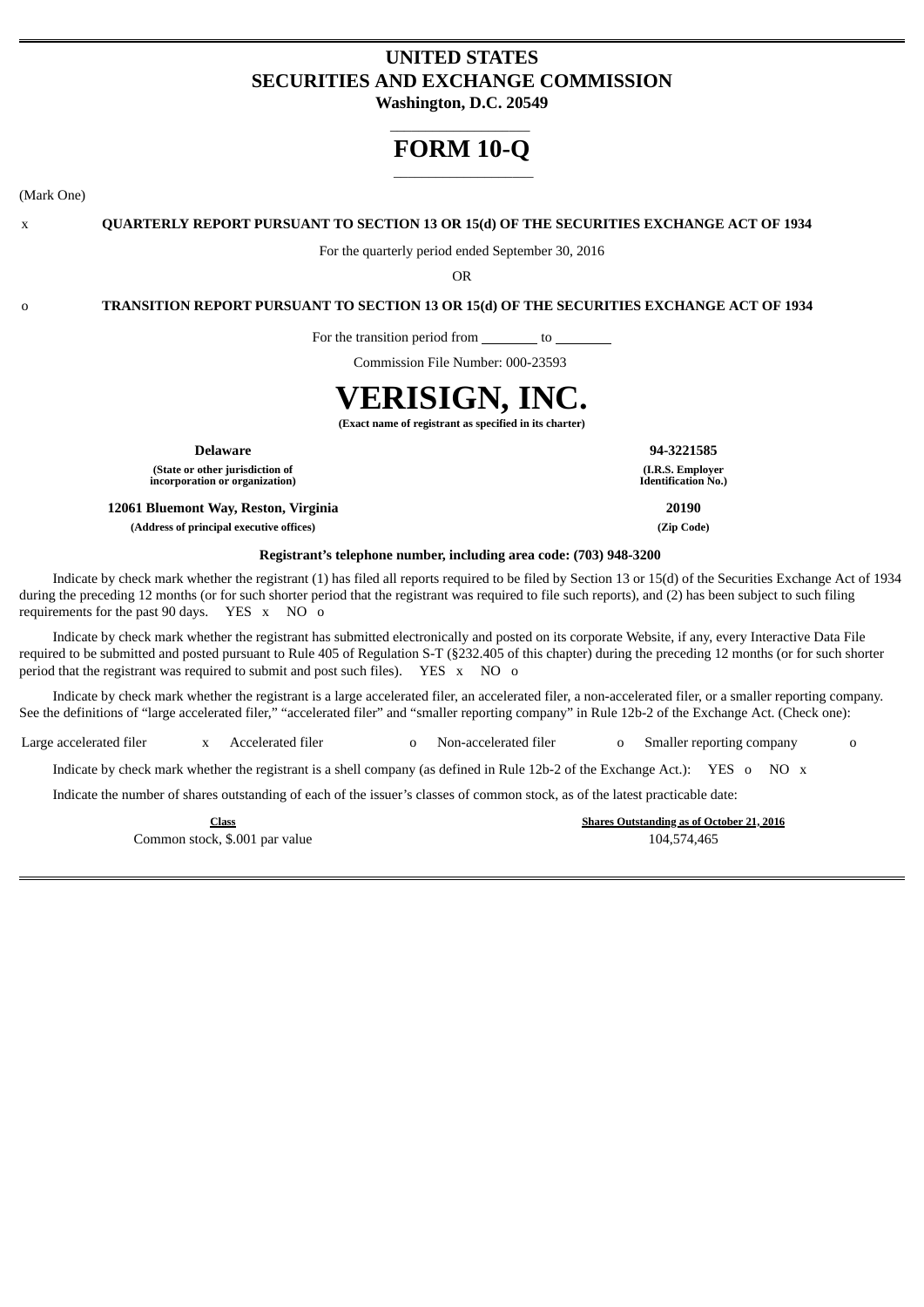# **TABLE OF CONTENTS**

<span id="page-1-0"></span>

|                   |                                                                                       | Page            |
|-------------------|---------------------------------------------------------------------------------------|-----------------|
|                   | <b>PART I-FINANCIAL INFORMATION</b>                                                   |                 |
| Item 1.           | <b>Financial Statements</b>                                                           | $\overline{3}$  |
| Item 2.           | Management's Discussion and Analysis of Financial Condition and Results of Operations | 13              |
| Item 3.           | <b>Quantitative and Qualitative Disclosures About Market Risk</b>                     | $\overline{21}$ |
| Item 4.           | <b>Controls and Procedures</b>                                                        | 21              |
|                   | <b>PART II-OTHER INFORMATION</b>                                                      |                 |
| Item 1.           | <b>Legal Proceedings</b>                                                              | 22              |
| Item 1A.          | <b>Risk Factors</b>                                                                   | 22              |
| Item 2.           | <b>Unregistered Sales of Equity Securities and Use of Proceeds</b>                    | 34              |
| Item 6.           | <b>Exhibits</b>                                                                       | 35              |
| <b>Signatures</b> |                                                                                       | <u>36</u>       |
|                   |                                                                                       |                 |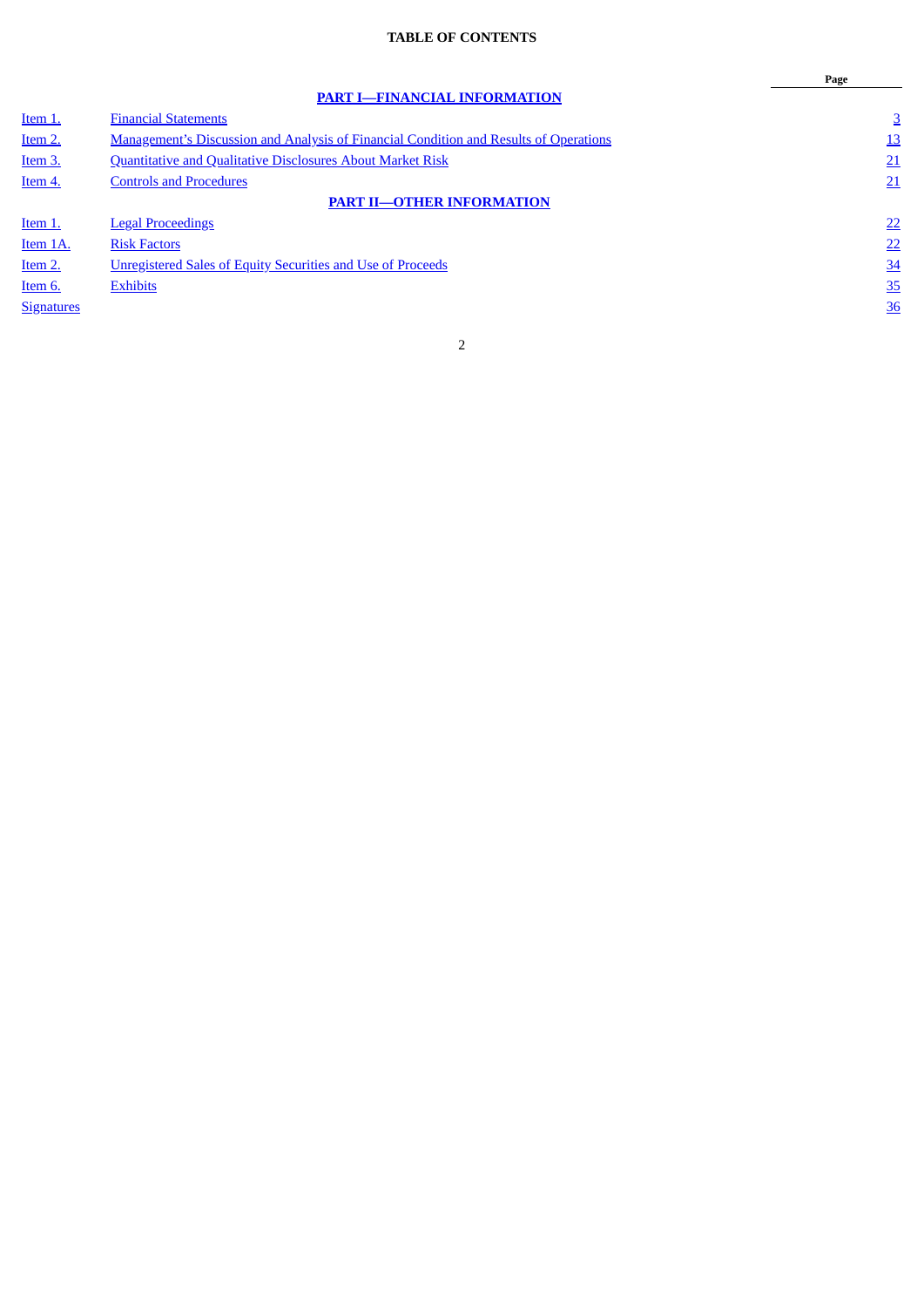# **PART I—FINANCIAL INFORMATION**

# <span id="page-2-1"></span><span id="page-2-0"></span>**ITEM 1. FINANCIAL STATEMENTS**

As required under Item 1—Financial Statements included in this section are as follows:

| <b>Financial Statement Description</b>                                                                                    | Page |
|---------------------------------------------------------------------------------------------------------------------------|------|
| Condensed Consolidated Balance Sheets as of September 30, 2016 and December 31, 2015                                      |      |
| Condensed Consolidated Statements of Comprehensive Income for the Three and Nine Months Ended September 30, 2016 and 2015 | -5   |
| Condensed Consolidated Statements of Cash Flows for the Nine Months Ended September 30, 2016 and 2015                     | -6   |
| Notes to Condensed Consolidated Financial Statements                                                                      |      |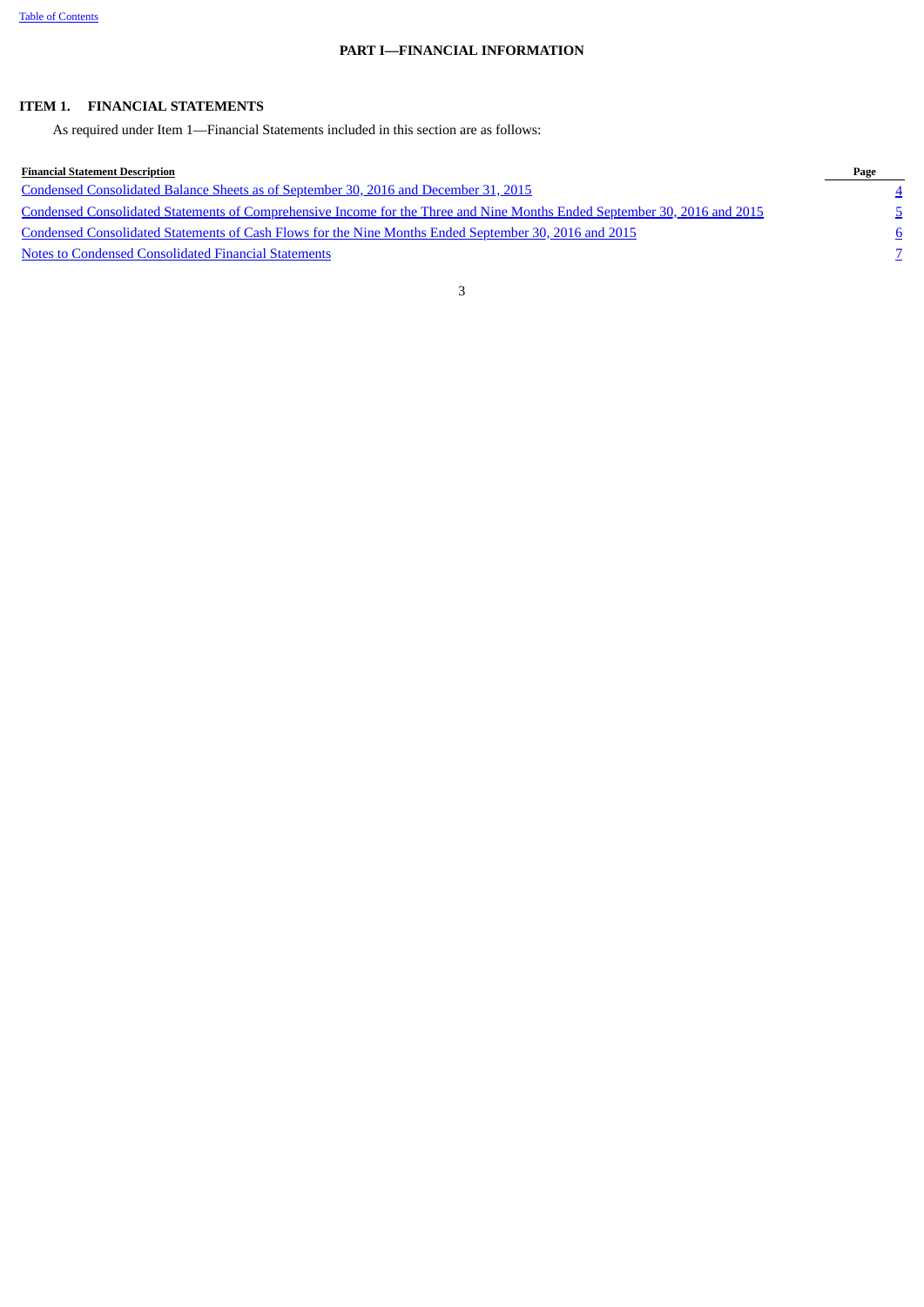# **VERISIGN, INC. CONDENSED CONSOLIDATED BALANCE SHEETS (In thousands, except par value) (Unaudited)**

<span id="page-3-0"></span>

|                                                                                                                                                                                                                                              |      | September 30,<br>2016 | December 31,<br>2015 |              |  |  |
|----------------------------------------------------------------------------------------------------------------------------------------------------------------------------------------------------------------------------------------------|------|-----------------------|----------------------|--------------|--|--|
| <b>ASSETS</b>                                                                                                                                                                                                                                |      |                       |                      |              |  |  |
| Current assets:                                                                                                                                                                                                                              |      |                       |                      |              |  |  |
| Cash and cash equivalents                                                                                                                                                                                                                    | $\$$ | 177,785               | $\mathfrak{S}$       | 228,659      |  |  |
| Marketable securities                                                                                                                                                                                                                        |      | 1,579,926             |                      | 1,686,771    |  |  |
| Accounts receivable, net                                                                                                                                                                                                                     |      | 15,767                |                      | 12,638       |  |  |
| Other current assets                                                                                                                                                                                                                         |      | 21,490                |                      | 39,856       |  |  |
| Total current assets                                                                                                                                                                                                                         |      | 1,794,968             |                      | 1,967,924    |  |  |
| Property and equipment, net                                                                                                                                                                                                                  |      | 270,165               |                      | 295,570      |  |  |
| Goodwill                                                                                                                                                                                                                                     |      | 52,527                |                      | 52,527       |  |  |
| Deferred tax assets                                                                                                                                                                                                                          |      | 12,819                |                      | 17,361       |  |  |
| Deposits to acquire intangible assets                                                                                                                                                                                                        |      | 145,000               |                      | 2,000        |  |  |
| Other long-term assets                                                                                                                                                                                                                       |      | 22,500                |                      | 22,355       |  |  |
| Total long-term assets                                                                                                                                                                                                                       |      | 503,011               |                      | 389,813      |  |  |
| <b>Total assets</b>                                                                                                                                                                                                                          | \$   | 2,297,979             | \$                   | 2,357,737    |  |  |
| <b>LIABILITIES AND STOCKHOLDERS' DEFICIT</b>                                                                                                                                                                                                 |      |                       |                      |              |  |  |
| Current liabilities:                                                                                                                                                                                                                         |      |                       |                      |              |  |  |
| Accounts payable and accrued liabilities                                                                                                                                                                                                     | \$   | 161,966               | \$                   | 188,171      |  |  |
| Deferred revenues                                                                                                                                                                                                                            |      | 693,598               |                      | 680,483      |  |  |
| Subordinated convertible debentures, including contingent interest derivative                                                                                                                                                                |      | 626,862               |                      | 634,326      |  |  |
| Total current liabilities                                                                                                                                                                                                                    |      | 1,482,426             |                      | 1,502,980    |  |  |
| Long-term deferred revenues                                                                                                                                                                                                                  |      | 287,214               |                      | 280,859      |  |  |
| Senior notes                                                                                                                                                                                                                                 |      | 1,236,731             |                      | 1,235,354    |  |  |
| Deferred tax liabilities                                                                                                                                                                                                                     |      | 344,179               |                      | 294,194      |  |  |
| Other long-term tax liabilities                                                                                                                                                                                                              |      | 116,667               |                      | 114,797      |  |  |
| Total long-term liabilities                                                                                                                                                                                                                  |      | 1,984,791             |                      | 1,925,204    |  |  |
| <b>Total liabilities</b>                                                                                                                                                                                                                     |      | 3,467,217             |                      | 3,428,184    |  |  |
| Commitments and contingencies                                                                                                                                                                                                                |      |                       |                      |              |  |  |
| Stockholders' deficit:                                                                                                                                                                                                                       |      |                       |                      |              |  |  |
| Preferred stock—par value \$.001 per share; Authorized shares: 5,000; Issued and outstanding shares: none                                                                                                                                    |      |                       |                      |              |  |  |
| Common stock—par value \$.001 per share; Authorized shares: 1,000,000; Issued shares:324,088 at<br>September 30, 2016 and 322,990 at December 31, 2015; Outstanding shares:105,095 at September 30, 2016<br>and 110,072 at December 31, 2015 |      | 324                   |                      | 323          |  |  |
| Additional paid-in capital                                                                                                                                                                                                                   |      | 17,123,629            |                      | 17,558,822   |  |  |
| Accumulated deficit                                                                                                                                                                                                                          |      | (18, 290, 506)        |                      | (18,625,599) |  |  |
| Accumulated other comprehensive loss                                                                                                                                                                                                         |      | (2,685)               |                      | (3,993)      |  |  |
| Total stockholders' deficit                                                                                                                                                                                                                  |      | (1, 169, 238)         |                      | (1,070,447)  |  |  |
| Total liabilities and stockholders' deficit                                                                                                                                                                                                  | \$   | 2,297,979             | $\sqrt{3}$           | 2,357,737    |  |  |

See accompanying Notes to Condensed Consolidated Financial Statements.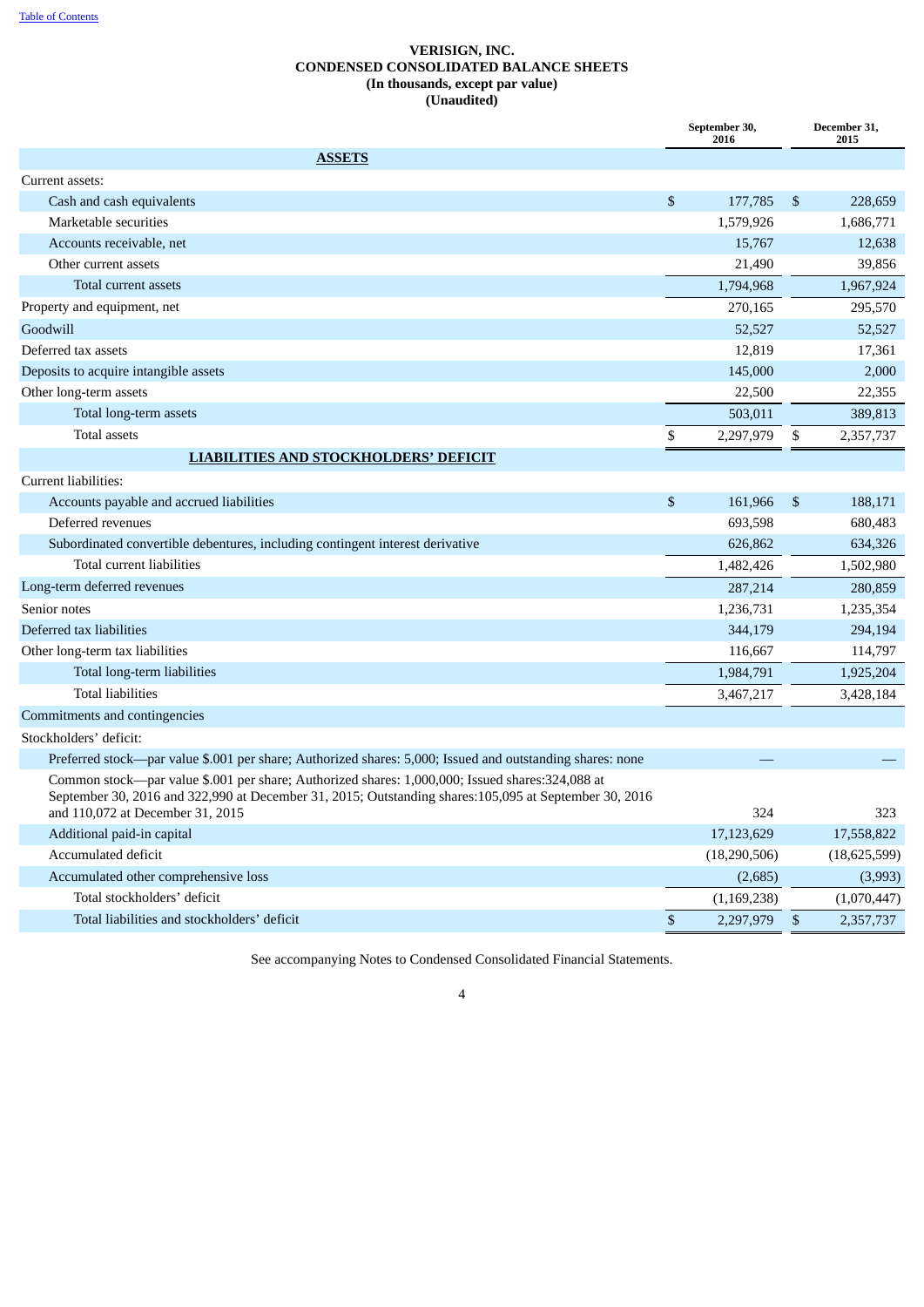# **VERISIGN, INC. CONDENSED CONSOLIDATED STATEMENTS OF COMPREHENSIVE INCOME (In thousands, except per share data) (Unaudited)**

<span id="page-4-0"></span>

|                                                                           | Three Months Ended September 30, |           |                | Nine Months Ended September 30, |                |            |                |           |
|---------------------------------------------------------------------------|----------------------------------|-----------|----------------|---------------------------------|----------------|------------|----------------|-----------|
|                                                                           |                                  | 2016      |                | 2015                            |                | 2016       |                | 2015      |
| Revenues                                                                  | \$                               | 287,554   | $\mathfrak{S}$ | 265,780                         | $\mathfrak{S}$ | 855,896    | $\mathfrak{S}$ | 786,741   |
| Costs and expenses:                                                       |                                  |           |                |                                 |                |            |                |           |
| Cost of revenues                                                          |                                  | 49,807    |                | 47,218                          |                | 149,142    |                | 143,792   |
| Sales and marketing                                                       |                                  | 18,647    |                | 20,966                          |                | 58,431     |                | 67,677    |
| Research and development                                                  |                                  | 14,324    |                | 15,019                          |                | 45,355     |                | 48,518    |
| General and administrative                                                |                                  | 30,000    |                | 28,115                          |                | 85,158     |                | 79,090    |
| Total costs and expenses                                                  |                                  | 112,778   |                | 111,318                         |                | 338,086    |                | 339,077   |
| Operating income                                                          |                                  | 174,776   |                | 154,462                         |                | 517,810    |                | 447,664   |
| Interest expense                                                          |                                  | (28, 919) |                | (28, 544)                       |                | (86, 582)  |                | (79,064)  |
| Non-operating income (loss), net                                          |                                  | 3,262     |                | (3,975)                         |                | 8,092      |                | (6,329)   |
| Income before income taxes                                                |                                  | 149,119   |                | 121,943                         |                | 439,320    |                | 362,271   |
| Income tax expense                                                        |                                  | (34, 692) |                | (29, 486)                       |                | (104, 227) |                | (88, 565) |
| Net income                                                                |                                  | 114,427   |                | 92,457                          |                | 335,093    |                | 273,706   |
| Realized foreign currency translation adjustments, included in net income |                                  |           |                |                                 |                | 85         |                | (291)     |
| Unrealized (loss) gain on investments                                     |                                  | (485)     |                | 565                             |                | 1,301      |                | 799       |
| Realized gain on investments, included in net income                      |                                  | (11)      |                | (26)                            |                | (78)       |                | (99)      |
| Other comprehensive (loss) income                                         |                                  | (496)     |                | 539                             |                | 1,308      |                | 409       |
| Comprehensive income                                                      | \$                               | 113,931   | \$             | 92,996                          | \$             | 336,401    | \$             | 274,115   |
|                                                                           |                                  |           |                |                                 |                |            |                |           |
| Earnings per share:                                                       |                                  |           |                |                                 |                |            |                |           |
| <b>Basic</b>                                                              | \$                               | 1.08      | \$             | 0.82                            | \$             | 3.10       | \$             | 2.38      |
| Diluted                                                                   | \$                               | 0.90      | \$             | 0.70                            | \$             | 2.58       | \$             | 2.06      |
| Shares used to compute earnings per share                                 |                                  |           |                |                                 |                |            |                |           |
| <b>Basic</b>                                                              |                                  | 106,307   |                | 112,955                         |                | 107,982    |                | 115,235   |
| <b>Diluted</b>                                                            |                                  | 127,750   |                | 131,721                         |                | 129,967    |                | 132,925   |

See accompanying Notes to Condensed Consolidated Financial Statements.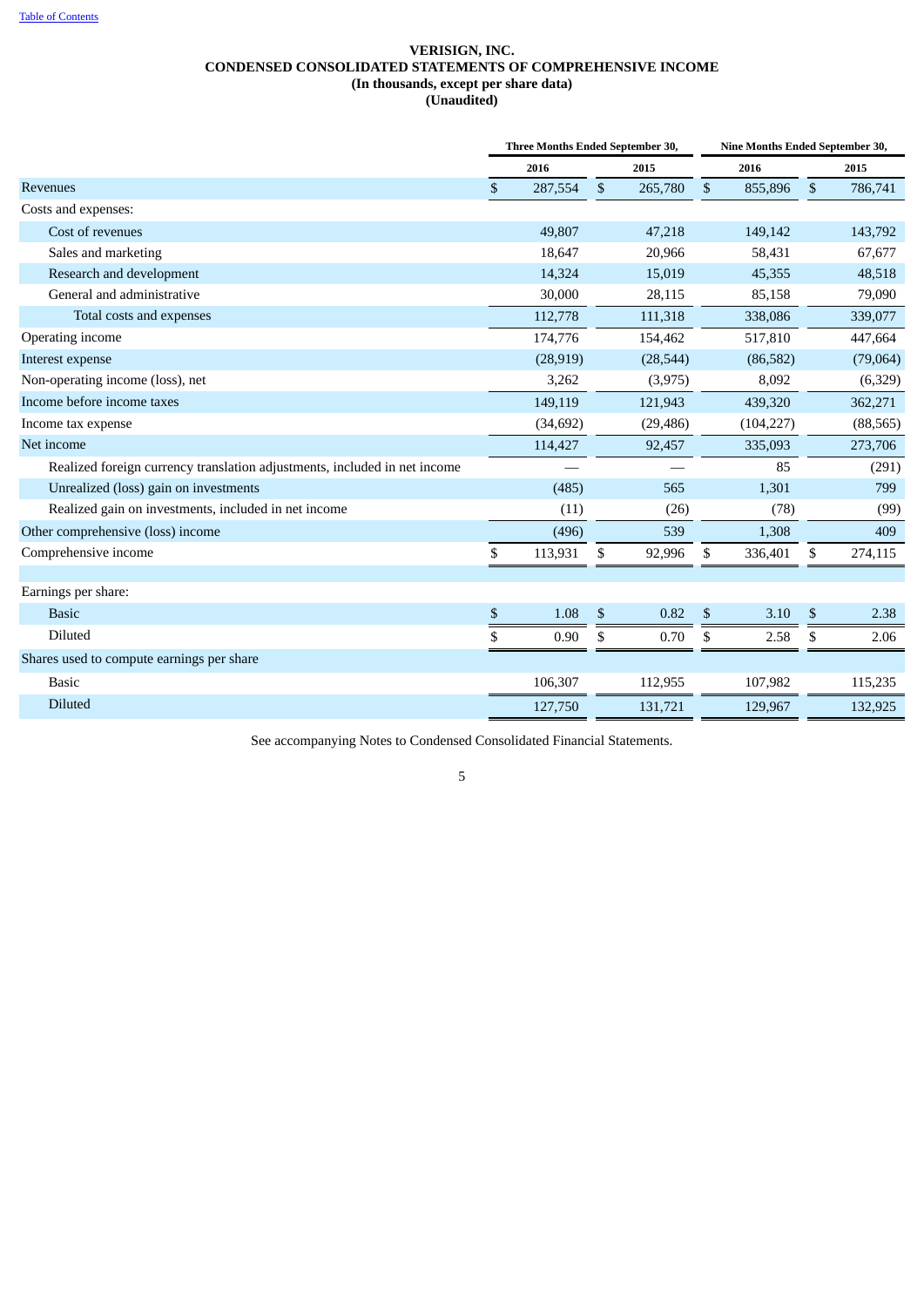# **VERISIGN, INC. CONDENSED CONSOLIDATED STATEMENTS OF CASH FLOWS (In thousands) (Unaudited)**

<span id="page-5-0"></span>

|                                                                                                 |               | Nine Months Ended September 30, |             |  |  |
|-------------------------------------------------------------------------------------------------|---------------|---------------------------------|-------------|--|--|
|                                                                                                 | 2016          |                                 | 2015        |  |  |
| Cash flows from operating activities:                                                           |               |                                 |             |  |  |
| Net income                                                                                      | \$<br>335,093 | \$                              | 273,706     |  |  |
| Adjustments to reconcile net income to net cash provided by operating activities:               |               |                                 |             |  |  |
| Depreciation of property and equipment                                                          | 44,114        |                                 | 46,554      |  |  |
| Stock-based compensation                                                                        | 35,745        |                                 | 34,351      |  |  |
| Excess tax benefit associated with stock-based compensation                                     | (15, 566)     |                                 | (19, 420)   |  |  |
| Unrealized (gain) loss on contingent interest derivative on Subordinated Convertible Debentures | (2, 411)      |                                 | 9,058       |  |  |
| Payment of contingent interest                                                                  | (13, 385)     |                                 | (10, 759)   |  |  |
| Amortization of debt discount and issuance costs                                                | 9,971         |                                 | 9,122       |  |  |
| Other, net                                                                                      | (2,944)       |                                 | (961)       |  |  |
| Changes in operating assets and liabilities:                                                    |               |                                 |             |  |  |
| Accounts receivable                                                                             | (3,536)       |                                 | (1, 319)    |  |  |
| Prepaid expenses and other assets                                                               | 17,814        |                                 | 2,967       |  |  |
| Accounts payable and accrued liabilities                                                        | (8, 285)      |                                 | 14,658      |  |  |
| Deferred revenues                                                                               | 19,470        |                                 | 49,787      |  |  |
| Net deferred income taxes and other long-term tax liabilities                                   | 56,397        |                                 | 55,203      |  |  |
| Net cash provided by operating activities                                                       | 472,477       |                                 | 462,947     |  |  |
| Cash flows from investing activities:                                                           |               |                                 |             |  |  |
| Proceeds from maturities and sales of marketable securities                                     | 3,029,699     |                                 | 1,965,767   |  |  |
| Purchases of marketable securities                                                              | (2,917,743)   |                                 | (2,443,865) |  |  |
| Purchases of property and equipment                                                             | (19, 889)     |                                 | (28, 659)   |  |  |
| Deposits to acquire intangible assets                                                           | (143,000)     |                                 |             |  |  |
| Other investing activities                                                                      | 171           |                                 | (3,666)     |  |  |
| Net cash used in investing activities                                                           | (50, 762)     |                                 | (510, 423)  |  |  |
| Cash flows from financing activities:                                                           |               |                                 |             |  |  |
| Proceeds from issuance of common stock from option exercises and employee stock purchase plans  | 13,670        |                                 | 14,690      |  |  |
| Repurchases of common stock                                                                     | (501, 934)    |                                 | (492, 575)  |  |  |
| Proceeds from borrowings, net of issuance costs                                                 |               |                                 | 492,237     |  |  |
| Excess tax benefit associated with stock-based compensation                                     | 15,566        |                                 | 19,420      |  |  |
| Net cash (used in) provided by financing activities                                             | (472, 698)    |                                 | 33,772      |  |  |
| Effect of exchange rate changes on cash and cash equivalents                                    | 109           |                                 | (33)        |  |  |
| Net decrease in cash and cash equivalents                                                       | (50, 874)     |                                 | (13, 737)   |  |  |
| Cash and cash equivalents at beginning of period                                                | 228,659       |                                 | 191,608     |  |  |
| Cash and cash equivalents at end of period                                                      | \$<br>177,785 | \$                              | 177,871     |  |  |
| Supplemental cash flow disclosures:                                                             |               |                                 |             |  |  |
| Cash paid for interest                                                                          | \$<br>84,930  | \$                              | 68,678      |  |  |
| Cash paid for income taxes, net of refunds received                                             | \$<br>14,474  | $\mathbb{S}$                    | 13,289      |  |  |
|                                                                                                 |               |                                 |             |  |  |

See accompanying Notes to Condensed Consolidated Financial Statements.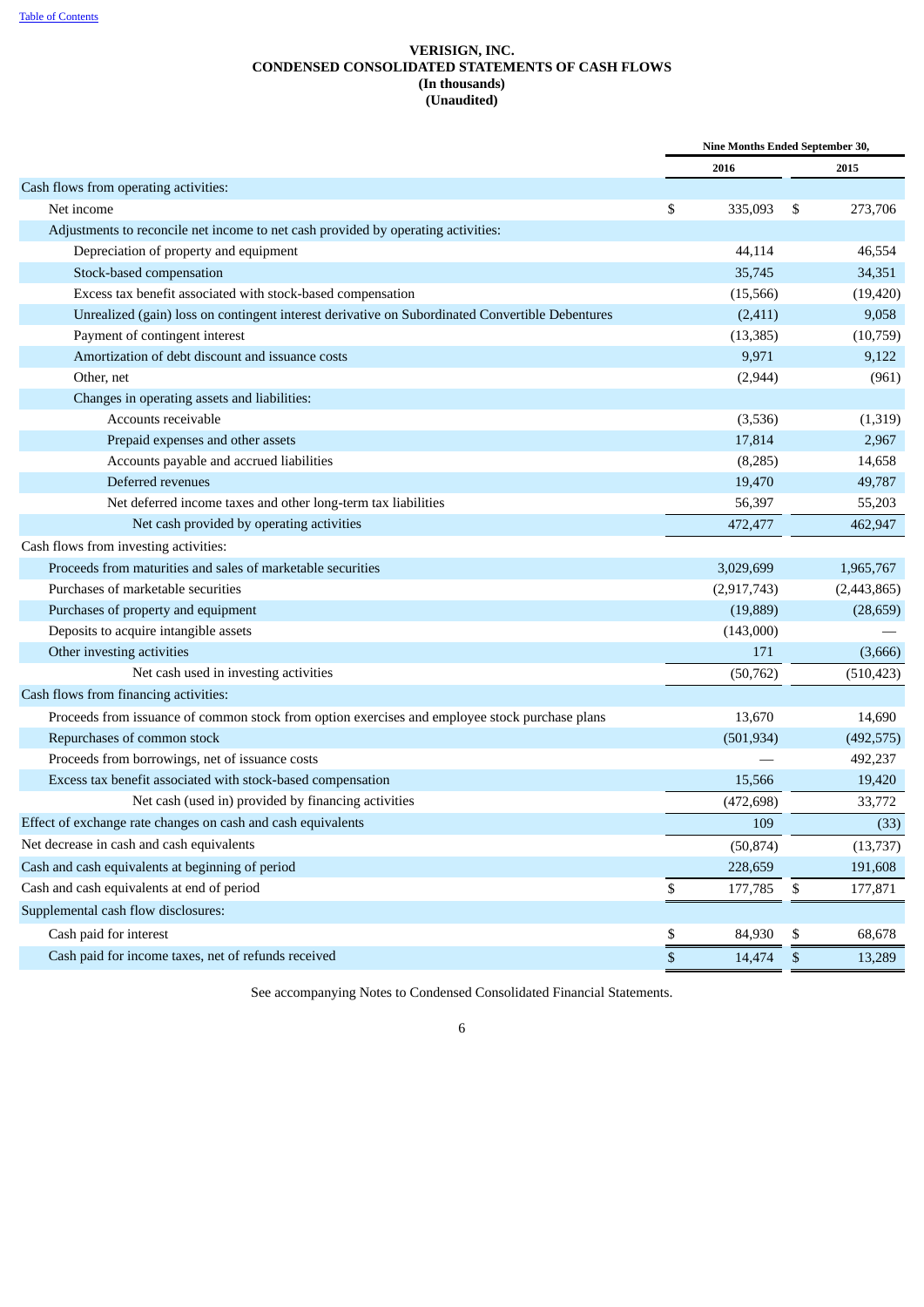# **VERISIGN, INC. NOTES TO CONDENSED CONSOLIDATED FINANCIAL STATEMENTS (Unaudited)**

#### <span id="page-6-0"></span>**Note 1. Basis of Presentation**

#### *Interim Financial Statements*

The accompanying unaudited Condensed Consolidated Financial Statements have been prepared by VeriSign, Inc. ("Verisign" or the "Company") in accordance with the instructions to Form 10-Q pursuant to the rules and regulations of the Securities and Exchange Commission ("SEC") and, therefore, do not include all information and notes normally provided in audited financial statements. In the opinion of management, all adjustments (consisting of normal recurring accruals and other adjustments) considered necessary for a fair presentation have been included. The results of operations for any interim period are not necessarily indicative of, nor comparable to, the results of operations for any other interim period or for a full fiscal year. These unaudited Condensed Consolidated Financial Statements should be read in conjunction with the Consolidated Financial Statements and related notes contained in Verisign's fiscal 2015 Annual Report on Form 10-K (the "2015 Form 10-K") filed with the SEC on February 19, 2016.

#### *Recent Accounting Pronouncements*

In May 2014, the Financial Accounting Standards Board ("FASB") issued Accounting Standards Update ("ASU") No. 2014-09, *Revenue from Contracts with Customers*, which requires an entity to recognize the amount of revenue to which it expects to be entitled for the transfer of promised goods or services to customers. The ASU will replace most existing revenue recognition guidance in U.S. GAAP when it becomes effective. The new standard will become effective for the Company on January 1, 2018. The standard permits the use of either the retrospective or cumulative effect transition method. The Company is evaluating the effect that ASU 2014-09 will have on its consolidated financial statements and related disclosures. The Company has not yet selected a transition method nor has it determined the effect of the standard on its ongoing financial reporting.

In February 2016, the FASB issued ASU No. 2016-02, *Leases*. The guidance introduces a lessee model that requires most leases to be reported on the balance sheet. This ASU will become effective for the Company on January 1, 2019 and requires the modified retrospective transition method. The Company is currently evaluating the impact of this ASU on its consolidated financial statements and related disclosures.

In March 2016, the FASB issued ASU No. 2016-09, *Improvements to Employee Share-Based Payment Accounting*, which simplifies several aspects of the accounting for share-based payment award transactions, including income tax consequences, classification of awards as either equity or liabilities, and classification on the statement of cash flows. The ASU requires that excess tax benefits and tax deficiencies (the difference between the deduction for tax purposes and the compensation cost recognized for financial reporting purposes) be recognized as income tax expense or benefit in the Consolidated Statement of Comprehensive Income. This change may lead to increased volatility in the provision for income taxes. There are different transition methods for different aspects of the standard. The new standard will be effective for the Company on January 1, 2017. The Company is evaluating the effect that this ASU will have on its consolidated financial statements and related disclosures.

# **Note 2. Cash, Cash Equivalents, and Marketable Securities**

The following table summarizes the Company's cash, cash equivalents, and marketable securities:

|                                                      | September 30,   |      | December 31, |
|------------------------------------------------------|-----------------|------|--------------|
|                                                      | 2016            |      | 2015         |
|                                                      | (In thousands)  |      |              |
| Cash                                                 | \$<br>30,089    | - \$ | 99,027       |
| Money market funds                                   | 155,055         |      | 137,593      |
| Time deposits                                        | 4,439           |      | 4,007        |
| Debt securities issued by the U.S. Treasury          | 1,577,537       |      | 1,685,882    |
| Equity securities of public companies                | 2,389           |      | 890          |
| Total                                                | 1,769,509       | S.   | 1,927,399    |
|                                                      |                 |      |              |
| Included in Cash and cash equivalents                | \$<br>177,785   | - \$ | 228,659      |
| Included in Marketable securities                    | \$<br>1,579,926 | - \$ | 1,686,771    |
| Included in Other long-term assets (Restricted cash) | \$<br>11,798    | -S   | 11,969       |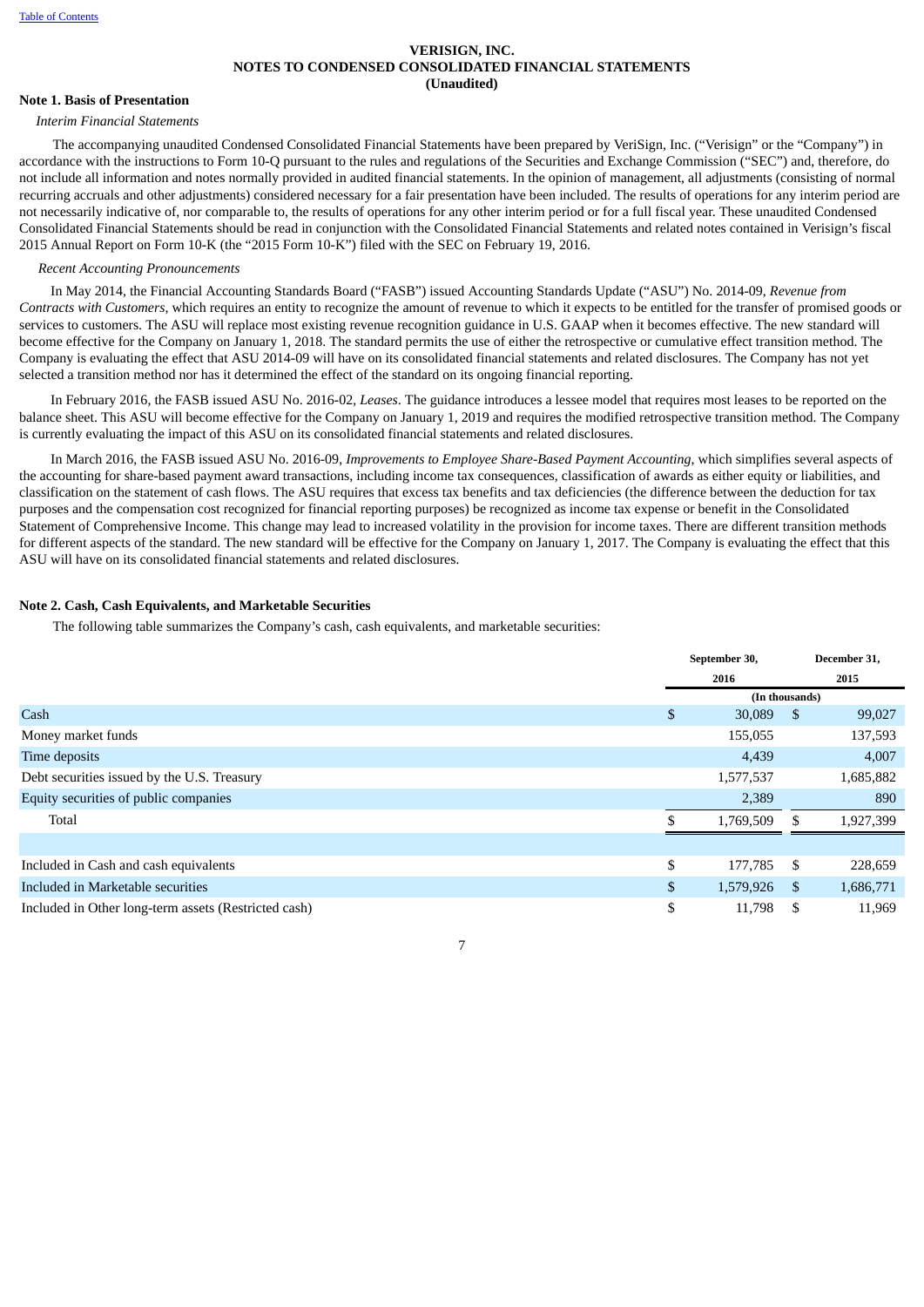The fair value of the debt securities held as of September 30, 2016 was \$1.6 billion, including less than \$0.5 million of gross and net unrealized gains. All of the debt securities held as of September 30, 2016 are scheduled to mature in less than one year.

### **Note 3. Fair Value of Financial Instruments**

*Assets and Liabilities Measured at Fair Value on a Recurring Basis*

The following table summarizes the Company's financial assets and liabilities measured at fair value on a recurring basis as of September 30, 2016 and December 31, 2015:

|                                                                                     |                |                         | <b>Fair Value Measurement Using</b> |                |                |           |                         |           |
|-------------------------------------------------------------------------------------|----------------|-------------------------|-------------------------------------|----------------|----------------|-----------|-------------------------|-----------|
|                                                                                     |                | <b>Total Fair Value</b> |                                     | (Level 1)      |                | (Level 2) |                         | (Level 3) |
|                                                                                     |                |                         |                                     | (In thousands) |                |           |                         |           |
| As of September 30, 2016:                                                           |                |                         |                                     |                |                |           |                         |           |
| Assets:                                                                             |                |                         |                                     |                |                |           |                         |           |
| Investments in money market funds                                                   | \$             | 155,055                 | \$                                  | 155,055        | $\mathfrak{S}$ |           | $\mathbb{S}$            |           |
| Debt securities issued by the U.S. Treasury                                         |                | 1,577,537               |                                     | 1,577,537      |                |           |                         |           |
| Equity securities of public companies                                               | \$             | 2,389                   | $\mathbf{s}$                        | 2,389          | $\mathfrak{S}$ |           | $\mathbf{\mathfrak{L}}$ |           |
| Foreign currency forward contracts (1)                                              |                | 124                     |                                     |                |                | 124       |                         |           |
| <b>Total</b>                                                                        | \$             | 1,735,105               | \$                                  | 1,734,981      | \$             | 124       | \$                      |           |
| Liabilities:                                                                        |                |                         |                                     |                |                |           |                         |           |
| Contingent interest derivative on the Subordinated<br><b>Convertible Debentures</b> | $\mathfrak{S}$ | 14,330                  | <sup>\$</sup>                       |                | \$             |           | $\mathbb{S}$            | 14,330    |
| Foreign currency forward contracts (2)                                              |                | 84                      |                                     |                |                | 84        |                         |           |
| <b>Total</b>                                                                        | $\mathfrak{S}$ | 14,414                  | \$                                  |                | \$             | 84        | \$                      | 14,330    |
| As of December 31, 2015:                                                            |                |                         |                                     |                |                |           |                         |           |
| Assets:                                                                             |                |                         |                                     |                |                |           |                         |           |
| Investments in money market funds                                                   | \$             | 137,593                 | \$                                  | 137,593        | \$             |           | \$                      |           |
| Debt securities issued by the U.S. Treasury                                         |                | 1,685,882               |                                     | 1,685,882      |                |           |                         |           |
| Equity securities of public companies                                               |                | 890                     |                                     | 890            |                |           |                         |           |
| Foreign currency forward contracts (1)                                              |                | 230                     |                                     |                |                | 230       |                         |           |
| Total                                                                               | \$             | 1,824,595               | \$                                  | 1,824,365      | \$             | 230       | \$                      |           |
| Liabilities:                                                                        |                |                         |                                     |                |                |           |                         |           |
| Contingent interest derivative on the Subordinated<br><b>Convertible Debentures</b> | \$             | 30,126                  | \$                                  |                | \$             |           | \$                      | 30,126    |
| Foreign currency forward contracts (2)                                              |                | 164                     |                                     |                |                | 164       |                         |           |
| Total                                                                               | \$             | 30,290                  | \$                                  |                | \$             | 164       | \$                      | 30,126    |

(1) Included in Other current assets

(2) Included in Accounts payable and accrued liabilities

The fair value of the Company's investments in money market funds approximates their face value. Such instruments are classified as Level 1 and are included in Cash and cash equivalents. The fair value of the debt securities consisting of U.S. Treasury bills is based on their quoted market prices and are classified as Level 1. Debt securities purchased with original maturities in excess of three months are included in Marketable securities. The fair value of the equity securities of public companies is based on quoted market prices and are classified as Level 1. Investments in equity securities of public companies are included in Marketable securities. The fair value of the Company's foreign currency forward contracts is based on foreign currency rates quoted by banks or foreign currency dealers and other public data sources.

The Company utilizes a valuation model to estimate the fair value of the contingent interest derivative on the subordinated convertible debentures due 2037 ("the Subordinated Convertible Debentures"). The inputs to the model include stock price, bond price, risk free interest rates, volatility, and credit spread observations. As several significant inputs are not observable, the overall fair value measurement of the derivative is classified as Level 3. The volatility and credit spread assumptions used in the calculation are the most significant unobservable inputs. As of September 30, 2016, the valuation of the contingent interest derivative assumed a volatility rate of approximately 30% and a credit spread of approximately 5%. The fair value of the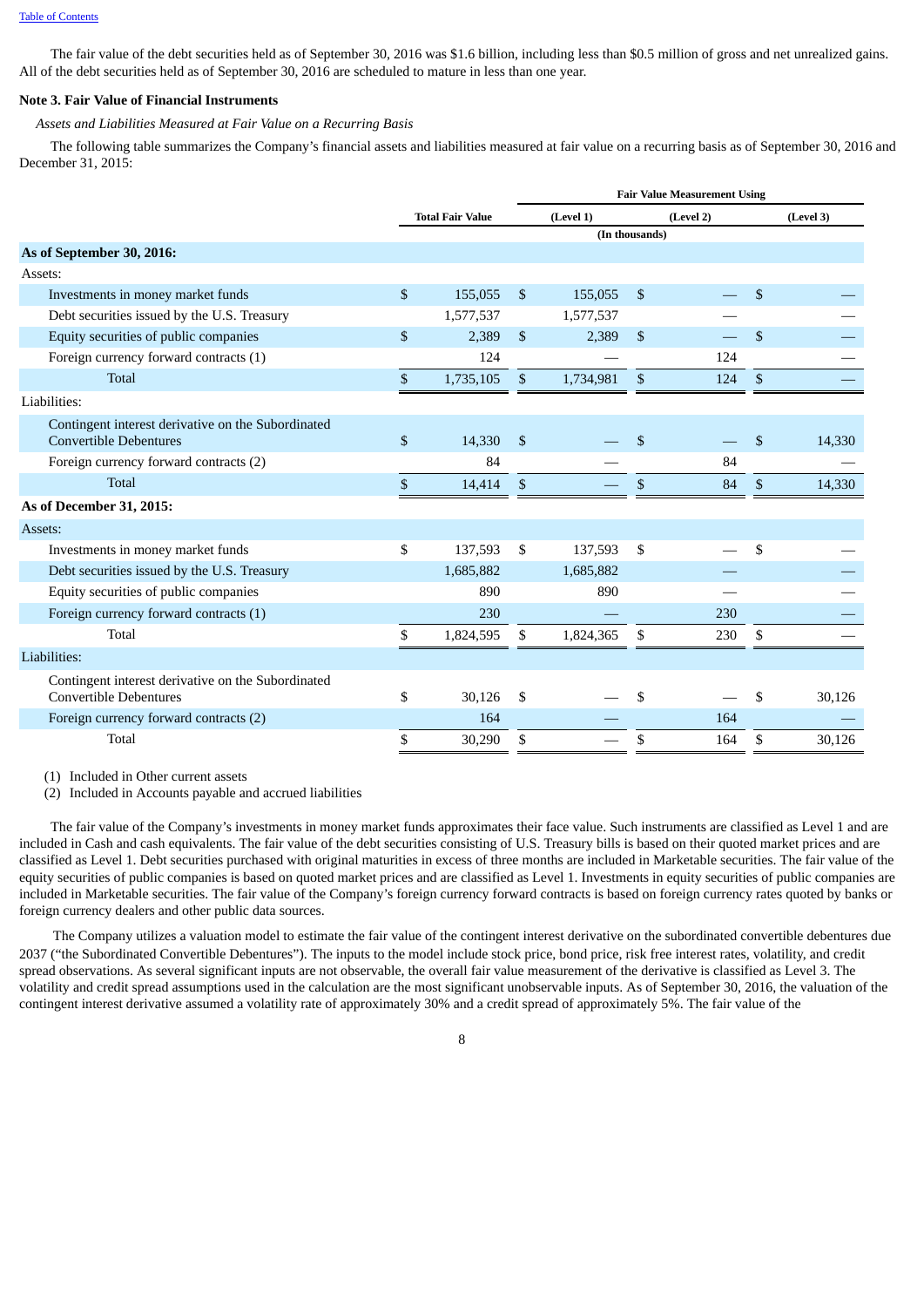contingent interest derivative would not have significantly changed using a volatility rate of either 25% or 35%, or a credit spread of either 4% or 6%.

The following table summarizes the change in the fair value of the Company's contingent interest derivative on the Subordinated Convertible Debentures during the three and nine months ended September 30, 2016 and 2015:

|                                | <b>Three Months Ended September</b><br>30, |          |  |                |     | 30,       | <b>Nine Months Ended September</b> |          |  |  |  |  |  |  |      |  |      |
|--------------------------------|--------------------------------------------|----------|--|----------------|-----|-----------|------------------------------------|----------|--|--|--|--|--|--|------|--|------|
|                                | 2016<br>2015                               |          |  |                |     |           |                                    |          |  |  |  |  |  |  | 2016 |  | 2015 |
|                                |                                            |          |  | (In thousands) |     |           |                                    |          |  |  |  |  |  |  |      |  |      |
| Beginning balance              | \$                                         | 22,611   |  | 25,841         | \$. | 30,126    |                                    | 26,755   |  |  |  |  |  |  |      |  |      |
| Payment of contingent interest |                                            | (6, 841) |  | (5,534)        |     | (13, 385) |                                    | (10,759) |  |  |  |  |  |  |      |  |      |
| Unrealized (gain) loss         |                                            | (1,440)  |  | 4,747          |     | (2,411)   |                                    | 9,058    |  |  |  |  |  |  |      |  |      |
| Ending balance                 |                                            | 14.330   |  | 25.054         |     | 14.330    |                                    | 25,054   |  |  |  |  |  |  |      |  |      |

In August 2016, the upside trigger on the Subordinated Convertible Debentures was met for the six month interest period ending in February 2017. The \$7.7 million contingent interest payable in February 2017 is included in the balance of the contingent interest derivative on the Subordinated Convertible Debentures as of September 30, 2016.

The Company's other financial instruments include cash, accounts receivable, restricted cash, and accounts payable. As of September 30, 2016, the carrying value of these financial instruments approximated their fair value. The fair value of the Company's Subordinated Convertible Debentures was \$2.9 billion as of September 30, 2016. The fair values of the senior notes due 2023 (the "2023 Senior Notes") and the senior notes due 2025 (the "2025 Senior Notes") were \$764.1 million and \$525.6 million, respectively, as of September 30, 2016. The fair values of these debt instruments are based on available market information from public data sources and are classified as Level 2.

#### **Note 4. Deposits to Acquire Intangible Assets**

As of September 30, 2016, the Company has paid \$145.0 million for the future assignment to the Company of contractual rights to the .*web* gTLD, pending approval from ICANN. Upon assignment of the contractual rights, the Company will record the total investment as an indefinite-lived intangible asset.

# **Note 5. Other Balance Sheet Items**

*Other Current Assets*

Other current assets consist of the following:

|                            | September 30,  |      | December 31, |
|----------------------------|----------------|------|--------------|
|                            | 2016           |      | 2015         |
|                            | (In thousands) |      |              |
| Prepaid expenses           | \$<br>16,043   | - \$ | 14,823       |
| Income tax receivables     | 3,714          |      | 23,098       |
| Other                      | 1,733          |      | 1,935        |
| Total other current assets | 21,490         |      | 39,856       |

The Income tax receivables as of December 31, 2015 primarily consists of the remaining U.S. federal income tax overpayment from prior years. As of September 30, 2016, substantially all of the remaining overpayment has been used to offset current year income taxes.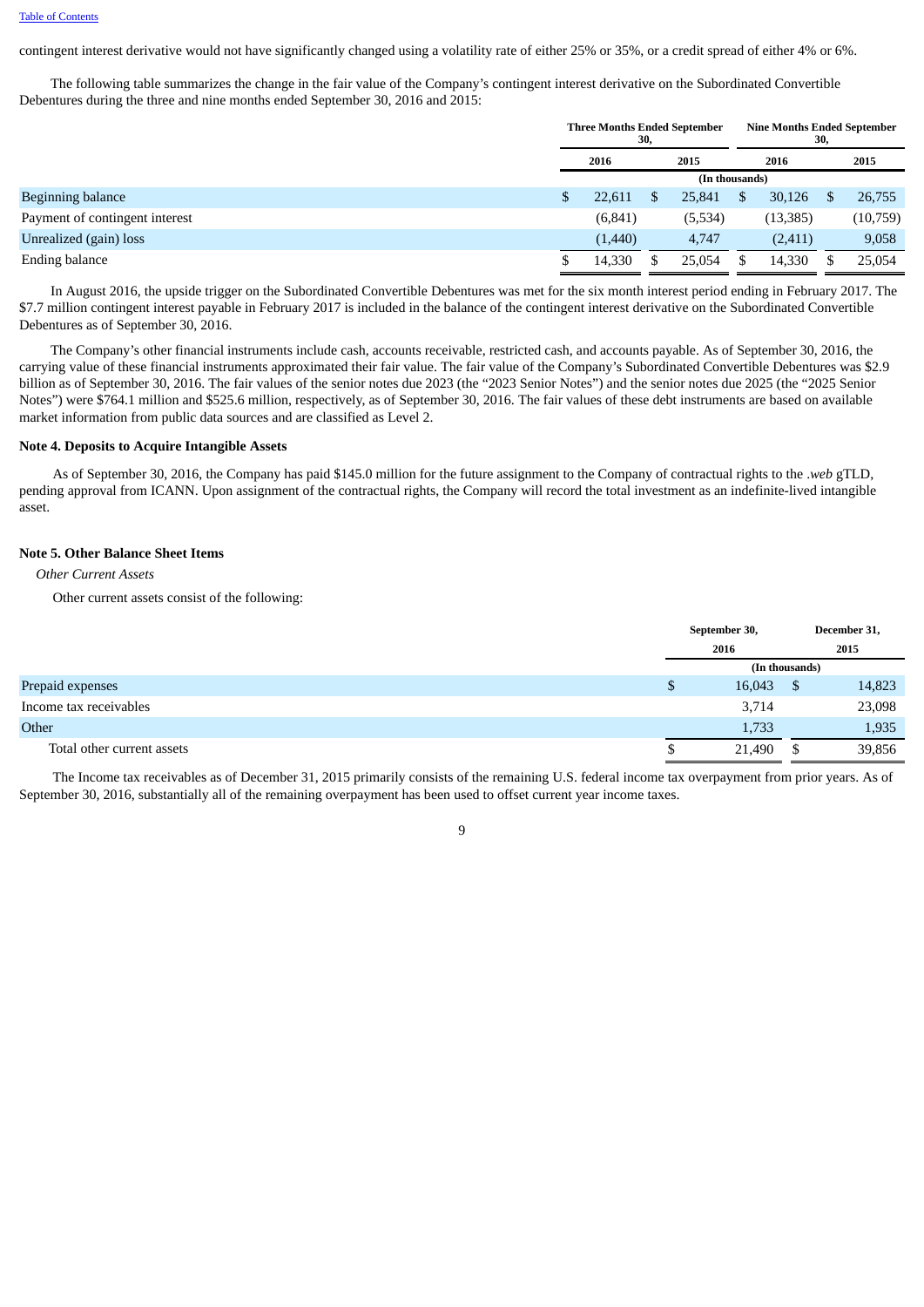*Accounts Payable and Accrued Liabilities*

Accounts payable and accrued liabilities consist of the following:

|                                                |                | September 30, |      | December 31, |
|------------------------------------------------|----------------|---------------|------|--------------|
|                                                |                | 2016          |      | 2015         |
|                                                | (In thousands) |               |      |              |
| Accounts payable                               | \$             | 16,028        | - \$ | 23,298       |
| Accrued employee compensation                  |                | 45,216        |      | 51,851       |
| Customer deposits, net                         |                | 37,944        |      | 48,307       |
| Interest Payable                               |                | 32,779        |      | 27,701       |
| Income taxes payable and other tax liabilities |                | 16,551        |      | 16,943       |
| Other accrued liabilities                      |                | 13,448        |      | 20,071       |
| Total accounts payable and accrued liabilities |                | 161,966       |      | 188,171      |

Accrued employee compensation primarily consists of liabilities for employee leave, salaries, payroll taxes, employee contributions to the employee stock purchase plan, and incentive compensation. Accrued employee incentive compensation as of December 31, 2015, was paid during the nine months ended September 30, 2016. Interest payable includes coupon interest on the Subordinated Convertible Debentures, the 2023 Senior Notes and the 2025 Senior Notes.

#### **Note 6. Stockholders' Deficit**

On February 11, 2016, the Company's Board of Directors authorized the repurchase of approximately \$611.2 million of its common stock, in addition to the \$388.8 million remaining available for repurchase under the previous share repurchase program for a total repurchase authorization of up to \$1.0 billion of its common stock. The share repurchase program has no expiration date. Purchases made under the program could be effected through open market transactions, block purchases, accelerated share repurchase agreements or other negotiated transactions. During the three and nine months ended September 30, 2016 the Company repurchased 2.2 million and 5.8 million shares of its common stock, respectively, at an average stock price of \$79.66 and \$82.72, respectively. The aggregate cost of the repurchases in the three and nine months ended September 30, 2016 was \$177.0 million and \$476.8 million, respectively. As of September 30, 2016, \$588.9 million remained available for further repurchases under the share repurchase program.

During the nine months ended September 30, 2016, the Company placed 0.3 million shares, at an average stock price of \$80.87, and for an aggregate cost of \$25.1 million, into treasury stock for purposes related to tax withholding upon vesting of Restricted Stock Units ("RSUs").

Since inception the Company has repurchased 219.0 million shares of its common stock for an aggregate cost of \$8.0 billion, which is presented as a reduction of Additional paid-in capital.

# **Note 7. Calculation of Earnings per Share**

The following table presents the computation of weighted-average shares used in the calculation of basic and diluted earnings per share:

|                                                                | <b>Three Months Ended September 30,</b> |         | Nine Months Ended September 30, |         |  |  |
|----------------------------------------------------------------|-----------------------------------------|---------|---------------------------------|---------|--|--|
|                                                                | 2015<br>2016                            |         | 2016                            | 2015    |  |  |
|                                                                | (In thousands)                          |         |                                 |         |  |  |
| Weighted-average shares of common stock outstanding            | 106,307                                 | 112,955 | 107,982                         | 115,235 |  |  |
| Weighted-average potential shares of common stock outstanding: |                                         |         |                                 |         |  |  |
| Conversion spread related to Convertible Debentures            | 20,789                                  | 18.024  | 21,244                          | 16,936  |  |  |
| Unvested RSUs, stock options, and ESPP                         | 654                                     | 742     | 741                             | 754     |  |  |
| Shares used to compute diluted earnings per share              | 127,750                                 | 131,721 | 129.967                         | 132,925 |  |  |

The calculation of diluted weighted average shares outstanding, excludes potentially dilutive securities, the effect of which would have been antidilutive, as well as performance based RSUs granted by the Company for which the relevant performance criteria have not been achieved. The number of potential shares excluded from the calculation was not significant in any period presented.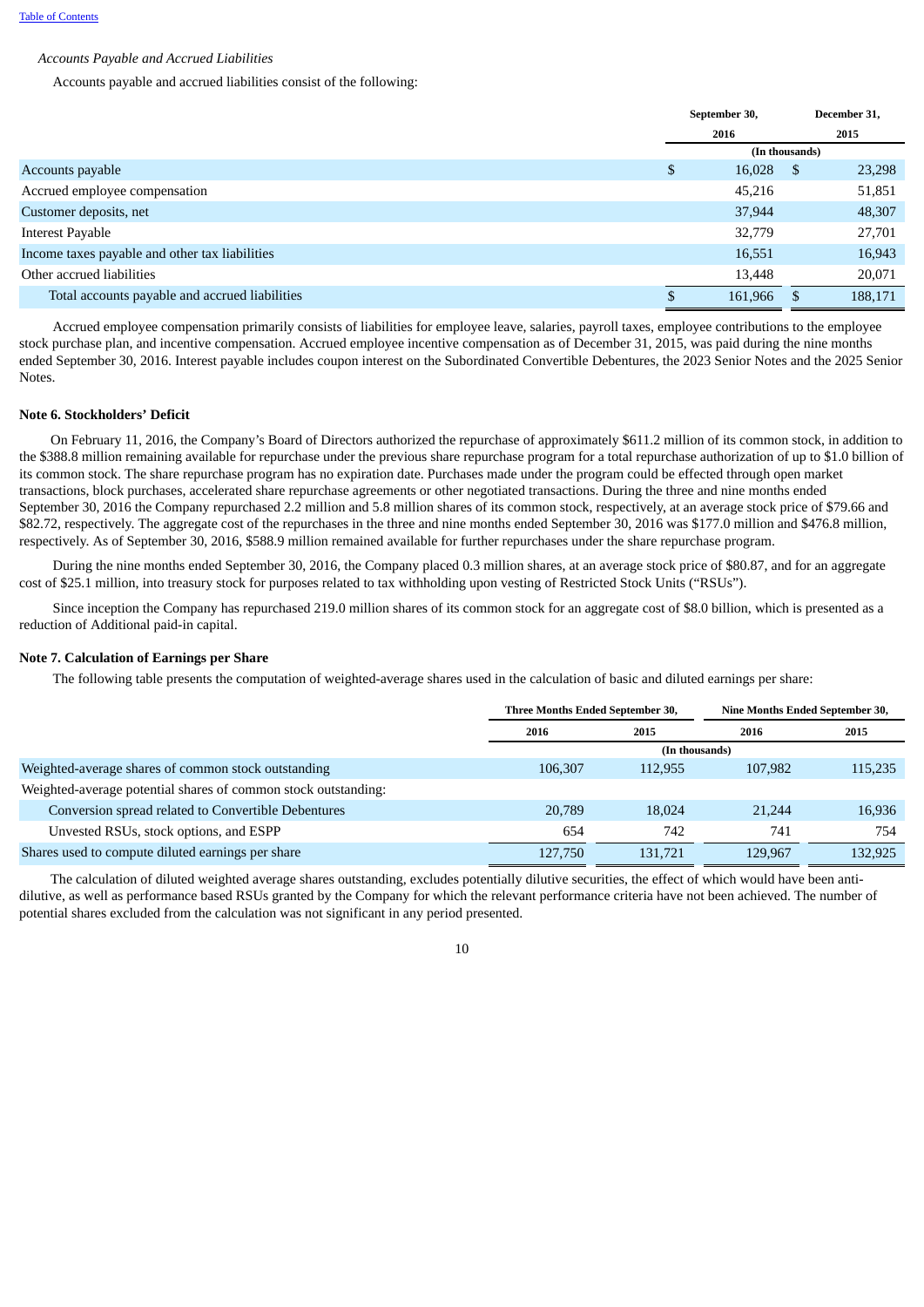# **Note 8. Stock-based Compensation**

Stock-based compensation is classified in the Condensed Consolidated Statements of Comprehensive Income in the same expense line items as cash compensation. The following table presents the classification of stock-based compensation:

|                                        | <b>Three Months Ended September 30,</b> |        |      |        |  | Nine Months Ended September 30, |  |        |
|----------------------------------------|-----------------------------------------|--------|------|--------|--|---------------------------------|--|--------|
|                                        |                                         | 2016   | 2015 |        |  | 2016                            |  | 2015   |
|                                        | (In thousands)                          |        |      |        |  |                                 |  |        |
| Cost of revenues                       | \$                                      | 1,779  |      | 1,722  |  | 5,367                           |  | 5,202  |
| Sales and marketing                    |                                         | 1,129  |      | 1,683  |  | 4,219                           |  | 4,800  |
| Research and development               |                                         | 1,676  |      | 1,478  |  | 4,966                           |  | 4,890  |
| General and administrative             |                                         | 8.270  |      | 7.339  |  | 21,193                          |  | 19,459 |
| Total stock-based compensation expense |                                         | 12,854 |      | 12.222 |  | 35,745                          |  | 34,351 |

The following table presents the nature of the Company's total stock-based compensation:

|                                                          | Three Months Ended September 30, |  | Nine Months Ended September 30, |    |         |   |         |
|----------------------------------------------------------|----------------------------------|--|---------------------------------|----|---------|---|---------|
|                                                          | 2016                             |  | 2015                            |    | 2016    |   | 2015    |
|                                                          |                                  |  |                                 |    |         |   |         |
| <b>RSUs</b>                                              | \$<br>10.276                     |  | 9,871                           | \$ | 28,034  | S | 27,375  |
| Performance-based RSUs                                   | 2,216                            |  | 2,041                           |    | 6,878   |   | 5,879   |
| <b>ESPP</b>                                              | 924                              |  | 958                             |    | 2.594   |   | 3,152   |
| Capitalization (Included in Property and equipment, net) | (562)                            |  | (648)                           |    | (1,761) |   | (2,055) |
| Total stock-based compensation expense                   | 12,854                           |  | 12.222                          |    | 35,745  |   | 34,351  |

# **Note 9. Debt and Interest Expense**

The following table presents the components of the Company's interest expense:

|                                                                          |  | <b>Three Months Ended September 30,</b> |        |        | <b>Nine Months Ended September 30,</b> |        |  |
|--------------------------------------------------------------------------|--|-----------------------------------------|--------|--------|----------------------------------------|--------|--|
|                                                                          |  | 2016                                    | 2015   | 2016   |                                        | 2015   |  |
|                                                                          |  |                                         |        |        |                                        |        |  |
| Contractual interest on Subordinated Convertible Debentures              |  | 10,156                                  | 10,156 | 30,469 |                                        | 30,469 |  |
| Contractual interest on Senior Notes                                     |  | 15,235                                  | 15.235 | 45,704 |                                        | 39,505 |  |
| Amortization of debt discount on the Subordinated Convertible Debentures |  | 2.802                                   | 2.581  | 8.235  |                                        | 7,585  |  |
| Credit facility fees and other interest expense                          |  | 726                                     | 572    | 2.174  |                                        | 1,505  |  |
| Total interest expense                                                   |  | 28.919                                  | 28,544 | 86,582 |                                        | 79,064 |  |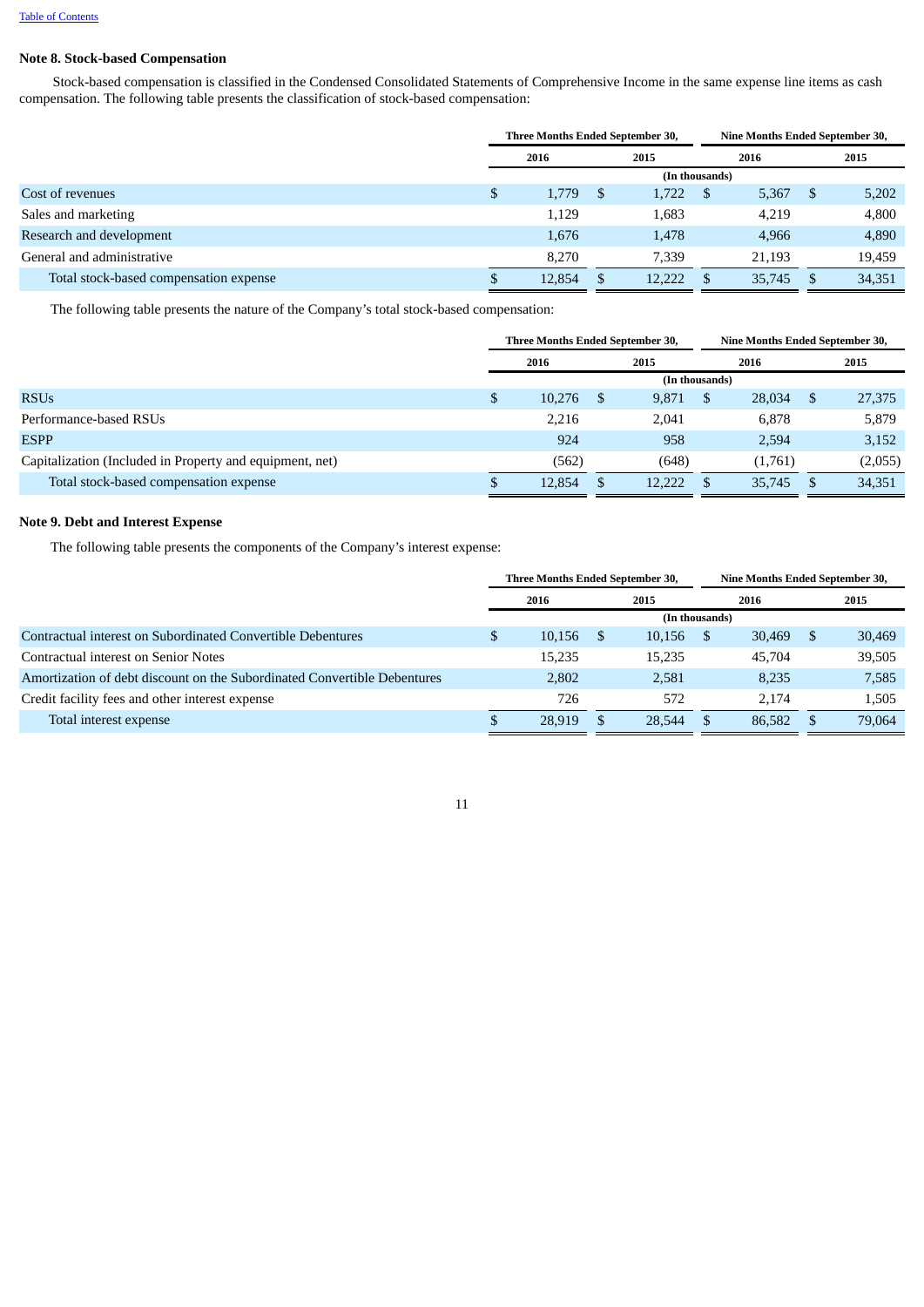### **Note 10. Non-operating Income (Loss), Net**

The following table presents the components of Non-operating income (loss), net:

|                                                                                                    | <b>Three Months Ended September 30,</b> |       |                |          |  | Nine Months Ended September 30, |  |         |  |  |
|----------------------------------------------------------------------------------------------------|-----------------------------------------|-------|----------------|----------|--|---------------------------------|--|---------|--|--|
|                                                                                                    |                                         | 2016  |                | 2015     |  | 2016                            |  | 2015    |  |  |
|                                                                                                    |                                         |       | (In thousands) |          |  |                                 |  |         |  |  |
| Unrealized gain (loss) on contingent interest derivative on Subordinated<br>Convertible Debentures | \$                                      | 1,440 |                | (4,747)  |  | 2,411                           |  | (9,058) |  |  |
| Interest income                                                                                    |                                         | 1.728 |                | 639      |  | 4.292                           |  | 1,271   |  |  |
| Other, net                                                                                         |                                         | 94    |                | 133      |  | 1,389                           |  | 1,458   |  |  |
| Total non-operating income (loss), net                                                             | ኌ                                       | 3.262 |                | (3, 975) |  | 8.092                           |  | (6,329) |  |  |

Unrealized gains and losses on the contingent interest derivative on the Subordinated Convertible Debentures reflect the change in value of the derivative that results primarily from changes in the Company's stock price.

#### **Note 11. Income Taxes**

The following table presents income tax expense and the effective tax rate:

|                    |  | Three Months Ended September 30, |  |                        | Nine Months Ended September 30, |      |  |        |  |     |
|--------------------|--|----------------------------------|--|------------------------|---------------------------------|------|--|--------|--|-----|
|                    |  | 2016                             |  | 2015                   |                                 | 2016 |  | 2015   |  |     |
|                    |  |                                  |  | (Dollars in thousands) |                                 |      |  |        |  |     |
| Income tax expense |  | 34,692                           |  | 29,486                 | 104.227                         |      |  | 88,565 |  |     |
| Effective tax rate |  | 23%                              |  |                        |                                 | 24%  |  | 24%    |  | 24% |

The effective tax rate for the three and nine months ended September 30, 2016 and 2015 was lower than the statutory federal rate of 35% primarily due to tax benefits from foreign income taxed at lower rates, partially offset by state income taxes.

Deferred tax liabilities as of September 30, 2016 reflect the use of a portion of U.S. foreign tax credits during the nine months ended September 30, 2016, and an increase in the deferred tax liability related to the Subordinated Convertible Debentures.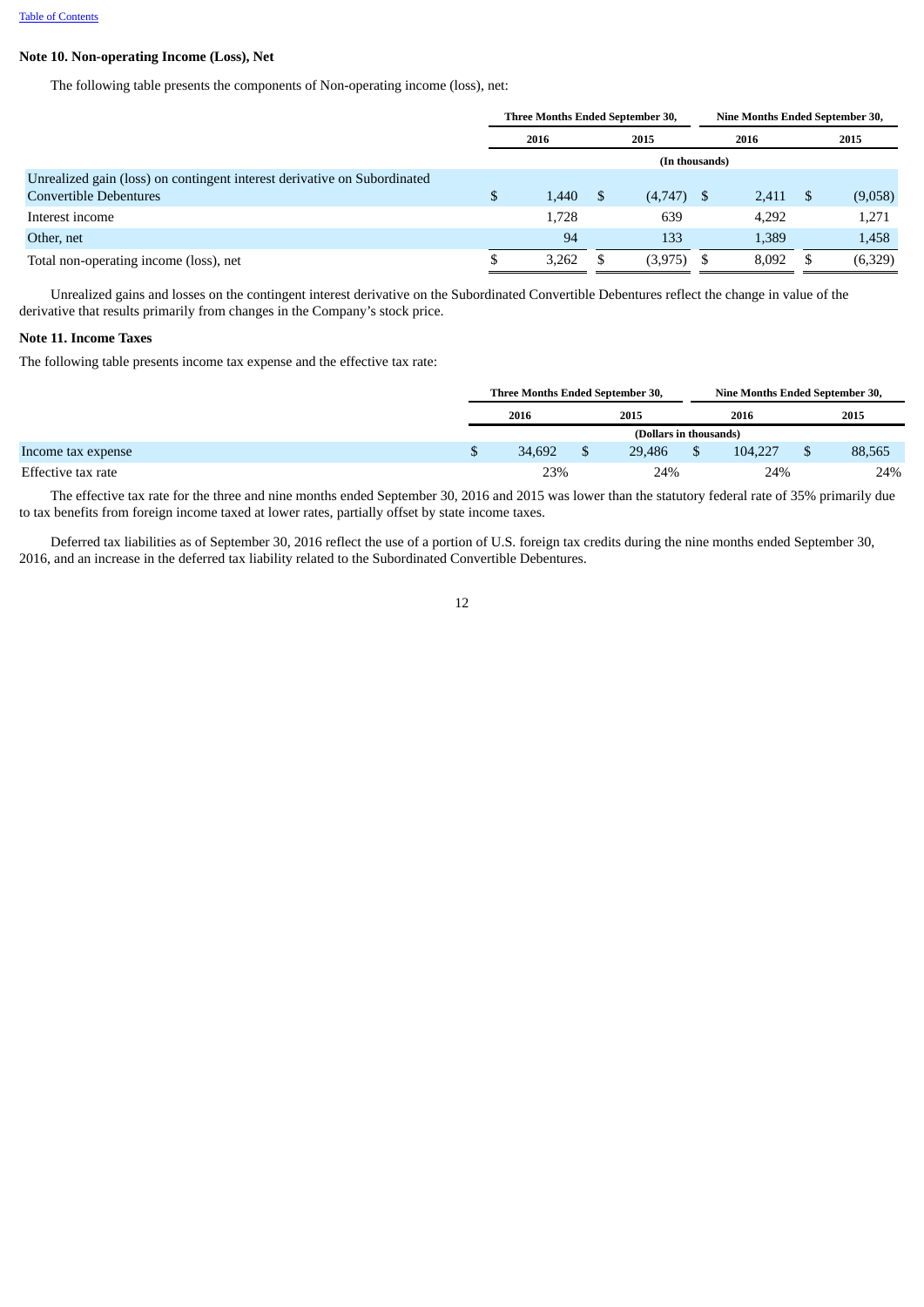## <span id="page-12-0"></span>**ITEM 2. MANAGEMENT'S DISCUSSION AND ANALYSIS OF FINANCIAL CONDITION AND RESULTS OF OPERATIONS**

You should read the following discussion in conjunction with the interim unaudited Condensed Consolidated Financial Statements and related notes.

This Quarterly Report on Form 10-Q contains forward-looking statements within the meaning of Section 27A of the Securities Act of 1933, as amended, and Section 21E of the Securities Exchange Act of 1934, as amended (the "Exchange Act"). These forward-looking statements involve risks and uncertainties, including, among other things, statements regarding our anticipated costs and expenses and revenue mix. Forward-looking statements include, among others, those statements including the words "expects." "anticipates." "intends." "believes" and similar language. Our actual results may differ significantly from those projected in the forward-looking statements. Factors that might cause or contribute to such differences include, but are not limited to, those discussed in the section titled "Risk Factors" in Part II, Item 1A of this Quarterly Report on Form 10-Q. You should also carefully review the risks described in other documents we file from time to time with the Securities and Exchange Commission, including the Quarterly Reports on Form 10-Q or Current Reports on Form 8-K that we file in 2016 and our 2015 Form 10-K, which was filed on February 19, 2016, which discuss our business in greater detail. You are cautioned not to place undue reliance on the forward-looking statements, which speak only as of the date of this Quarterly Report on Form 10-Q. We undertake no obligation to publicly release any revisions to the forward-looking statements or reflect events or circumstances after the date of this document.

#### **Overview**

We are a global provider of domain name registry services and internet security, enabling internet navigation for many of the world's most recognized domain names and providing protection for websites and enterprises around the world. Our Registry Services ensure the security, stability and resiliency of key internet infrastructure and services, including the *.com* and *.net* domains, two of the internet's root servers, and the operation of the root zone maintainer function for the core of the internet's DNS. Our product suite also includes Security Services, consisting of DDoS Protection Services, iDefense Services, and Managed DNS Services. Revenues from Security Services are not significant in relation to our consolidated revenues.

As of September 30, 2016, we had approximately 144.1 million *.com* and *.net* registrations in the domain name base. The number of domain names registered is largely driven by continued growth in online advertising, e-commerce, and the number of internet users, which is partially driven by greater availability of internet access, as well as marketing activities carried out by us and third-party registrars. Growth in the number of domain name registrations under our management may be hindered by certain factors, including overall economic conditions, competition from ccTLDs, the introduction of new gTLDs, and ongoing changes in the internet practices and behaviors of consumers and businesses. Factors such as the evolving practices and preferences of internet users, and how they navigate the internet, as well as the motivation of domain name registrants and how they will manage their investment in domain names, can negatively impact our business and the demand for new domain name registrations and renewals.

#### *Business Highlights and Trends*

- We recorded revenues of \$287.6 million and \$855.9 million during the three and nine months ended September 30, 2016. This represents an increase of 8% and 9%, respectively , as compared to the same periods in 2015.
- We recorded operating income of \$174.8 million and \$517.8 million during the three and nine months ended September 30, 2016. This represents an increase of 13% and 16%, respectively, as compared to the same periods in 2015.
- On October 20, 2016, we announced that the U.S. Department of Commerce approved the extension amendment to the .*com* Registry Agreement with the Internet Corporation for Assigned Names and Numbers ("ICANN"), pursuant to which Verisign will remain the sole registry operator for the .*com* registry through November 30, 2024.
- We finished the third quarter with 144.1 million *.com* and *.net* registrations in the domain name base, which represents a 7% increase from September 30, 2015, and a net increase of 0.9 million domain name registrations from June 30, 2016.
- During the three months ended September 30, 2016, we processed 8.3 million new domain name registrations for *.com* and *.net* as compared to 9.2 million for the same period in 2015.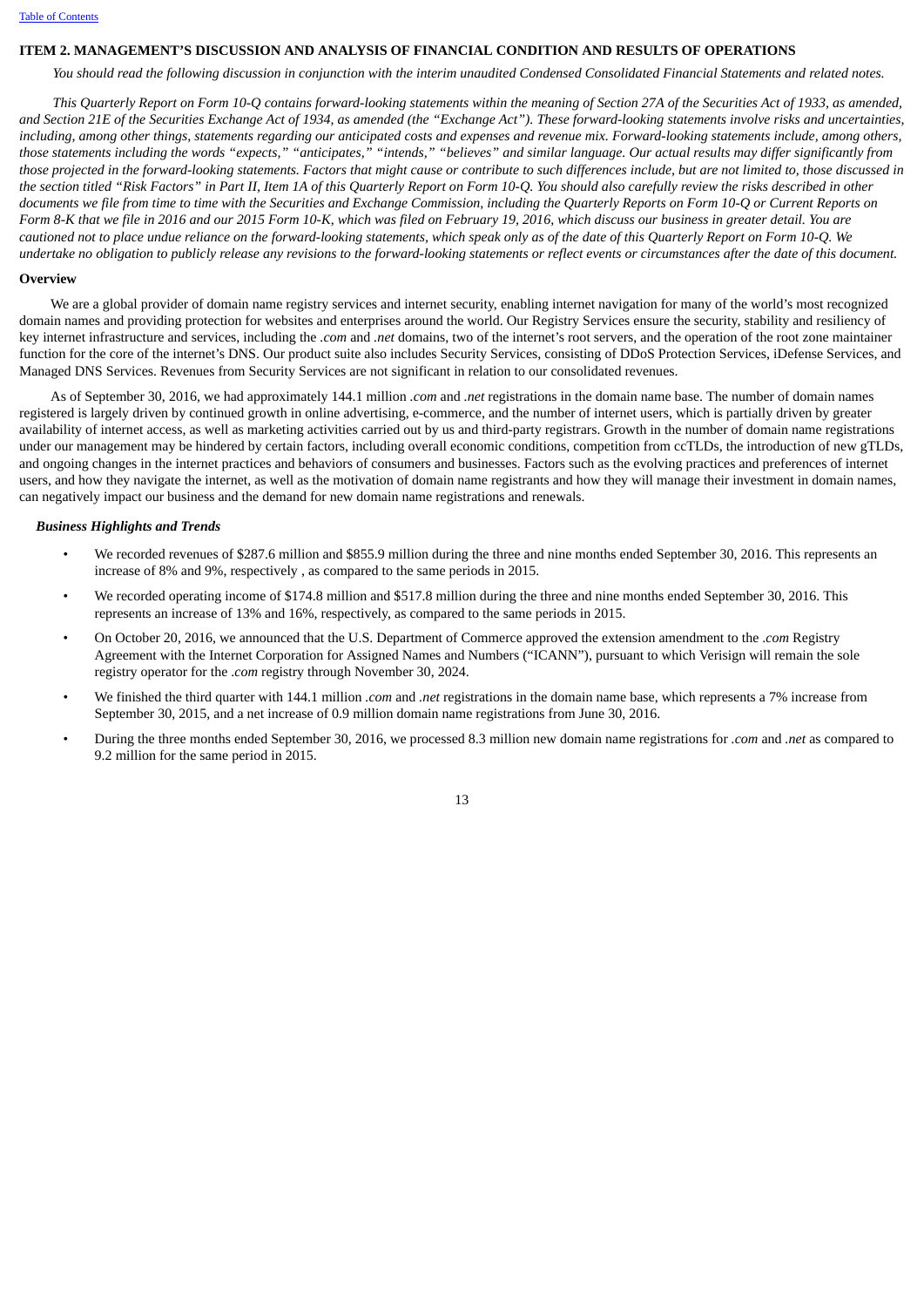- The final .*com* and .*net* renewal rate for the second quarter of 2016 was 73.8% compared with 72.7% for the same quarter in 2015. Renewal rates are not fully measurable until 45 days after the end of the quarter.
- During the three months ended September 30, 2016, we repurchased 2.2 million shares of our common stock under the share repurchase program for \$177.0 million. As of September 30, 2016, \$588.9 million remained available for further repurchases under our share repurchase program.
- Through October 26, 2016, we repurchased an additional 0.7 million shares for \$52.3 million under our share repurchase program.
- We generated cash flows from operating activities of \$472.5 million during the nine months ended September 30, 2016, compared to \$462.9 million in the same period last year.

Pursuant to our agreements with ICANN, we make available on our website (at www.Verisign.com/zone) files containing all active domain names registered in the .*com* and .*net* registries. At the same website address, we make available a summary of the active zone count registered in the .*com* and .*net* registries and the number of .*com* and .*net* domain name registrations in the domain name base. The domain name base is the active zone plus the number of domain name registrations that are registered but not configured for use in the respective top level domain zone file plus the number of domain name registrations that are in a client or server hold status. These files and the related summary data are updated at least once per day. The update times may vary each day. The number of domain name registrations provided in this Form 10-Q are as of midnight of the date reported. Information available on, or accessible through, our website is not incorporated herein by reference.

#### **Results of Operations**

The following table presents information regarding our results of operations as a percentage of revenues:

|                                  | Three Months Ended September 30, |        | Nine Months Ended September 30, |        |  |  |
|----------------------------------|----------------------------------|--------|---------------------------------|--------|--|--|
|                                  | 2016                             | 2015   | 2016                            | 2015   |  |  |
| Revenues                         | 100.0%                           | 100.0% | 100.0%                          | 100.0% |  |  |
| Costs and expenses:              |                                  |        |                                 |        |  |  |
| Cost of revenues                 | 17.3                             | 17.8   | 17.4                            | 18.3   |  |  |
| Sales and marketing              | 6.5                              | 7.9    | 6.8                             | 8.6    |  |  |
| Research and development         | 5.0                              | 5.6    | 5.3                             | 6.2    |  |  |
| General and administrative       | 10.4                             | 10.6   | 10.0                            | 10.0   |  |  |
| Total costs and expenses         | 39.2                             | 41.9   | 39.5                            | 43.1   |  |  |
| Operating income                 | 60.8                             | 58.1   | 60.5                            | 56.9   |  |  |
| Interest expense                 | (10.0)                           | (10.7) | (10.1)                          | (10.0) |  |  |
| Non-operating income (loss), net | 1.1                              | (1.5)  | 0.9                             | (0.8)  |  |  |
| Income before income taxes       | 51.9                             | 45.9   | 51.3                            | 46.1   |  |  |
| Income tax expense               | (12.1)                           | (11.1) | (12.1)                          | (11.3) |  |  |
| Net income                       | 39.8%                            | 34.8%  | 39.2 %                          | 34.8%  |  |  |

#### *Revenues*

Revenues related to our Registry Services are primarily derived from registrations for domain names in the *.com* and *.net* domain name registries. We also derive revenues from operating domain name registries for several other TLDs and from providing back-end registry services to a number of TLD registry operators, all of which are not significant in relation to our consolidated revenues. For domain names registered with the .*com* and .*net* registries we receive a fee from registrars per annual registration that is fixed pursuant to our agreements with ICANN. Individual customers, called registrants, contract directly with registrars or their resellers, and the registrars in turn register the domain names with Verisign. Changes in revenues are driven largely by changes in the number of new domain name registrations and the renewal rate for existing registrations as well as the impact of new and prior price increases, to the extent permitted by ICANN and the DOC. New registrations and the renewal rate for existing registrations are impacted by continued growth in online advertising, e-commerce, and the number of internet users, as well as marketing activities carried out by us and our registrars. We increased the annual fee for a *.net* domain name registration from \$6.18 to \$6.79 on February 1, 2015, and from \$6.79 to \$7.46 on February 1, 2016. On July 28, 2016, we announced an increase in the annual fee for the *.net* domain name registration from \$7.46 to \$8.20, effective February 1, 2017. The annual fee for a *.com* domain name registration is \$7.85 for the duration of the current *.com* Registry Agreement through November 30, 2024, except that prices may be raised by up to 7% each year due to the imposition of any new Consensus Policy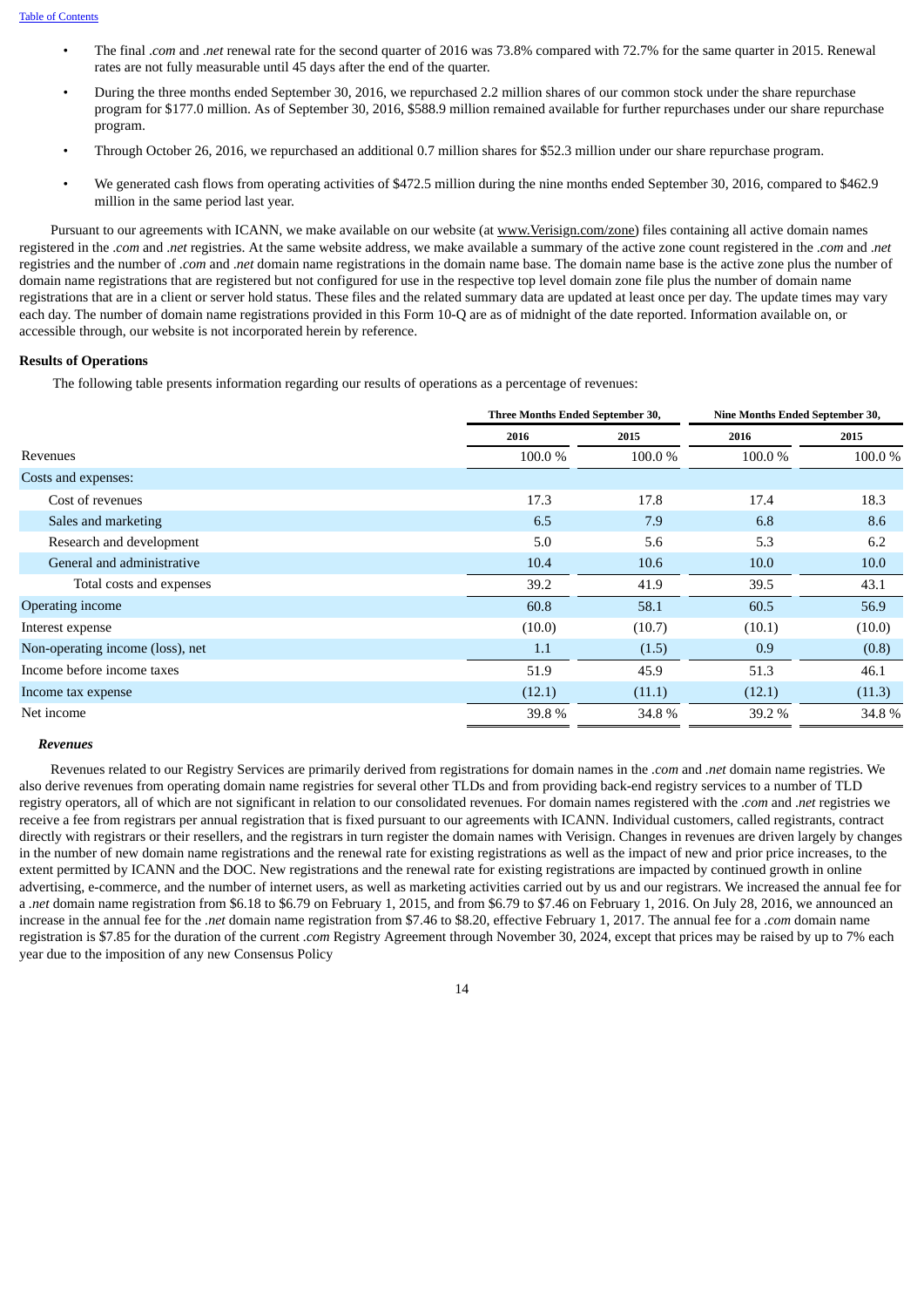or documented extraordinary expense resulting from an attack or threat of attack on the Security and Stability (each as defined in the *.com* Registry Agreement) of the DNS, subject to approval of the DOC. We offer promotional marketing programs for our registrars based upon market conditions and the business environment in which the registrars operate. All fees paid to us for *.com* and *.net* registrations are in U.S. dollars. Revenues from Security Services are not significant in relation to our total consolidated revenues.

A comparison of revenues is presented below:

|                 | <b>Three Months Ended September 30,</b> |         |          |    |  |                        |  | Nine Months Ended September 30, |          |       |      |         |  |  |
|-----------------|-----------------------------------------|---------|----------|----|--|------------------------|--|---------------------------------|----------|-------|------|---------|--|--|
|                 |                                         | 2016    | % Change |    |  | 2015                   |  | 2016                            | % Change |       |      | 2015    |  |  |
|                 |                                         |         |          |    |  | (Dollars in thousands) |  |                                 |          |       |      |         |  |  |
| <b>Revenues</b> |                                         | 287,554 |          | 8% |  | 265,780                |  | 855.896                         |          | $9\%$ | - \$ | 786,741 |  |  |
|                 |                                         |         |          |    |  |                        |  |                                 |          |       |      |         |  |  |

The following table compares the *.com* and *.net* domain name registrations in the domain name base managed by our Registry Services business:

|                                                                             | September 30, 2016 | % Change | September 30, 2015 |
|-----------------------------------------------------------------------------|--------------------|----------|--------------------|
| <i>com</i> and <i>net</i> domain name registrations in the domain name base | 144.1 million      | $7\%$    | 2 million<br>' 35' |

Revenues increased by \$21.8 million and \$69.2 million during the three and nine months ended September 30, 2016, respectively, as compared to the same periods last year, primarily due to an increase in revenues from the operation of the registries for the .*com* and *.net* TLDs. The increase in revenues from the operation of the registries for the *.com* and *.net* TLDs was driven by a 7% increase in the domain name base for .*com* and .*net* and an increase in the .*net* domain name registration fees in February 2015 and 2016.

Growth in the domain name base has been primarily driven by continued internet growth and marketing activities carried out by us and our registrars. During the second half of 2015 and the first quarter of 2016 we experienced an increased volume of new domain name registrations primarily from our registrars in China. The volume of these new registrations has been inconsistent and periodic compared to prior periods, and by the end of the first quarter of 2016, reverted back to a more normalized registration pace. However, ongoing economic uncertainty, competitive pressure from ccTLDs, the introduction of new gTLDs, ongoing changes in internet practices and behaviors of consumers and business, as well as the motivation of existing domain name registrants and how they will manage their investment in domain names, has limited the rate of growth of the domain name base in recent years and may continue to do so in the remainder of 2016 and beyond.

We expect the rate of revenue growth for the full year of 2016 to decrease slightly in the fourth quarter compared to the growth for the nine months ended September 30, 2016.

#### *Geographic revenues*

We generate revenues in the U.S.; Europe, the Middle East and Africa ("EMEA"); China; and certain other countries including Canada, Australia and Japan.

The following table presents a comparison of our geographic revenues:

|                |               | <b>Three Months Ended September 30,</b> |    |                        | Nine Months Ended September 30, |         |          |  |         |  |
|----------------|---------------|-----------------------------------------|----|------------------------|---------------------------------|---------|----------|--|---------|--|
|                | 2016          | % Change                                |    | 2015                   |                                 | 2016    | % Change |  | 2015    |  |
|                |               |                                         |    | (Dollars in thousands) |                                 |         |          |  |         |  |
| U.S.           | \$<br>167,796 | $4\%$                                   | S  | 160,708                | \$                              | 497,595 | 4 %      |  | 477,424 |  |
| EMEA           | 51,615        | 6 %                                     |    | 48,891                 |                                 | 155,280 | 8 %      |  | 144,130 |  |
| China          | 33,224        | 62 %                                    |    | 20,478                 |                                 | 97,150  | 69 %     |  | 57,447  |  |
| Other          | 34,919        | (2)%                                    |    | 35,703                 |                                 | 105,871 | (2)%     |  | 107,740 |  |
| Total revenues | 287,554       |                                         | \$ | 265,780                | S.                              | 855,896 |          |  | 786,741 |  |

Revenues for our Registry Services business are attributed to the country of domicile and the respective regions in which our registrars are located, however, this may differ from the regions where the registrars operate or where registrants are located. Revenue growth for each region may be impacted by registrars reincorporating, relocating, or from acquisitions or changes in affiliations of resellers. Revenue growth for each region may also be impacted by registrars domiciled in one region, registering domain names in another region. Although revenues continued to grow in the more mature markets of the U.S. and EMEA for both the three and nine months ended September 30, 2016 compared to the same periods of the prior year, China saw the highest growth rate for both periods due to the increased volume of new registrations during the second half of 2015 and the first quarter of 2016.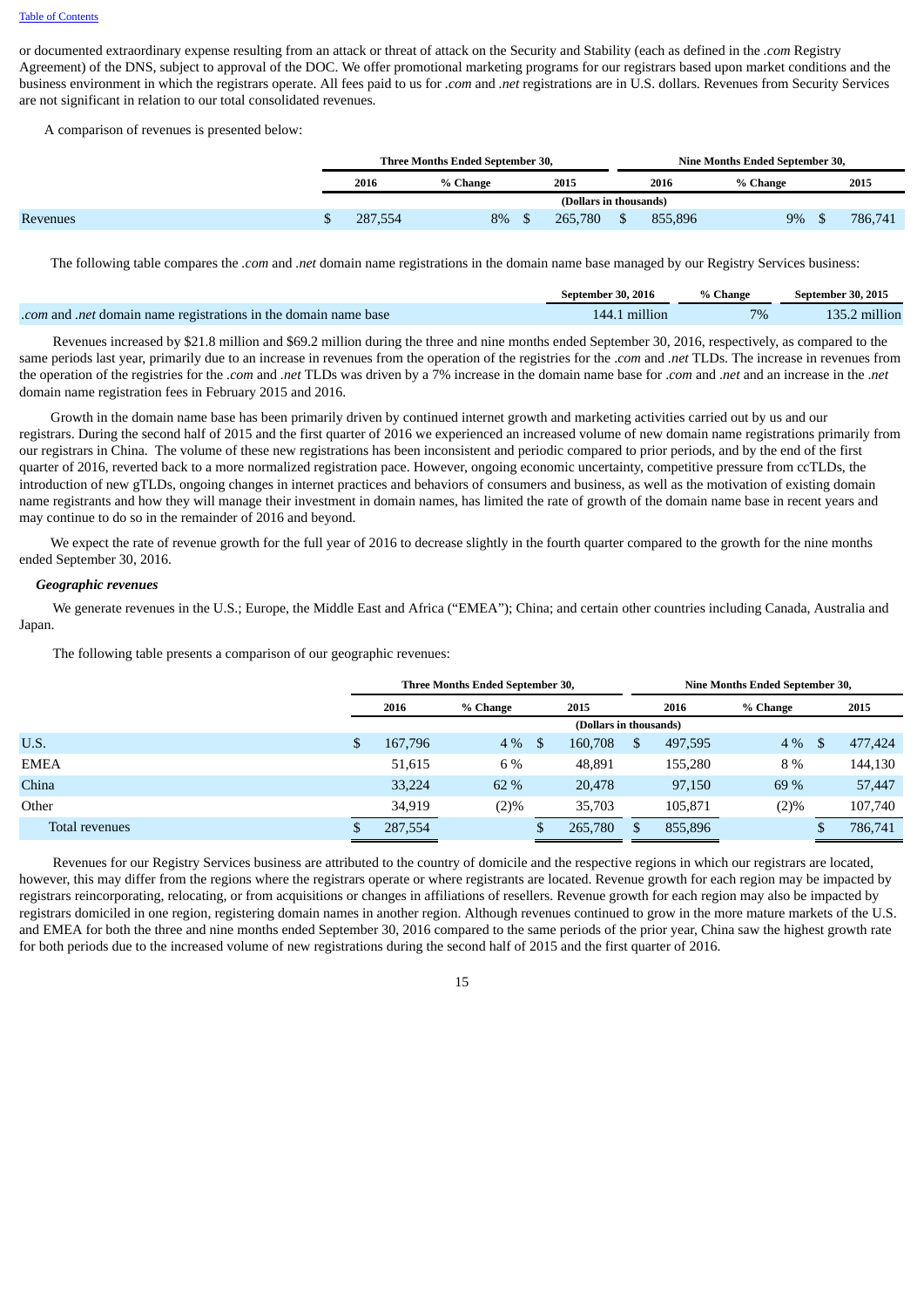# *Cost of revenues*

Cost of revenues consist primarily of salaries and employee benefits expenses for our personnel who manage the operational systems, depreciation expenses, operational costs associated with the delivery of our services, fees paid to ICANN, customer support and training, consulting and development services, costs of facilities and computer equipment used in these activities, telecommunications expense and allocations of indirect costs such as corporate overhead.

A comparison of cost of revenues is presented below:

|                  |        | Three Months Ended September 30, |          |  | Nine Months Ended September 30. |  |         |          |  |         |  |
|------------------|--------|----------------------------------|----------|--|---------------------------------|--|---------|----------|--|---------|--|
|                  | 2016   |                                  | % Change |  | 2015                            |  | 2016    | % Change |  |         |  |
|                  |        |                                  |          |  | (Dollars in thousands)          |  |         |          |  |         |  |
| Cost of revenues | 49.807 |                                  | $5\%$    |  | 47.218                          |  | 149.142 | $4\%$    |  | 143.792 |  |

Cost of revenues increased by \$2.6 million during the three months ended September 30, 2016, as compared to the same period last year, primarily due to a \$1.9 million increase in salary and employee benefits expenses as a result of an increase in average headcount and an increase in bonus expenses.

Cost of revenues increased by \$5.4 million during the nine months ended September 30, 2016, as compared to the same period last year, primarily due to a \$5.3 million increase in salary and employee benefits expenses as a result of an increase in average headcount and an increase in bonus expenses.

We expect cost of revenues as a percentage of revenues to remain consistent during the fourth quarter of 2016 compared to the nine months ended September 30, 2016.

#### *Sales and marketing*

Sales and marketing expenses consist primarily of salaries, sales commissions, sales operations and other personnel-related expenses, travel and related expenses, trade shows, costs of lead generation, costs of computer and communications equipment and support services, facilities costs, consulting fees, costs of marketing programs, such as online, television, radio, print and direct mail advertising costs, and allocations of indirect costs such as corporate overhead.

A comparison of sales and marketing expenses is presented below:

|                     |        | <b>Three Months Ended September 30,</b> |  |                        | Nine Months Ended September 30, |        |          |  |        |
|---------------------|--------|-----------------------------------------|--|------------------------|---------------------------------|--------|----------|--|--------|
|                     | 2016   | % Change                                |  |                        |                                 | 2016   | % Change |  | 2015   |
|                     |        |                                         |  | (Dollars in thousands) |                                 |        |          |  |        |
| Sales and marketing | 18.647 | (11)%                                   |  | 20,966                 | - \$                            | 58.431 | (14)%    |  | 67,677 |

Sales and marketing expenses decreased during the three months ended September 30, 2016, as compared to the same period last year due to a number of factors, none of which were individually significant.

Sales and marketing expenses decreased by \$9.2 million during the nine months ended September 30, 2016, as compared to the same period last year, primarily due to a \$6.3 million decrease in advertising and consulting expenses and a combined \$2.4 million decrease in salary and employee benefits expenses, stock-based compensation expenses, travel expenses and allocated overhead expenses. Advertising and consulting expenses decreased primarily due to the timing of marketing programs for our Registry Services business and a decrease in expenses related to our Security Services business. Salary and employee benefits expenses, stock-based compensation expenses, travel expenses and allocated overhead expenses decreased due to a reduction in average headcount.

We expect sales and marketing expenses as a percentage of revenues to increase during the fourth quarter of 2016 compared to the nine months ended September 30, 2016 as the volume of marketing initiatives increases.

# *Research and development*

Research and development expenses consist primarily of costs related to research and development personnel, including salaries and other personnelrelated expenses, consulting fees, facilities costs, computer and communications equipment, support services used in our service and technology development, and allocations of indirect costs such as corporate overhead.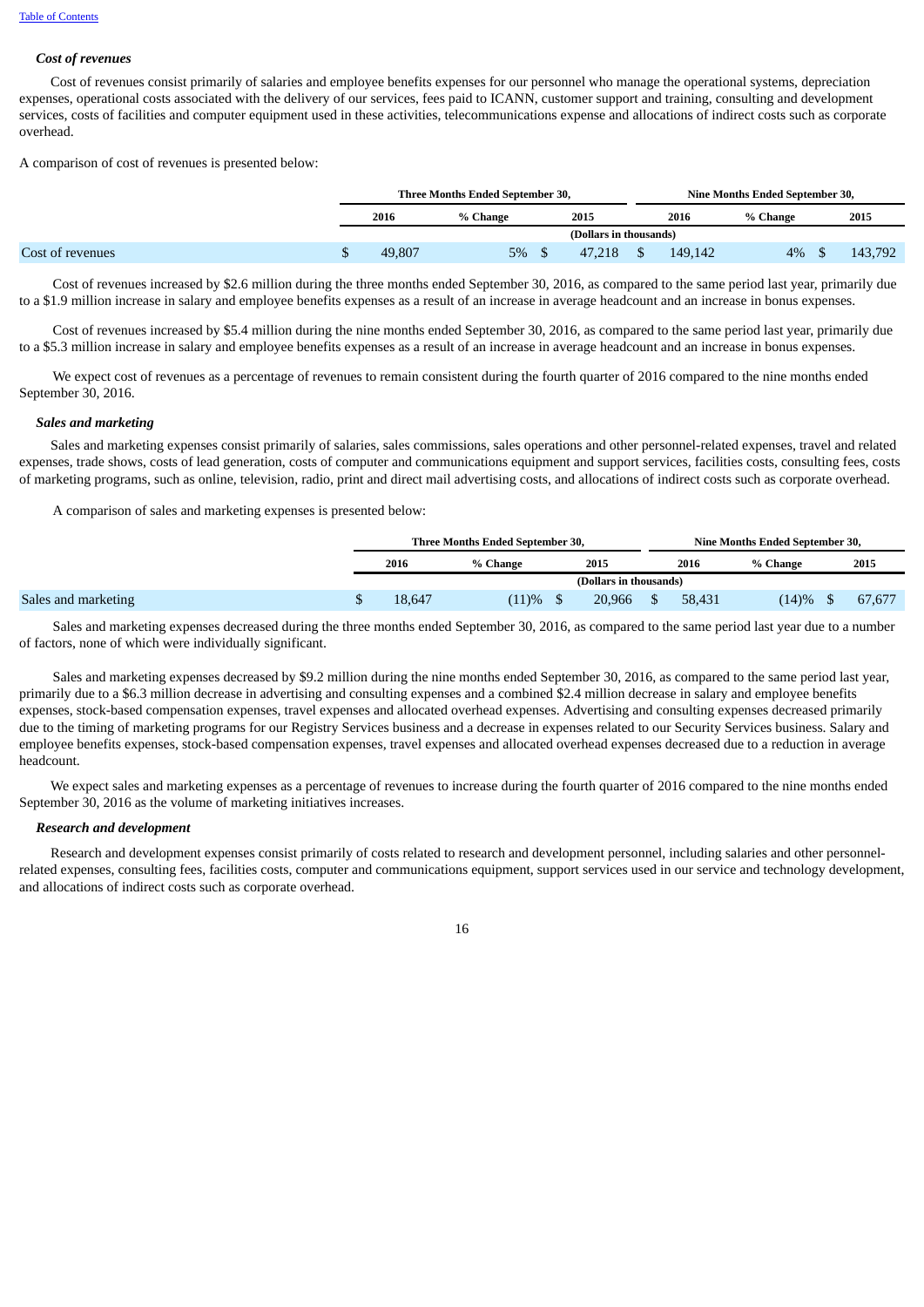A comparison of research and development expenses is presented below:

|                          | Three Months Ended September 30, |          |      |  |                        |  | Nine Months Ended September 30, |          |  |        |  |  |  |
|--------------------------|----------------------------------|----------|------|--|------------------------|--|---------------------------------|----------|--|--------|--|--|--|
|                          | 2016                             | % Change |      |  | 2015                   |  | 2016                            | % Change |  | 2015   |  |  |  |
|                          |                                  |          |      |  | (Dollars in thousands) |  |                                 |          |  |        |  |  |  |
| Research and development | 14,324                           |          | (5)% |  | 15.019                 |  | 45,355                          | (7)%     |  | 48,518 |  |  |  |

Research and development expenses remained consistent during the three months ended September 30, 2016, as compared to the same period last year.

Research and development expenses decreased by \$3.2 million during the nine months ended September 30, 2016, as compared to the same period last year, primarily due to a decrease in salary and employee benefits expenses and allocated overhead expenses resulting from a reduction in headcount.

We expect research and development expenses as a percentage of revenues to remain consistent during the fourth quarter of 2016 compared to the nine months ended September 30, 2016.

# *General and administrative*

General and administrative expenses consist primarily of salaries and other personnel-related expenses for our executive, administrative, legal, finance, information technology and human resources personnel, costs of facilities, computer and communications equipment, management information systems, support services, professional services fees, certain tax and license fees, and bad debt expense, offset by allocations of indirect costs such as facilities and shared services expenses to other cost types.

A comparison of general and administrative expenses is presented below:

|                            | Three Months Ended September 30, |        |          |      |                        |  |        | Nine Months Ended September 30, |  |        |  |
|----------------------------|----------------------------------|--------|----------|------|------------------------|--|--------|---------------------------------|--|--------|--|
|                            |                                  | 2016   | % Change | 2015 |                        |  |        | % Change                        |  |        |  |
|                            |                                  |        |          |      | (Dollars in thousands) |  |        |                                 |  |        |  |
| General and administrative |                                  | 30,000 | 7%       |      | 28,115                 |  | 85,158 | 8%                              |  | 79,090 |  |

General and administrative expenses increased by \$1.9 million during the three months ended September 30, 2016, as compared to the same period last year, primarily due to a \$2.3 million increase in salary and employee benefits expenses resulting from increases in bonus expenses and average headcount.

General and administrative expenses increased by \$6.1 million during the nine months ended September 30, 2016, as compared to the same period last year, primarily due to a \$7.5 million increase in salary and employee benefits expenses, including stock-based compensation, a \$2.2 million increase in legal expenses, and a \$1.5 million increase in allocated overhead expenses, partially offset by a \$2.0 million decrease in depreciation expenses and a \$1.9 million decrease in miscellaneous expenses. Salary and employee benefits expenses increased primarily due to increases in bonus expenses and average headcount. Stock-based compensation increased due to increases in the total value of RSUs granted in 2015 and 2016. Legal expenses increased due to an increase in services performed by external legal counsel. Allocated overhead expenses increased resulting from an increase in headcount. Depreciation expenses decreased due to a decrease in capital expenditures in recent years. Miscellaneous expenses decreased primarily due to a decrease in certain non-income related taxes.

We expect general and administrative expenses as a percentage of revenues to increase during the fourth quarter of 2016 compared to the nine months ended September 30, 2016.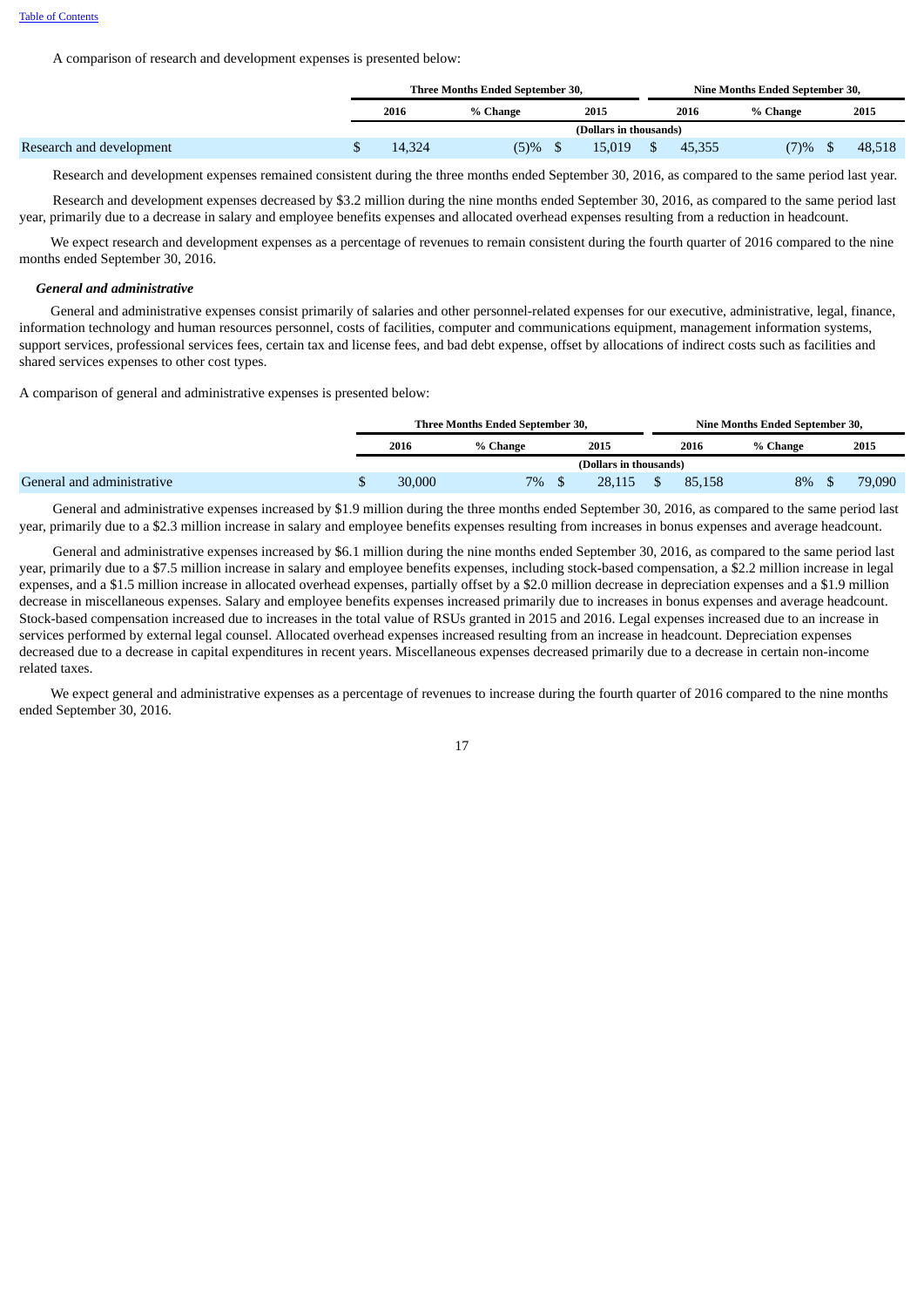# *Interest expense*

The following table presents the components of Interest expense:

|                                                                          |      | Three Months Ended September 30, |  |        |  | Nine Months Ended September 30, |  |        |  |
|--------------------------------------------------------------------------|------|----------------------------------|--|--------|--|---------------------------------|--|--------|--|
|                                                                          | 2016 |                                  |  | 2015   |  | 2016                            |  | 2015   |  |
|                                                                          |      | (In thousands)                   |  |        |  |                                 |  |        |  |
| Contractual interest on Subordinated Convertible Debentures              | S    | 10,156                           |  | 10,156 |  | 30,469                          |  | 30,469 |  |
| Contractual interest on Senior Notes                                     |      | 15.235                           |  | 15.235 |  | 45,704                          |  | 39,505 |  |
| Amortization of debt discount on the Subordinated Convertible Debentures |      | 2,802                            |  | 2,581  |  | 8,235                           |  | 7,585  |  |
| Credit facility fees and other interest expense                          |      | 726                              |  | 572    |  | 2.174                           |  | 1,505  |  |
| Total interest expense                                                   |      | 28.919                           |  | 28,544 |  | 86,582                          |  | 79,064 |  |

Contractual interest on Senior Notes increased during the nine months ended September 30, 2016 due to a \$6.2 million increase in interest expense related to the 2025 Senior Notes which were issued in March 2015. We expect interest expense to remain consistent during the fourth quarter of 2016 as compared to each of the first three quarters of 2016.

# *Non-operating income (loss), net*

The following table presents the components of Non-operating income (loss), net:

|                                                                                                           | Three Months Ended September 30, |  |                |  |       | <b>Nine Months Ended September 30,</b> |         |  |  |
|-----------------------------------------------------------------------------------------------------------|----------------------------------|--|----------------|--|-------|----------------------------------------|---------|--|--|
|                                                                                                           | 2016                             |  | 2015           |  | 2016  |                                        | 2015    |  |  |
|                                                                                                           |                                  |  | (In thousands) |  |       |                                        |         |  |  |
| Unrealized gain (loss) on contingent interest derivative on Subordinated<br><b>Convertible Debentures</b> | \$<br>1,440                      |  | $(4,747)$ \$   |  | 2,411 |                                        | (9,058) |  |  |
| Interest income                                                                                           | 1,728                            |  | 639            |  | 4,292 |                                        | 1,271   |  |  |
| Other, net                                                                                                | 94                               |  | 133            |  | 1,389 |                                        | 1,458   |  |  |
| Total non-operating income (loss), net                                                                    | 3,262                            |  | (3, 975)       |  | 8,092 |                                        | (6,329) |  |  |

Unrealized gains and losses on the contingent interest derivative on the Subordinated Convertible Debentures reflect the change in value of the derivative that results primarily from changes in our stock price. Interest income increased during both the three and nine months ended September 30, 2016 primarily due to an increase in interest rates and a higher average invested balance.

# *Income tax expense*

The following table presents income tax expense and the effective tax rate:

|                    |   | Three Months Ended September 30, |  |        |  | Nine Months Ended September 30, |      |        |
|--------------------|---|----------------------------------|--|--------|--|---------------------------------|------|--------|
|                    |   | 2016                             |  | 2015   |  | 2016                            | 2015 |        |
|                    |   | (Dollars in thousands)           |  |        |  |                                 |      |        |
| Income tax expense | P | 34.692                           |  | 29.486 |  | 104.227                         |      | 88,565 |
| Effective tax rate |   | 23%                              |  | 24%    |  | 24%                             | 24%  |        |

The effective tax rate for the three and nine months ended September 30, 2016 and 2015 was lower than the statutory federal rate of 35% primarily due to tax benefits from foreign income taxed at lower rates, partially offset by state income taxes.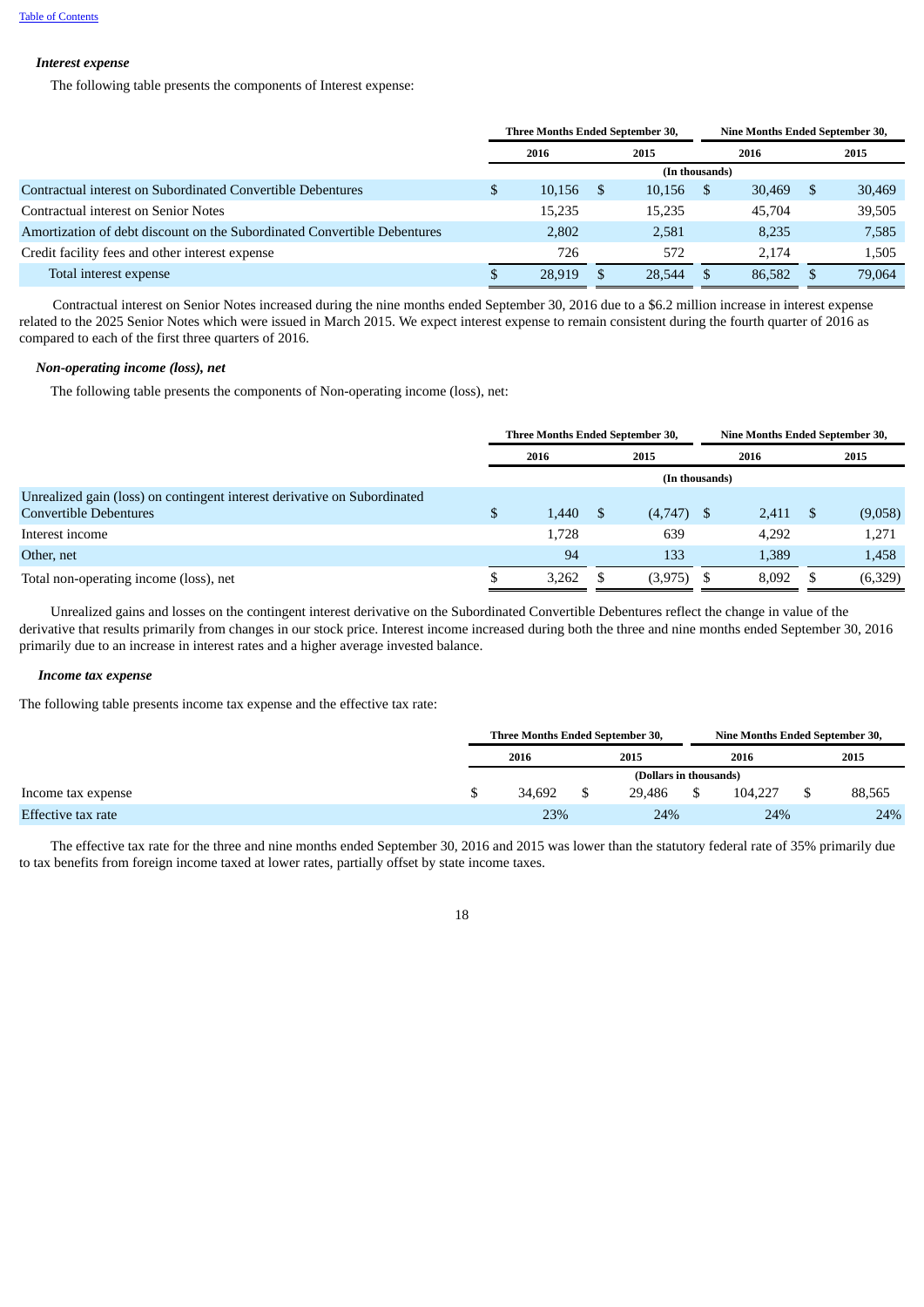# **Liquidity and Capital Resources**

|                           | September 30,  | December 31, |
|---------------------------|----------------|--------------|
|                           | 2016           | 2015         |
|                           | (In thousands) |              |
| Cash and cash equivalents | 177.785        | 228,659      |
| Marketable securities     | 1,579,926      | 1,686,771    |
| Total                     | 1,757,711      | 1,915,430    |

As of September 30, 2016, our principal source of liquidity was \$177.8 million of cash and cash equivalents and \$1.6 billion of marketable securities. The marketable securities primarily consist of debt securities issued by the U.S. Treasury meeting the criteria of our investment policy, which is focused on the preservation of our capital through investment in investment grade securities. The cash equivalents consist of amounts invested in money market funds and U.S. Treasury bills purchased with original maturities of less than 90 days. As of September 30, 2016, all of our debt securities have contractual maturities of less than one year. Our cash and cash equivalents are readily accessible. For additional information on our investment portfolio, see Note 2, "Cash, Cash Equivalents, and Marketable Securities," of our Notes to Condensed Consolidated Financial Statements in Part I, Item I of this Quarterly Report on Form 10-Q.

As of September 30, 2016, the amount of cash and cash equivalents and marketable securities held by foreign subsidiaries was \$1.3 billion. Our intent remains to indefinitely reinvest these funds outside of the U.S. and accordingly, we have not provided deferred U.S. taxes for these funds. In the event funds from foreign operations are needed to fund operations in the U.S. and if U.S. tax has not already been provided, we would be required to accrue and pay additional U.S. taxes in order to repatriate these funds.

As of September 30, 2016, we had \$500.0 million principal amount outstanding of the 5.25% senior unsecured notes due 2025 and \$750.0 million principal amount outstanding of the 4.625% senior unsecured notes due 2023.

As of September 30, 2016, there were no borrowings outstanding under the \$200.0 million unsecured revolving credit facility that will expire in 2020.

As of September 30, 2016, we had \$1.25 billion principal amount outstanding of 3.25% subordinated convertible debentures due 2037. The price of our common stock exceeded the conversion price threshold trigger during the third quarter of 2016. Accordingly, the Subordinated Convertible Debentures are convertible at the option of each holder through December 31, 2016. We do not expect a material amount of the Subordinated Convertible Debentures to be converted in the near term as the trading price of the debentures exceeds the value that is likely to be received upon conversion. However, we cannot provide any assurance that the trading price of the debentures will continue to exceed the value that would be derived upon conversion or that the holders will not elect to convert the Subordinated Convertible Debentures. If a holder elects to convert its Subordinated Convertible Debentures, we are permitted under the Indenture to pursue an exchange in lieu of conversion or to settle the conversion value (as defined in the Indenture) in cash, stock, or a combination thereof. If we choose not to pursue or cannot complete an exchange in lieu of conversion, we currently have the intent and the ability (based on current facts and circumstances) to settle the principal amount of the Subordinated Convertible Debentures in cash. However, if the principal amount of the Subordinated Convertible Debentures that holders actually elect to convert exceeds our cash on hand and cash from operations, we will need to draw cash from existing financing or pursue additional sources of financing to settle the Subordinated Convertible Debentures in cash. We cannot provide any assurances that we will be able to obtain new sources of financing on terms acceptable to us or at all, nor can we assure that we will be able to obtain such financing in time to settle the Subordinated Convertible Debentures that holders elect to convert.

We paid contingent interest of \$6.5 million in February 2016 and \$6.8 million in August 2016 in addition to the normal coupon interest on our Subordinated Convertible Debentures. In August 2016, the upside trigger on the Subordinated Convertible Debentures was met for the six month interest period ending in February 2017. On February 15, 2017, we will pay contingent interest of \$7.7 million in addition to the normal coupon interest to holders of record of the Subordinated Convertible Debentures as of February 1, 2017. The upside trigger is met if the Subordinated Convertible Debentures' average trading price is at least 150% of par during the 10 trading days before each semi-annual interest period. The upside trigger is tested semi-annually for the following six months. The semi-annual upside contingent interest payment, for a given period, can be approximated by applying the annual rate of 0.5% to the aggregate market value of all outstanding Subordinated Convertible Debentures and dividing by two for that semi-annual period payment amount.

We derive significant tax savings from the Subordinated Convertible Debentures. During the nine months ended September 30, 2016 and 2015, the interest deduction, for income tax purposes, related to our Subordinated Convertible Debentures, excluding contingent interest, was \$131.6 million and \$123.6 million, respectively, compared to coupon interest expense of \$30.5 million for each period. For income tax purposes, we deduct interest expense on the Subordinated Convertible Debentures calculated at 8.5% of the adjusted issue price, subject to adjustment for actual versus projected contingent interest. The adjusted issue price, and consequently the interest deduction for income tax purposes, grows over the term due to the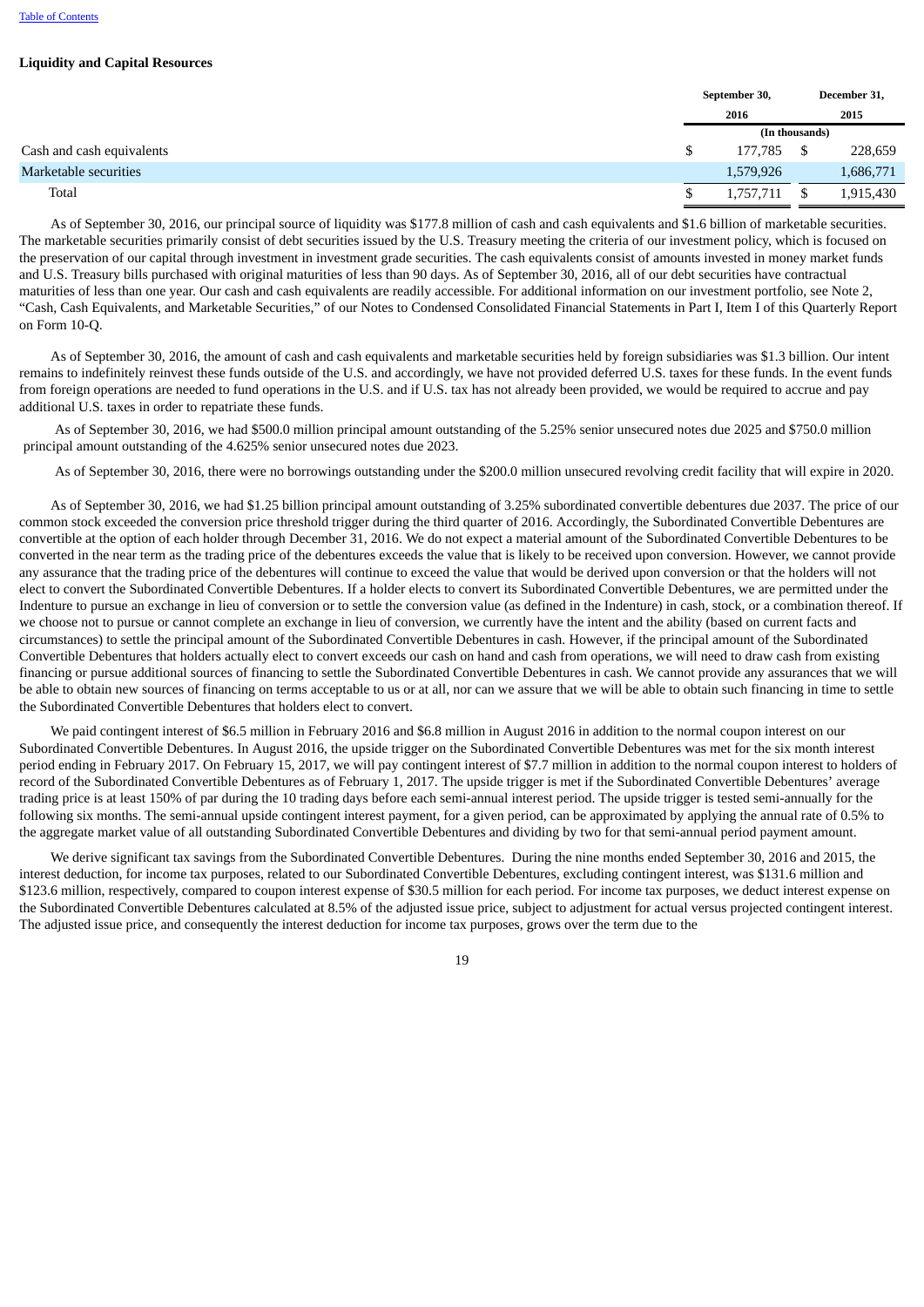difference between the interest deduction taken using a comparable yield of 8.5% on the adjusted issue price, and the coupon rate of 3.25% on the principal amount, compounded annually. The interest deduction taken is subject to recapture upon settlement to the extent that the amount paid (in cash or stock) to settle the Subordinated Convertible Debentures is less than the adjusted issue price. Interest recognized in accordance with GAAP, which is calculated at 8.39% of the liability component of the Subordinated Convertible Debentures, will also grow over the term, but at a slower rate. This difference will result in a continuing increase in the deferred tax liability on our Condensed Consolidated Balance Sheet.

During the third quarter of 2016, we paid \$143.0 million for the future assignment to us of contractual rights to the *.web* gTLD, pending approval from ICANN.

We believe existing cash, cash equivalents and marketable securities, and funds generated from operations, together with our borrowing capacity under the unsecured revolving credit facility should be sufficient to meet our working capital, capital expenditure requirements, and to service our debt for at least the next 12 months. We regularly assess our cash management approach and activities in view of our current and potential future needs.

In summary, our cash flows for the nine months ended September 30, 2016 and 2015 are as follows:

|                                                              | Nine Months Ended September 30, |                |  |            |  |
|--------------------------------------------------------------|---------------------------------|----------------|--|------------|--|
|                                                              | 2016                            |                |  | 2015       |  |
|                                                              |                                 | (In thousands) |  |            |  |
| Net cash provided by operating activities                    |                                 | 472,477        |  | 462,947    |  |
| Net cash used in investing activities                        |                                 | (50, 762)      |  | (510, 423) |  |
| Net cash (used in) provided by financing activities          |                                 | (472, 698)     |  | 33,772     |  |
| Effect of exchange rate changes on cash and cash equivalents |                                 | 109            |  | (33)       |  |
| Net decrease in cash and cash equivalents                    |                                 | (50, 874)      |  | (13,737)   |  |
|                                                              |                                 |                |  |            |  |

## *Cash flows from operating activities*

Our largest source of operating cash flows is cash collections from our customers. Our primary uses of cash from operating activities are for personnel related expenditures, and other general operating expenses, as well as payments related to taxes, interest and facilities.

Net cash provided by operating activities increased during the nine months ended September 30, 2016, primarily due to an increase in cash collected from customers, partially offset by an increase in cash paid for interest. Cash received from customers increased primarily due to an increase in the number of new and renewal domain name registrations during the nine months ended September 30, 2016, and the increases in the .*net* domain name registration fees in February 2016. Cash paid for interest increased due to the interest paid on the 2025 Senior Notes and higher contingent interest related to the Subordinated Convertible Debentures.

# *Cash flows from investing activities*

The changes in cash flows from investing activities primarily relate to purchases, maturities and sales of marketable securities, and purchases of property and equipment and rights to intangible assets.

Net cash used in investing activities decreased during the nine months ended September 30, 2016 primarily due to an increase in sales and maturities of marketable securities, net of purchases, partially offset by the payments made for the future assignment of the rights to the .*web* gTLD and decreases in purchases of property and equipment and other investing activities.

#### *Cash flows from financing activities*

The changes in cash flows from financing activities primarily relate to share repurchases, proceeds from and repayments of borrowings, our employee stock purchase plan, and excess tax benefits from stock-based compensation.

The change in cash (used in) provided by financing activities during the nine months ended September 30, 2016 was primarily due to a decrease in proceeds from borrowings as we issued the 2025 Senior Notes in March 2015, an increase in share repurchases, and a decrease in excess tax benefits from stock-based compensation.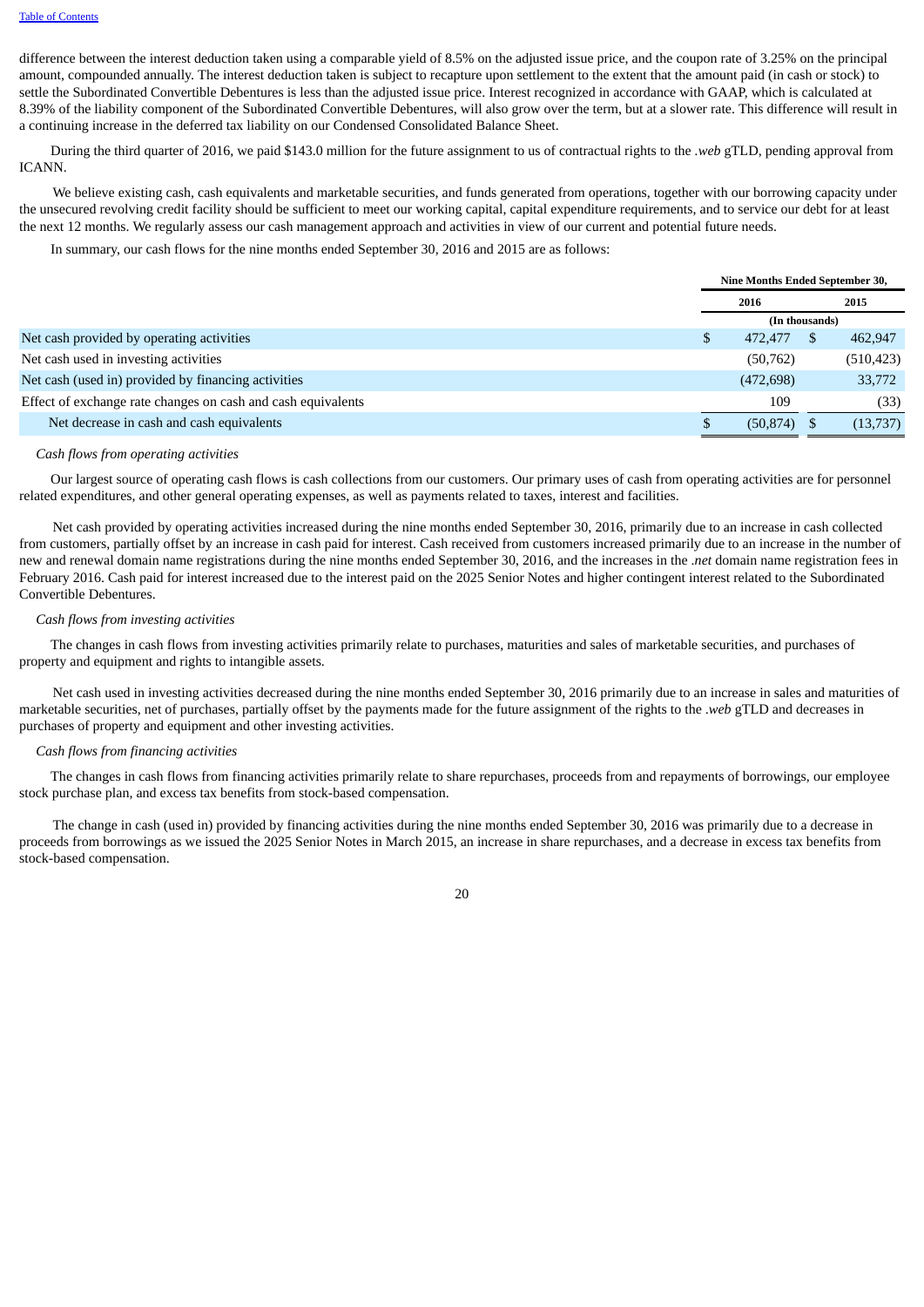# <span id="page-20-0"></span>**ITEM 3. QUANTITATIVE AND QUALITATIVE DISCLOSURES ABOUT MARKET RISK**

There have been no significant changes in our market risk exposures since December 31, 2015.

#### <span id="page-20-1"></span>**ITEM 4. CONTROLS AND PROCEDURES**

Based on our management's evaluation, with the participation of our Chief Executive Officer (our principal executive officer) and our Chief Financial Officer (our principal financial officer), as of September 30, 2016, our principal executive officer and principal financial officer have concluded that our disclosure controls and procedures (as defined in Rules 13a-15(e) and 15d-15(e) under the Exchange Act) are effective to ensure that information required to be disclosed by us in reports that we file or submit under the Exchange Act is recorded, processed, summarized and reported within the time periods specified in SEC rules and forms and is accumulated and communicated to our management, including our principal executive officer and principal financial officer, as appropriate, to allow timely decisions regarding required disclosure.

# **Changes in Internal Control over Financial Reporting**

There was no change in our internal control over financial reporting (as such term is defined in Rules 13a-15(f) and 15d-15(f) under the Exchange Act) during the three months ended September 30, 2016 that has materially affected, or is reasonably likely to materially affect, the Company's internal control over financial reporting.

#### **Inherent Limitations of Disclosure Controls and Internal Control over Financial Reporting**

Because of their inherent limitations, our disclosure controls and procedures and our internal control over financial reporting may not prevent material errors or fraud. A control system, no matter how well conceived and operated, can provide only reasonable, not absolute, assurance that the objectives of the control system are met. The effectiveness of our disclosure controls and procedures and our internal control over financial reporting is subject to risks, including that the control may become inadequate because of changes in conditions or that the degree of compliance with our policies or procedures may deteriorate.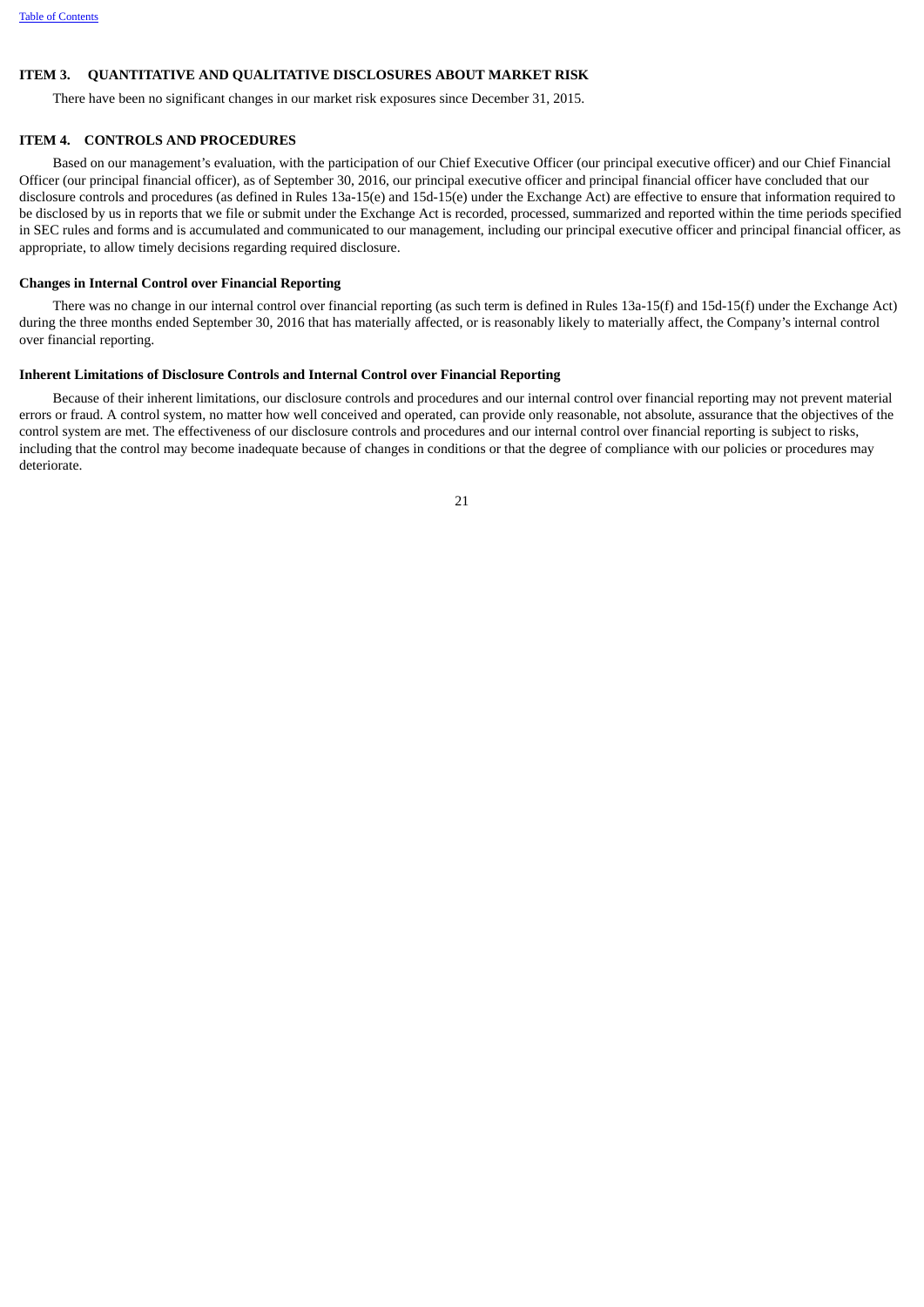# **PART II—OTHER INFORMATION**

#### <span id="page-21-1"></span><span id="page-21-0"></span>**ITEM 1. LEGAL PROCEEDINGS**

Verisign is involved in various investigations, claims and lawsuits arising in the normal conduct of its business, none of which, in its opinion, will have a material adverse effect on its financial condition, results of operations, or cash flows. The Company cannot assure you that it will prevail in any litigation. Regardless of the outcome, any litigation may require the Company to incur significant litigation expense and may result in significant diversion of management attention.

#### <span id="page-21-2"></span>**ITEM 1A. RISK FACTORS**

In addition to other information in this Form 10-Q, the following risk factors should be carefully considered in evaluating us and our business because these factors currently have a significant impact or may have a significant impact on our business, operating results or financial condition. Actual results could differ materially from those projected in the forward-looking statements contained in this Form 10-Q as a result of the risk factors discussed below and *elsewhere in this Form 10-Q and in other filings we make with the SEC.*

#### Risks arising from our agreements governing our Registry Services business could limit our ability to maintain or grow our business.

We are parties to (i) a Cooperative Agreement (as amended) with the DOC with respect to the .*com* gTLD and certain other aspects of the DNS and (ii) Registry Agreements with ICANN for *.com*, *.net, .name* and other gTLDs including our IDN gTLDs. As substantially all of our revenues are derived from our Registry Services business, limitations in these agreements could have a material impact on our business.

*Pricing*. Under the terms of the Cooperative Agreement with the DOC and the *.com* Registry Agreement with ICANN, we are generally restricted from increasing the price of registrations or renewals of .*com* domain names except that we are entitled to increase the price up to 7%, with the prior approval of the DOC, due to the imposition of any new Consensus Policies or documented extraordinary expense resulting from an attack or threat of attack on the security and stability of the DNS. However, it is uncertain that such circumstances will arise, or if they do, that the DOC will approve our request to increase the price for *.com* domain name registrations. We also have the right under the Cooperative Agreement to seek the removal of these pricing restrictions if we demonstrate that market conditions no longer warrant such restrictions. However, it is uncertain that such circumstances will arise, or if they do, that the DOC will agree to the removal of these pricing restrictions. In connection with a renewal of the .*com* Registry Agreement, we can seek an increase of the price for .*com* domain name registrations. Regardless of whether we seek such an increase, there can be no assurance of the price that DOC will approve in connection with a renewal of the .*com* Registry Agreement. Under the terms of the *.net* and *.name* Registry Agreements with ICANN, we are permitted to increase the price of registrations and renewals in these TLDs up to 10% per year. Additionally, ICANN's registry agreements for the new gTLDs do not contain such pricing restrictions.

*Vertical integration*. Under the *.com*, .*net* and .*name* Registry Agreements with ICANN, as well as the Cooperative Agreement with the DOC, we are not permitted to acquire, directly or indirectly, control of, or a greater than 15% ownership interest in, any ICANN-accredited registrar. Historically, all gTLD registry operators were subject to this vertical integration prohibition; however, ICANN has established a process whereby registry operators may seek ICANN's approval to remove this restriction, and ICANN has approved such removal in some instances. If we were to seek removal of the vertical integration restrictions contained in our agreements, it is uncertain whether ICANN and/or DOC approval would be obtained. Additionally, ICANN's registry agreement for new gTLDs generally permits such vertical integration, with certain limitations including ICANN's right, but not the obligation, to refer such vertical integration activities to competition authorities. Furthermore, unless prohibited by ICANN as noted above, such vertical integration restrictions do not generally apply to ccTLD registry operators. If registry operators of new or existing gTLDs, or ccTLDs, are able to obtain competitive advantages through such vertical integration, it could materially harm our business.

*Termination or non-renewal*. Under the Cooperative Agreement (as amended) the DOC must approve any renewal or extension of the *.com* Registry Agreement. The DOC, under certain circumstances, could refuse to grant its approval to the renewal of the *.com* Registry Agreement on similar terms, or at all. Any failure of the DOC to approve the renewal of the *.com* Registry Agreement prior to the expiration of its current term on November 30, 2024 would have a material adverse effect on our business. Under certain circumstances, ICANN could terminate or refuse to renew one or more of our Registry Agreements including those for *.com, .net,* and our other gTLDs.

*Modification or amendment*. Our Registry Agreements for new gTLDs, including the Registry Agreements for our IDN gTLDs, include ICANN's right to amend the agreement without our consent, which could impose unfavorable contract obligations on us that could impact our plans and competitive positions with respect to new gTLDs. At the time of renewal of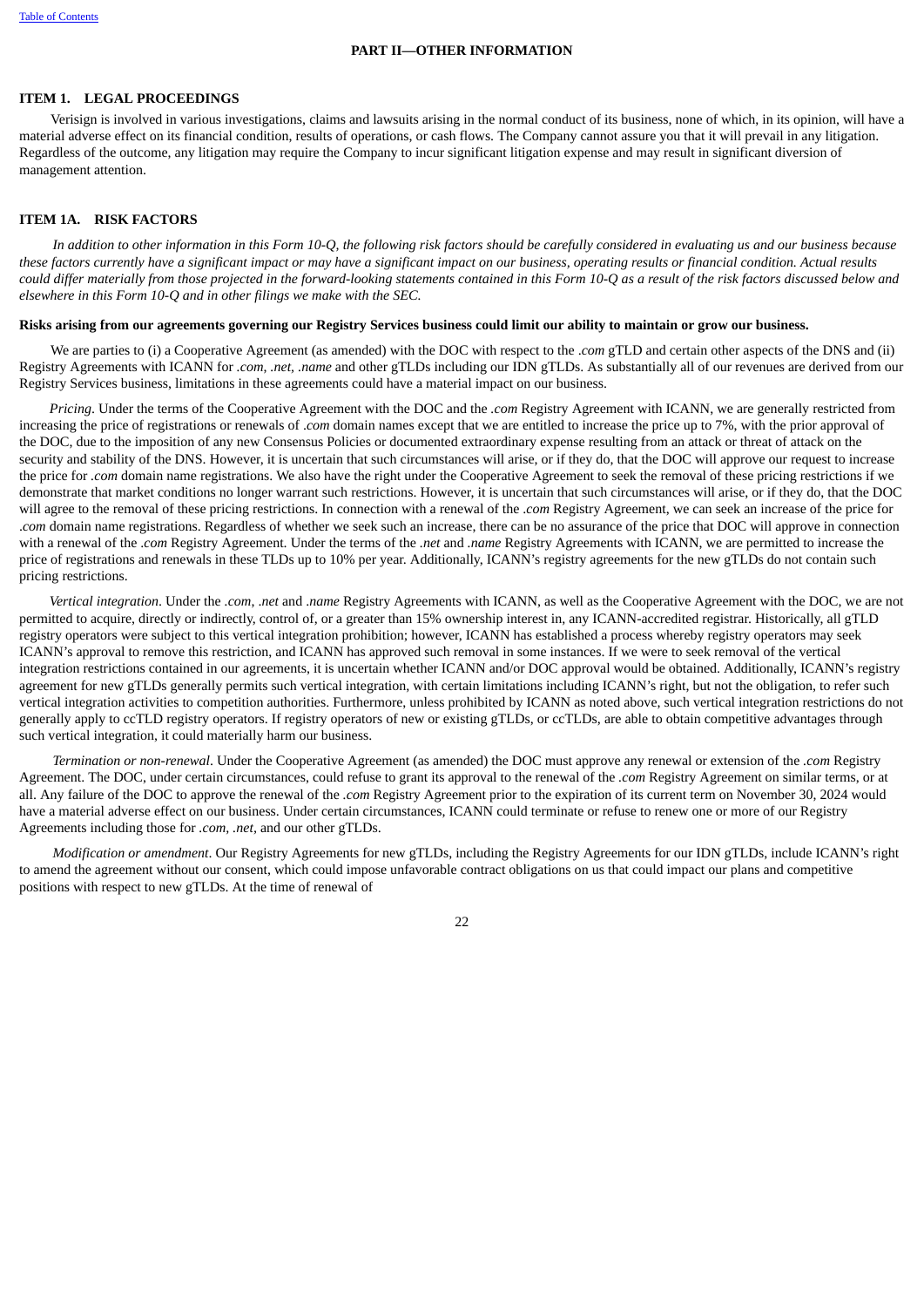our *.com* or *.net* Registry Agreements, ICANN might also attempt to impose this same unilateral right to amend these registry agreements under certain conditions. ICANN has also included new mandatory obligations on new gTLD registry operators, including us, that may increase the risks and potential liabilities associated with operating new gTLDs. ICANN might seek to impose these new mandatory obligations in our other Registry Agreements under certain conditions. The DOC approved an amendment to the *.com* Registry Agreement and the Company and ICANN entered into the amendment, which extends the term of the *.com* Registry Agreement through November 30, 2024 (the "*.com* Extension"). As part of the *.com* Extension, the Company agreed to negotiate in good faith with ICANN to amend the terms of the *.com* Registry Agreement to preserve and enhance the security and stability of the internet or the *.com* TLD and as a result of any changes to, or the termination or expiration of, the Cooperative Agreement. The Company also agreed to work in good faith to reach a mutual agreement with the DOC to resolve any issues identified in a public interest review in connection with the DOC's evaluation of whether to exercise its right to extend the term of the Cooperative Agreement. We can provide no assurance that any new terms for the *.com* Registry Agreement that we agree to as a result of the above obligations will not have a material adverse impact on our business, operating results, financial condition and cash flows.

*Legal challenges*. Our Registry Agreements have faced, and could continue to face, challenges, including possible legal challenges resulting from our activities or the activities of ICANN, registrars, registrants and others, and any adverse outcome from such challenges could have a material adverse effect on our business.

*Consensus Policies*. Our Registry Agreements with ICANN require us to implement Consensus Policies. ICANN could adopt Consensus Policies that are unfavorable to us as the registry operator of *.com*, *.net* and our other gTLDs, that are inconsistent with our current or future plans, that impose substantial costs on our business, or that affect our competitive position. Such Consensus Policies could have a material adverse effect on our business.

#### Governmental regulation and the application of new and existing laws in the U.S. and overseas may slow business growth, increase our costs of doing **business, create potential liability and have an adverse effect on our business.**

Application of new and existing laws and regulations in the U.S. or overseas to the internet and communications industry can be unclear. The costs of complying or failing to comply with these laws and regulations could limit our ability to operate in our current markets, expose us to compliance costs and substantial liability and result in costly and time-consuming litigation. For example, the government of the People's Republic of China ("PRC") has indicated that it will issue new regulations, and has begun to enforce existing regulations, that could impose additional costs on our provision of Registry Services in the PRC and could impact the growth or renewal rates of domain name registrations in the PRC. In addition to registry operators, the regulations will require registrars to obtain a government-issued license for each TLD whose domain name registrations they intend to sell directly to registrants. Their failure to obtain the required licenses could also impact the growth of our business in the PRC.

Foreign, federal or state laws could have an adverse impact on our business, financial condition, results of operations and cash flows, and our ability to conduct business in certain foreign countries. For example, laws designed to restrict who can register and who can distribute domain names, the online distribution of certain materials deemed harmful to children, online gambling, counterfeit goods, and cybersquatting; laws designed to require registrants to provide additional documentation or information in connection with domain name registrations; and laws designed to promote cyber security may impose significant additional costs on our business or subject us to additional liabilities. We have contracts pursuant to which we provide services to the U.S. government and they impose compliance costs, including compliance with the Federal Acquisition Regulation, which could be significant to the Company.

Due to the nature of the internet, it is possible that state or foreign governments might attempt to regulate internet transmissions or prosecute us for violations of their laws. We might unintentionally violate such laws, such laws may be modified and new laws may be enacted in the future. In addition, as we launch our IDN gTLDs, we may raise our profile in certain foreign countries thereby increasing the regulatory and other scrutiny of our operations. Any such developments could increase the costs of regulatory compliance for us, affect our reputation, force us to change our business practices or otherwise materially harm our business. In addition, any such new laws could impede growth of or result in a decline in domain name registrations, as well as impact the demand for our services.

# Undetected or unknown defects in our service, security breaches, and DDoS attacks could expose us to liability and harm our business and **reputation.**

Services as complex as those we offer or develop could contain undetected defects or errors. Despite testing, defects or errors may occur in our existing or new services, which could result in compromised customer data, including DNS data, diversion of development resources, injury to our reputation, tort or contract claims, increased insurance costs or increased service costs, any of which could harm our business. Performance of our services could have unforeseen or unknown adverse effects on the networks over which they are delivered as well as, more broadly, on internet users and consumers, and thirdparty applications and services that utilize our services, which could result in legal claims against us, harming our business. Our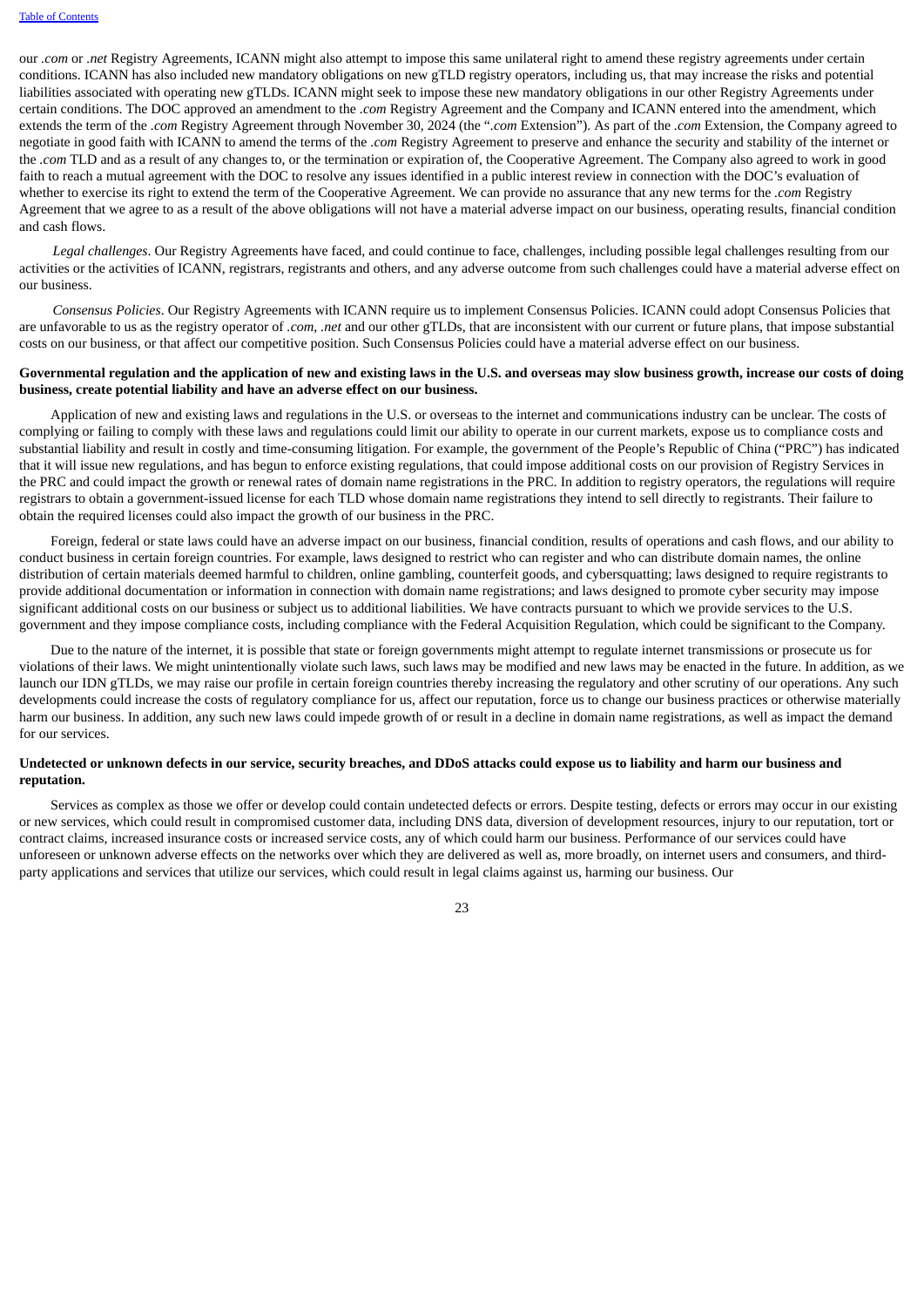failure to identify, remediate and mitigate security breaches or our inability to meet customer expectations in a timely manner could also result in loss of or delay in revenues, loss of market share, failure to achieve market acceptance, injury to our reputation and increased costs.

In addition to undetected defects or errors, we are also subject to cyber-attacks and attempted security breaches. We retain certain customer and employee information in our data centers and various domain name registration systems. It is critical to our business strategy that our facilities and infrastructure remain secure and are perceived by the marketplace to be secure. The Company, as an operator of critical internet infrastructure, is frequently targeted and experiences a high rate of attacks. These include the most sophisticated forms of attacks, such as advanced persistent threat attacks and zero-hour threats, which means that the threat is not compiled or has been previously unobserved within our observation and threat indicators space until the moment it is launched, and may well target specific unidentified or unresolved vulnerabilities that exist only within the target's operating environment, making these attacks virtually impossible to anticipate and difficult to defend against. In addition to external threats, we may be subject to insider threats from current, former or contract employees and these threats can be realized from intentional or unintentional actions of such employees. The Shared Registration System, the root zone servers, the Root Zone Management System, the TLD name servers and the TLD zone files that we operate are critical to our Registry Services operations. Despite the significant time and money expended on our security measures, we have been subject to a security breach, as disclosed in our Quarterly Report on Form 10-Q for the quarter ended September 30, 2011, and our infrastructure may in the future be vulnerable to physical break-ins, outages resulting from destructive malcode, computer viruses, attacks by hackers or nefarious actors or similar disruptive problems, including hacktivism. It is possible that we may have to expend additional financial and other resources to address such problems. Any physical or electronic break-in or other security breach or compromise of the information stored at our data centers or domain name registration systems may cause an outage of or jeopardize the security of information stored on our premises or in the computer systems and networks of our customers. In such an event, we could face significant liability, customers could be reluctant to use our services and we could be at risk for loss of various security and standards-based compliance certifications needed for operation of our businesses, all or any of which could adversely affect our reputation and harm our business. Such an occurrence could also result in adverse publicity and therefore adversely affect the market's perception of the security of e-commerce and communications over the internet as well as of the security or reliability of our services.

We use externally developed technology, systems and services including both hardware and software, for a variety of purposes, including, without limitation, encryption and authentication technology, employee email, back-office support, and other functions. While we have developed operational policies and procedures to reduce the impact of a security breach at a vendor where Company data is stored or processed, such measures cannot provide absolute security. Breaches of our vendors' technology, systems and services could expose us or our customers to a risk of loss or misuse of Company data, including but not limited to personal information.

Additionally, our networks have been, and likely will continue to be, subject to DDoS attacks. Recent attacks against others have demonstrated that DDoS attacks continue to grow in size and sophistication and have an ability to widely disrupt internet services. While we have adopted mitigation techniques, procedures and strategies to defend against such attacks, there can be no assurance that we will be able to defend against every attack, especially as the attacks increase in size and sophistication. Any attack, even if only partially successful, could disrupt our networks, increase response time, negatively impact our ability to meet our contracted service level obligations, and generally hamper our ability to provide reliable service to our Registry Services customers and the broader internet community. Further, we sell DDoS protection services to our Security Services customers. Although we increase our knowledge of and develop new techniques in the identification and mitigation of attacks through the protection of our Security Services customers, the DDoS protection services share some of the infrastructure used in our Registry Services business. Therefore the provision of such services might expose our critical Registry Services infrastructure to temporary degradations or outages caused by DDoS attacks against those customers, in addition to any directed specifically against us and our networks.

#### **Changes to the multi-stakeholder model of internet governance could materially and adversely impact our business.**

The internet is governed under a multi-stakeholder model comprising civil society, the private sector including for-profit and not-for-profit organizations such as ICANN, governments including the U.S. government, academia, non-governmental organizations and international organizations. On March 14, 2014, NTIA announced its intent to transition its oversight of the IANA function, which it managed pursuant to a contract with ICANN ("IANA Functions Contract") to the global multi-stakeholder community. NTIA asked ICANN to convene global stakeholders to develop a proposal to transition the current role played by NTIA in the coordination of the DNS. In August 2016, the NTIA accepted the community's proposal, which included important reforms for ICANN, including an empowered community that contains new powers to ensure ICANN accountability. As a result, the IANA Functions Contract expired on September 30, 2016, thereby implementing key aspects of the transition. These changes to the multi-stakeholder model of internet governance could materially and adversely impact our business. For example, the newly empowered community may assert positions that could negatively impact our strategy or our business. The NTIA also coordinated a related and parallel transition of root zone management functions. These root zone management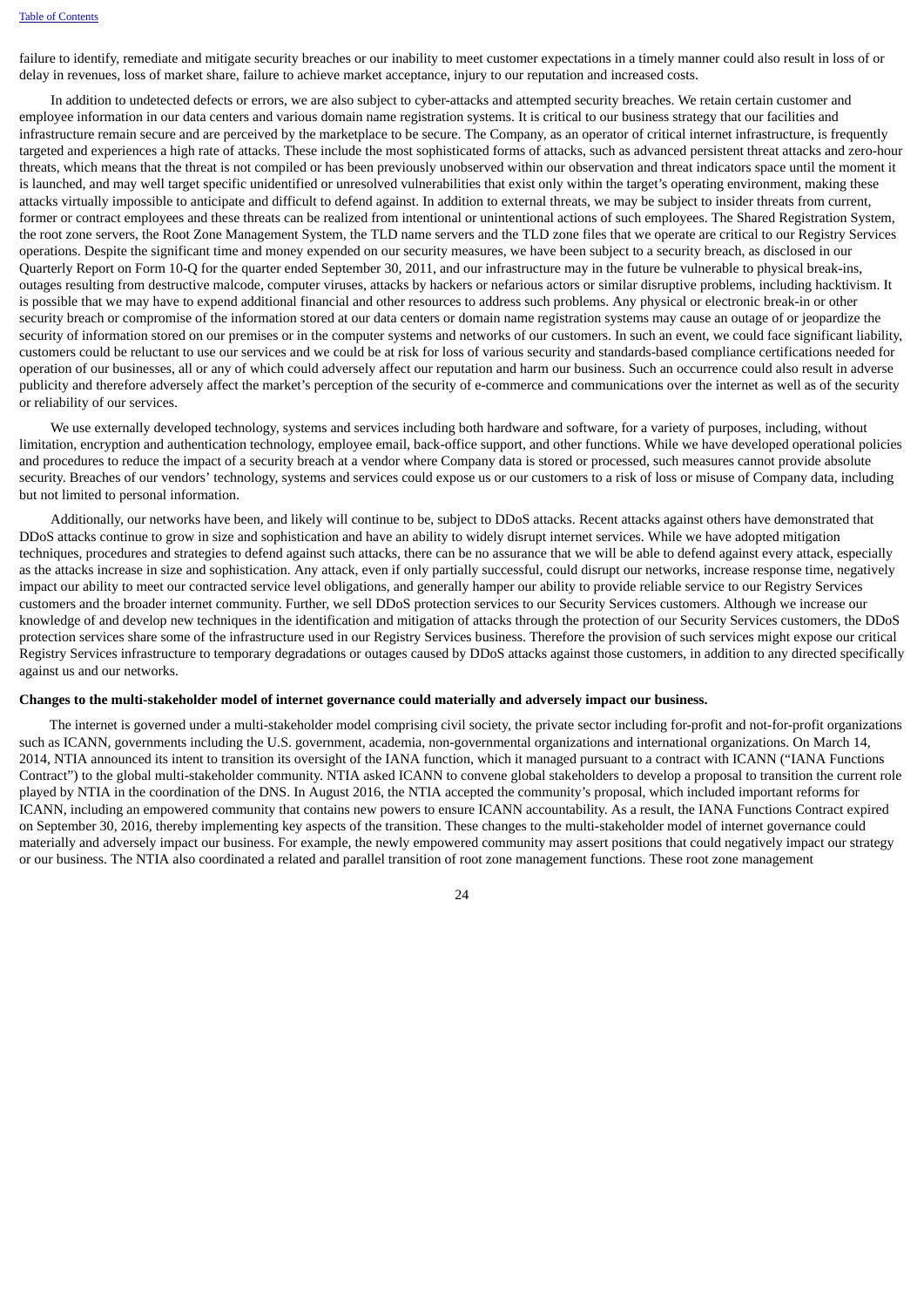functions involve our role as Root Zone Maintainer under the Cooperative Agreement. At NTIA's request, we submitted a proposal with ICANN to NTIA as to how best to remove NTIA's administrative role associated with root zone maintenance in a manner that maintains the security, stability and resiliency of the DNS. We have performed the Root Zone Maintainer function as a community service spanning three decades without compensation at the request of the DOC under the Cooperative Agreement. Under the proposal, which NTIA accepted, the NTIA discharged us from our obligations under the Cooperative Agreement to perform Root Zone Maintainer functions and we entered into a new agreement with ICANN, the Root Zone Maintainer Service Agreement ("RZMA") under which we now perform the Root Zone Maintainer functions on behalf of ICANN. Furthermore, although our Root Zone Maintainer function is separate from our Registry Agreements, there can be no assurance that the transition of the IANA functions or the transition of the related root zone management functions, will not negatively impact our business.

*Role of ICANN*. ICANN plays a central coordination role in the multi-stakeholder system. ICANN is mandated through its bylaws to uphold a private sector-led multi-stakeholder approach to internet governance for the public benefit. If ICANN fails to uphold or significantly redefines the multi-stakeholder model, it could harm our business and our relationship with ICANN. Additionally, an empowered community could adversely impact ICANN, which could negatively impact its ability to coordinate the multi-stakeholder system of governance, or negatively affect our interests. Also, legal, regulatory or other challenges could be brought challenging the legal authority underlying the roles and actions of ICANN.

*Role of foreign governments*. Some governments and members of the multi-stakeholder community have questioned ICANN's role with respect to internet governance and, as a result, could seek a multilateral oversight body as a replacement. Additionally, the role of ICANN's Governmental Advisory Committee, which is comprised of representatives of national governments, could change, giving governments more control of internet governance. For example, the Affirmation of Commitments between the DOC and ICANN has established several multi-party review panels and contemplates a greater involvement by foreign governments and governmental authorities in the oversight and review of ICANN. These periodic review panels may take positions that are unfavorable to us. Some governments and governmental authorities outside the U.S. have in the past disagreed, and may in the future disagree, with the actions, policies or programs of ICANN, the U.S. Government and us relating to the DNS.

*Role of the U.S. Government*. By completing the transition discussed above the U.S. Government through the NTIA has ended its coordination and management of important aspects of the DNS including the IANA functions and the root zone. There can be no assurance that the removal of the U.S. Government oversight of these key functions will not negatively impact our business.

As a result of these and other risks, internet governance may change in ways that could materially harm our Registry Services business. For example, as we perform the Root Zone Maintainer function under the RZMA, we may be subject to claims challenging the agreement and we may not have immunity from, or sufficient indemnification for, such claims.

In addition to harming our Registry Services business, changes to internet governance may make it more difficult for us to introduce new services in our Registry Services business and we could also be subject to additional restrictions on how our business is conducted, or to fees or taxes applicable to this business, which may not be equally applicable to our competitors.

# We operate two root zone servers and are contracted to perform the Root Zone Maintainer function. Under ICANN's New gTLD program, we face **increased risk from these operations.**

We operate two of the 13 root zone servers. Root zone servers are name servers that contain authoritative data for the very top of the DNS hierarchy. These servers have the software and DNS configuration data necessary to locate name servers that contain authoritative data for the TLDs. These root zone servers are critical to the functioning of the internet. Under the RZMA, we play a key operational role in support of the IANA function as the Root Zone Maintainer. In this role, we provision and publish the authoritative data for the root zone itself multiple times daily and distribute it to all root server operators.

Under its New gTLD Program, ICANN has recommended delegations into the root zone of a large number of new gTLDs. In view of our role as the Root Zone Maintainer, and as a root server operator, we face increased risks should ICANN's delegation of these new gTLDs, which represent unprecedented changes to the root zone in volume and frequency, cause security and stability problems within the DNS and/or for parties who rely on the DNS. Such risks include potential instability of the DNS including potential fragmentation of the DNS should ICANN's delegations create sufficient instability, and potential claims based on our role in the root zone provisioning and delegation process. These risks, alone or in the aggregate, have the potential to cause serious harm to our Registry Services business. Further, our business could also be harmed through security, stability and resiliency degradation if the delegation of new gTLDs into the root zone causes problems to certain components of the DNS ecosystem or other aspects of the global DNS, or other relying parties are negatively impacted as a result of domain name collisions or other new gTLD security issues, such as exposure or other leakage of private or sensitive information.

Additionally, DNSSEC enabled in the root zone and at other levels of the DNS requires new preventative maintenance functions and complex operational practices that did not exist prior to the introduction of DNSSEC. Any failure by us or the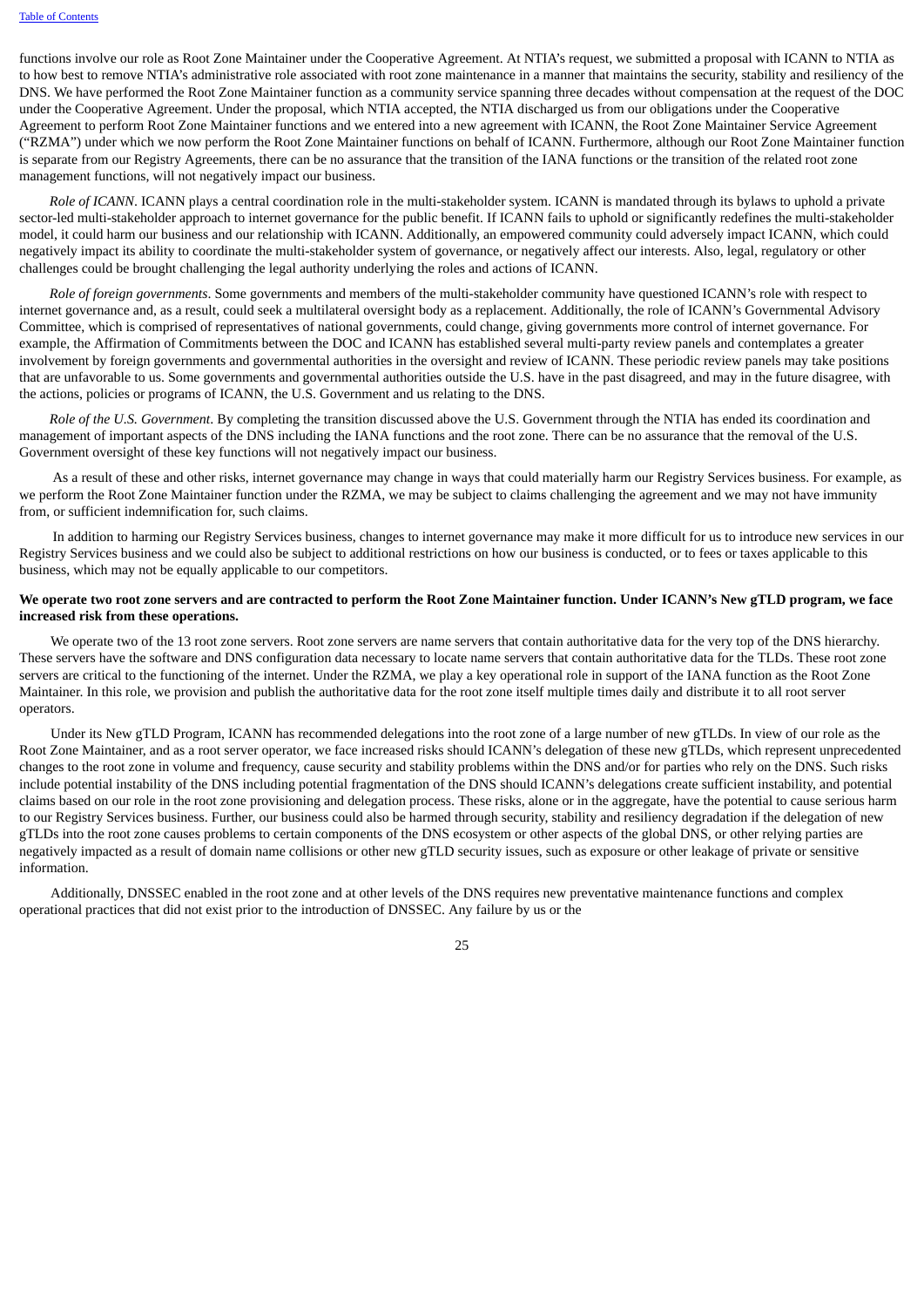IANA functions operator to comply with stated practices, such as those outlined in relevant DNSSEC Practice Statements, introduces risk to DNSSEC relying parties and other internet users and consumers of the DNS, which could have a material adverse impact on our business.

#### The evolution of internet practices and behaviors and the adoption of substitute technologies may impact the demand for domain names.

Domain names and the domain name system have been used by consumers and businesses to access or disseminate information, conduct ecommerce, and develop an online identity for many years. The growth of technologies such as social media, mobile devices, apps and the dominance of search engines has evolved and changed the internet practices and behaviors of consumers and businesses alike. These changes can impact the demand for domain names by those who purchase domain names for personal, commercial and investment reasons. Factors such as the evolving practices and preferences of internet users and how they navigate the internet as well the motivation of domain name registrants and how they will monetize their investment in domain names can negatively impact our business. Some domain name registrars and registrants seek to purchase and resell domain names following an increase in their value. Adverse changes in the resale value of domain names could result in a decrease in the demand and/or renewal rates for domain names obtained for resale.

Some domain name registrants use a domain name to access or disseminate information, conduct ecommerce, and develop an online identity. Currently, internet users often navigate to a website either by directly typing its domain name into a web browser, the use of an app on their smart phone or mobile device, the use of a voice recognition technology such as Siri, Cortana, or Echo, or through the use of a search engine. If (i) web browser or internet search technologies were to change significantly; (ii) internet users' preferences or practices shift away from recognizing and relying on web addresses for navigation through the use of new and existing technologies; (iii) internet users were to significantly decrease the use of web browsers in favor of applications to locate and access content; or (iv) internet users were to increasingly use third level domains or alternate identifiers, such as social networking and microblogging sites, in each case the demand for domain names registered by us could decrease. This may trigger current or prospective customers and parties in our target markets to reevaluate their need for registration or renewal of domain names.

Some domain name registrars and registrants seek to generate revenue through advertising on their websites; changes in the way these registrars and registrants are compensated (including changes in methodologies and metrics) by advertisers and advertisement placement networks, such as Google, Yahoo!, Baidu and Bing, have, and may continue to, adversely affect the market for those domain names favored by such registrars and registrants which has resulted in, and may continue to result in, a decrease in demand and/or the renewal rate for those domain names. For example, according to published reports, Google has in the past changed (and may change in the future) its search algorithm, which may decrease site traffic to certain websites and provide less pay-per-click compensation for certain types of websites. This has made such websites less profitable which has resulted in, and may continue to result in, fewer domain registrations and renewals. In addition, as a result of the general economic environment, spending on online advertising and marketing may not increase or may be reduced, which in turn, may result in a further decline in the demand for those domain names.

If any of the above factors negatively impact the renewal of domain names or the demand for new domain names, we may experience material adverse impacts on our business, operating results, financial condition and cash flows.

## Many of our target markets are evolving, and if these markets fail to develop or if our products and services are not widely accepted in these **markets, our business could be harmed.**

We target many new, developing and emerging markets to grow our business. These markets are rapidly evolving, and may not grow. Even if these markets grow, our services may not be widely used or accepted. Accordingly, the demand for our services in these markets is very uncertain. The factors that may affect market acceptance or adoption of our services in these markets include the following:

- regional internet infrastructure development, expansion, penetration and adoption;
- market acceptance and adoption of products and services based upon technologies other than those we use, which are substitutes for our products and services;
- public perception of the security of our technologies and of IP and other networks;
- the introduction and consumer acceptance of new generations of mobile devices, and in particular the use of alternative internet navigation mechanisms other than web browsers;
- increasing cyber threats and the associated customer need and demand for our Security Services offerings;
- government regulations affecting internet access and availability, domain name registrations or the provision of registry services, or e-commerce and telecommunications over the internet;

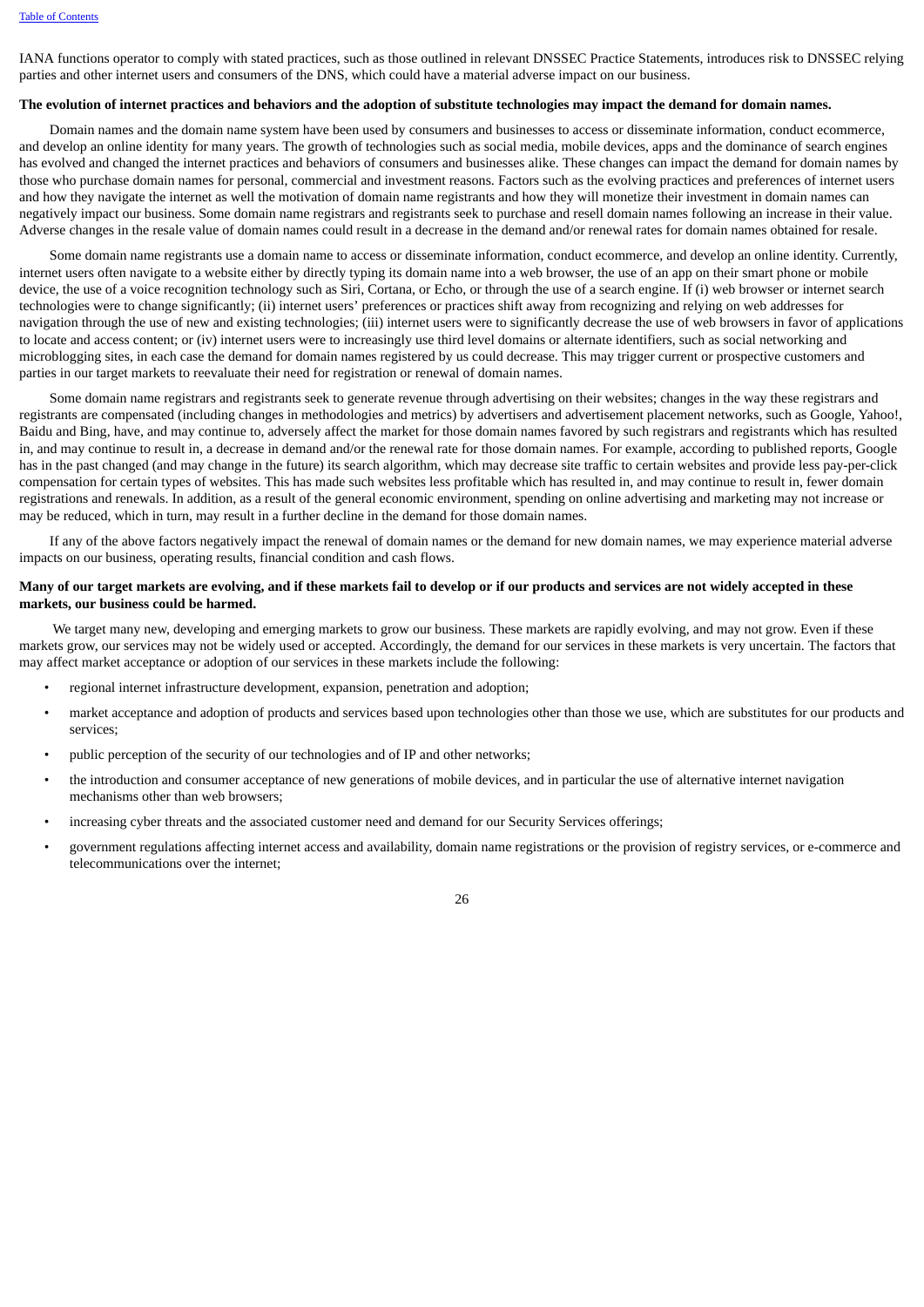- preference by markets for the use of their own country's ccTLDs as a substitute or alternative to our TLDs; and
- increased acceptance and use of new gTLDs as substitutes for established gTLDs.

If the market for e-commerce and communications over IP and other networks does not grow or these services are not widely accepted in the market, our business could be materially harmed.

#### We may face operational and other risks from the introduction of new gTLDs by ICANN and our provision of back-end registry services.

Approximately 1,000 new gTLDs have already been delegated in this initial round of new gTLDs. ICANN plans on offering a second round of new gTLDs after the completion of the initial round, the timing of which is uncertain. As set forth in the Verisign Labs Technical Report #1130007 version 2.2: New gTLD Security and Stability Considerations released on March 28, 2013, and reiterated in our further publications since then, we continue to believe there are issues regarding the deployment of the new gTLDs that should have been addressed before any new gTLDs were delegated, and despite our and others' efforts, some of these issues have not been addressed by ICANN sufficiently, if at all. For example, domain name collisions have been reported to ICANN, which have resulted in various network interruptions for enterprises as well as confusion and usability issues that have led to phishing attacks. It is anticipated that as additional new gTLDs are delegated more domain name collisions and associated security issues will occur.

We have entered into agreements to provide back-end registry services to other registry operators and applicants for new gTLDs. We may face risks regarding ICANN requirements for mitigating name collisions in the new gTLDs which we operate or for which we provide back-end registry services. For example, the possibility exists that "controlled interruption" periods may disrupt network services or that privacy or secure communications may be impacted as a result of insufficient preparedness by ICANN and the community for the launch of new gTLDs.

Our agreements with ICANN to provide registry services in connection with our new gTLDs, including our IDN gTLDs, and our agreements to provide back-end registry services directly to other applicants and indirectly through reseller relationships expose us to operational and other risks. For example, the increase in the number of gTLDs for which we provide registry services on a standalone basis or as a back-end service provider could further increase costs or increase the frequency or scope of targeted attacks from nefarious actors.

## The business environment is highly competitive and, if we do not compete effectively, we may suffer lower demand for our products, price **reductions, reduced gross margins and loss of market share.**

The internet and communications network services industries are characterized by rapid technological change and frequent new product and service announcements which require us continually to improve the performance, features and reliability of our services, particularly in response to competitive offerings or alternatives to our products and services. In order to remain competitive and retain our market position, we must continually improve our access to technology and software, support the latest transmission technologies, and adapt our products and services to changing market conditions and our customers' and internet users' preferences and practices, or launch entirely new products and services such as new gTLDs in anticipation of, or in response to, market trends. We cannot assure that competing technologies developed by others or the emergence of new industry standards will not adversely affect our competitive position or render our services or technologies noncompetitive or obsolete. In addition, our markets are characterized by announcements of collaborative relationships involving our competitors. The existence or announcement of any such relationships could adversely affect our ability to attract and retain customers. As a result of the foregoing and other factors, we may not be able to compete effectively with current or future competitors, and competitive pressures that we face could materially harm our business.

We face competition in the domain name registry space from other gTLD and ccTLD registries that are competing for the business of entities and individuals that are seeking to obtain a domain name registration and/or establish a web presence. We have applied for new gTLDs including certain IDN gTLDs; however, there is no guarantee that such new gTLDs will be as or more successful than the new gTLDs obtained by our competitors. For example, some of the new gTLDs, including our new gTLDs, may face additional universal acceptance and usability challenges in that current desktop and mobile device software does not ubiquitously recognize these new gTLDs and may be slow to adopt standards or support these gTLDs, even if demand for such products is strong. This is particularly true for IDN gTLDs, but applies to conventional gTLDs as well. As a result of these challenges, it is possible that resolution of domain names within some of these new gTLDs may be blocked within certain state or organizational environments, challenging universal resolvability of these strings and their general acceptance and usability on the internet.

See the "Competition" section in Part I, Item 1 of the Company's Annual Report on Form 10-K for the year ended December 31, 2015, which was filed on February 19, 2016, for further information.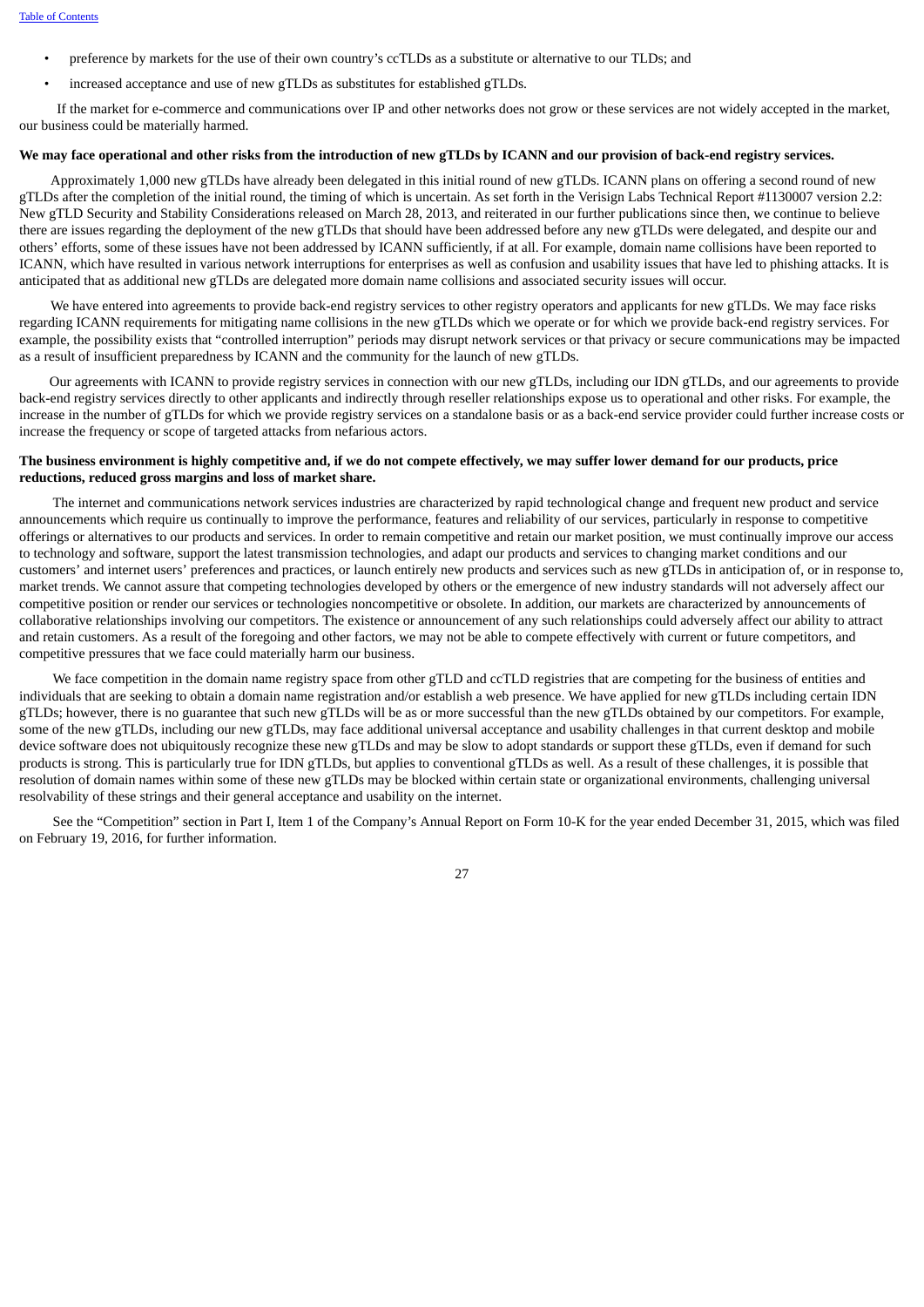# We must establish and maintain strong relationships with registrars and their resellers to maintain their focus on marketing our products and **services otherwise our Registry Service business could be harmed.**

All of our domain name registrations occur through registrars. Registrars and their resellers utilize substantial marketing efforts to increase the demand and/or renewal rates for domain names. Consolidation in the registrar or reseller industry or changes in ownership, management, or strategy among individual registrars or resellers could result in significant changes to their business, operating model and cost structure. Such changes could include reduced marketing efforts or other operational changes that could adversely impact the demand and/or the renewal rates for domain names. With the introduction of new gTLDs, many of our registrars have chosen to, and may continue to choose to, focus their short or long-term marketing efforts on these new offerings and/or reduce the prominence or visibility of our products and services on their e-commerce platforms. Our registrars and resellers not only sell domain name registrations of other competing registries but also sell and support their own services for websites such as email, website hosting, as well as other services. To the extent that registrars and their resellers focus more on selling and supporting other services and less on the registration and renewal of our TLDs, our revenues could be adversely impacted. Our ability to successfully market our services to, and build and maintain strong relationships with, new and existing registrars or resellers is a factor upon which successful operation of our business is dependent. If we are unable to keep a significant portion of their marketing efforts focused on selling our TLDs as opposed to other competing TLDs or their own services, our business could be harmed.

#### If we encounter system interruptions or failures, we could be exposed to liability and our reputation and business could suffer.

We depend on the uninterrupted operation of our various systems, secure data centers and other computer and communication networks. Our systems and operations are vulnerable to damage or interruption from:

- power loss, transmission cable cuts and other telecommunications failures;
- damage or interruption caused by fire, earthquake, and other natural disasters;
- attacks, including hacktivism, by miscreants or other nefarious actors;
- computer viruses or software defects;
- physical or electronic break-ins, sabotage, intentional acts of vandalism, terrorist attacks and other events beyond our control;
- risks inherent in or arising from the terms and conditions of our agreements with service providers to operate our networks and data centers;
- state suppression of internet operations; and
- any failure to implement effective and timely remedial actions in response to any damage or interruption.

Most of the computing infrastructure for our Shared Registration System is located at, and most of our customer information is stored in, our facilities in New Castle, Delaware; Dulles, Virginia; and Fribourg, Switzerland. To the extent we are unable to partially or completely switch over to our primary alternate or tertiary sites, any damage or failure that causes interruptions in any of these facilities or our other computer and communications systems could materially harm our business. Although we carry insurance for property damage, we do not carry insurance or financial reserves for such interruptions, or for potential losses arising from terrorism.

In addition, our Registry Services business and certain of our other services depend on the efficient operation of the internet connections to and from customers to our Shared Registration System residing in our secure data centers. These connections depend upon the efficient operation of internet service providers and internet backbone service providers, all of which have had periodic operational problems or experienced outages in the past beyond our scope of control. In addition, if these service providers do not protect, maintain, improve, and reinvest in their networks or present inconsistent data regarding the DNS through their networks, our business could be harmed.

A failure in the operation or update of the root zone servers, the root zone file, the root zone management system, the TLD name servers, or the TLD zone files that we operate, or other network functions, could result in a DNS resolution or other service outage or degradation; the deletion of one or more TLDs from the internet; the deletion of one or more second-level domain names from the internet for a period of time; or a misdirection of a domain name to a different server. A failure in the operation or update of the supporting cryptographic and other operational infrastructure that we maintain could result in similar consequences. A failure in the operation of our Shared Registration System could result in the inability of one or more registrars to register or maintain domain names for a period of time. In the event that a registrar has not implemented back-up services in conformance with industry best practices, the failure could result in permanent loss of transactions at the registrar during that period. Any of these problems or outages could create potential liability, including liability arising from a failure to meet our

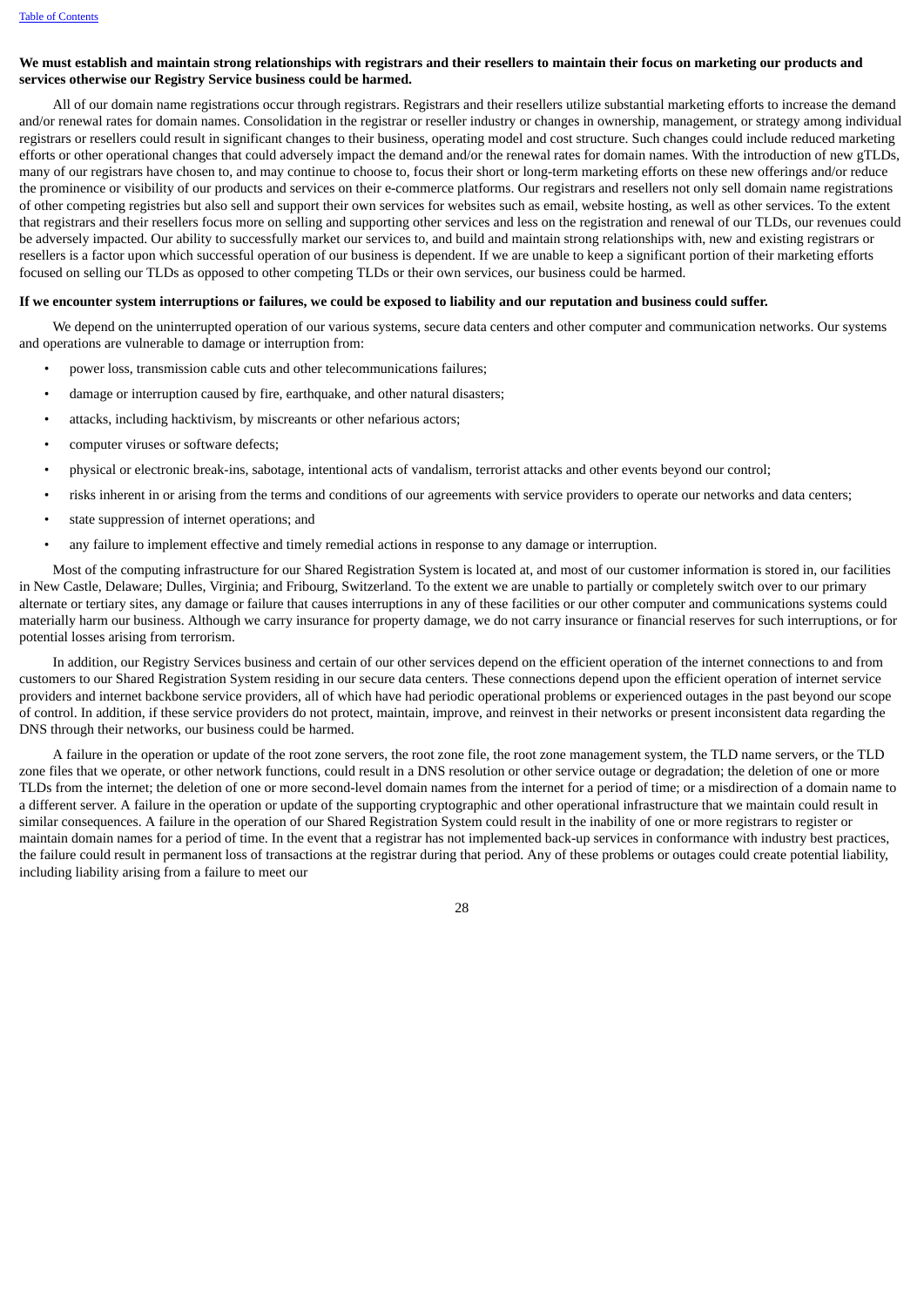service level agreements in our Registry Agreements, and could decrease customer satisfaction, harming our business or resulting in adverse publicity that could adversely affect the market's perception of the security of e-commerce and communications over the internet as well as of the security or reliability of our services.

#### Our operating results may be adversely affected as a result of unfavorable market, economic, social and political conditions.

An unstable global economic, social and political environment, including hostilities and conflicts in various regions both inside and outside the U.S., natural disasters, currency fluctuations, and country specific operating regulations may have a negative impact on demand for our services, our business and our foreign operations. The economic, social and political environment has impacted or may negatively impact, among other things:

- our customers' continued growth and development of their businesses and our customers' ability to continue as going concerns or maintain their businesses, which could affect demand for our products and services;
- current and future demand for our services, including decreases as a result of reduced spending on information technology and communications by our customers;
- price competition for our products and services;
- the price of our common stock;
- our liquidity and our associated ability to execute on any share repurchase plans;
- our ability to service our debt, to obtain financing or assume new debt obligations; and
- our ability to obtain payment for outstanding debts owed to us by our customers or other parties with whom we do business.

In addition, to the extent that the economic, social and political environment impacts specific industry and geographic sectors in which many of our customers are concentrated, that may have a disproportionate negative impact on our business.

# Our international operations subject our business to additional economic and political risks that could have an adverse impact on our revenues and **business.**

A significant portion of our revenues is derived from customers outside the U.S. Doing business in international markets has required and will continue to require significant management attention and resources. We may also need to tailor some of our services for a particular market and to enter into international distribution and operating relationships. We may fail to maintain our ability to conduct business, including potentially material business operations in some international locations, or we may not succeed in expanding our services into new international markets or expand our presence in existing markets. Failure to do so could materially harm our business. Moreover, local laws and customs in many countries differ significantly from those in the U.S. In many foreign countries, particularly in those with developing economies, it is common for others to engage in business practices that are prohibited by our internal policies and procedures or U.S. law or regulations applicable to us. There can be no assurance that our employees, contractors and agents will not take actions in violation of such policies, procedures, laws and/or regulations. Violations of laws, regulations or internal policies and procedures by our employees, contractors or agents could result in financial reporting problems, investigations, fines, penalties, or prohibition on the importation or exportation of our products and services and could have a material adverse effect on our business. In addition, we face risks inherent in doing business on an international basis, including, among others:

- competition with foreign companies or other domestic companies entering the foreign markets in which we operate, as well as foreign governments actively promoting ccTLDs, which we do not operate;
- legal uncertainty regarding liability, enforcing our contracts and compliance with foreign laws;
- tariffs and other trade barriers and restrictions:
- difficulties in staffing and managing foreign operations;
- currency fluctuations;
- potential problems associated with adapting our services to technical conditions existing in different countries;
- difficulty of verifying customer information, including complying with the customer verification requirements of certain countries;
- more stringent privacy policies in some foreign countries;
- additional vulnerability from terrorist groups targeting U.S. interests abroad: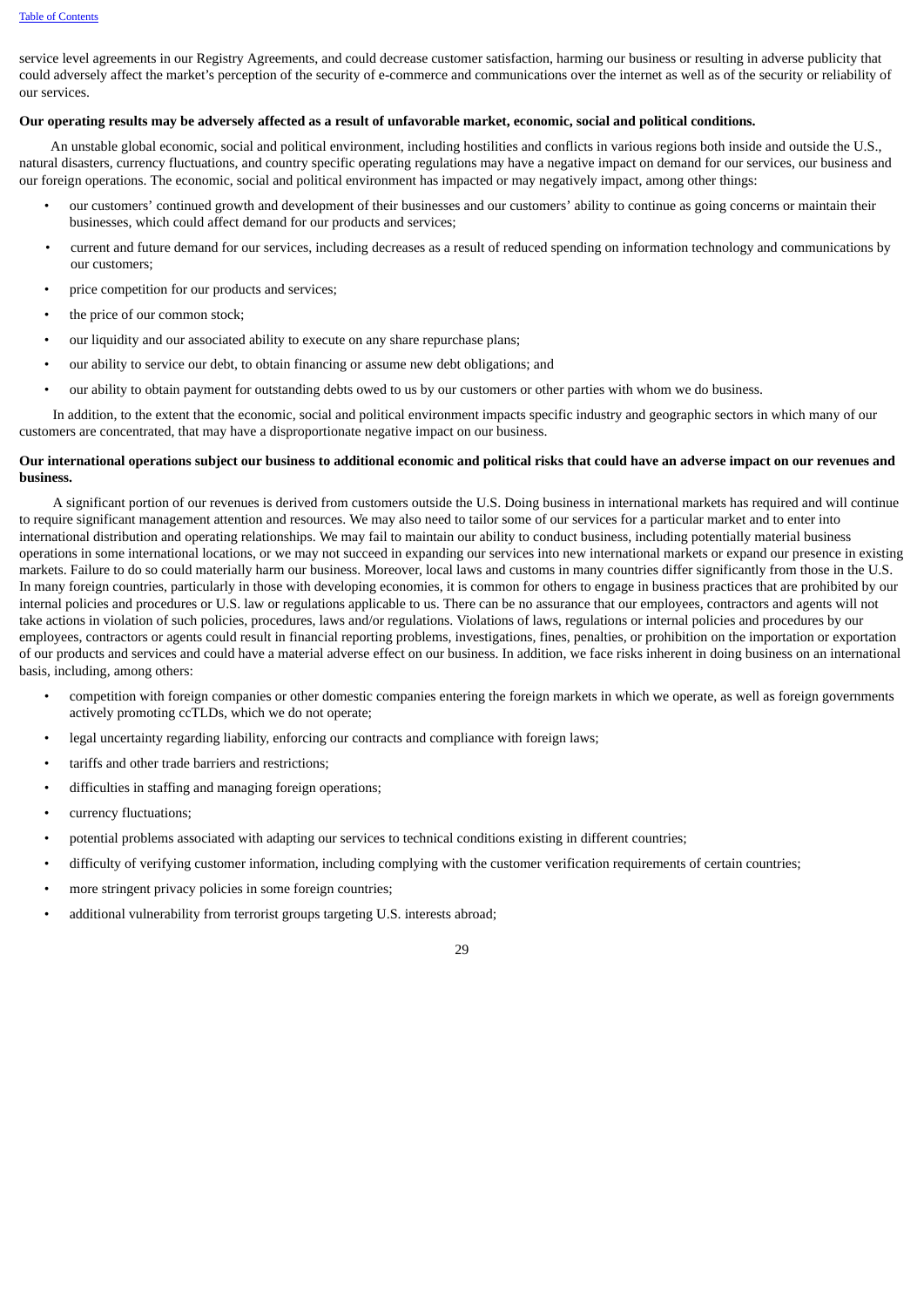- potentially conflicting or adverse tax consequences;
- reliance on third parties in foreign markets in which we only recently started doing business; and
- potential concerns of international customers and prospects regarding doing business with U.S. technology companies due to alleged U.S. government data collection policies.

# We rely on our intellectual property rights to protect our proprietary assets, and any failure by us to protect or enforce, or any misappropriation of, **our intellectual property could harm our business.**

Our success depends in part on our internally developed technologies and related intellectual property. Despite our precautions, it may be possible for an external party to copy or otherwise obtain and use our intellectual property without authorization. Furthermore, the laws of foreign countries may not protect our proprietary rights in those countries to the same extent U.S. law protects these rights in the U.S. In addition, it is possible that others may independently develop substantially equivalent intellectual property. If we do not effectively protect our intellectual property, our business could suffer. Additionally, we have filed patent applications with respect to some of our technology in the U.S. Patent and Trademark Office and patent offices outside the U.S. Patents may not be awarded with respect to these applications and even if such patents are awarded, third parties may seek to oppose or otherwise challenge our patents, and such patents' scope may differ significantly from what was requested in the patent applications and may not provide us with sufficient protection of our intellectual property. In the future, we may have to resort to litigation to enforce and protect our intellectual property rights, to protect our trade secrets or to determine the validity and scope of the proprietary rights of others. This type of litigation is inherently unpredictable and, regardless of its outcome, could result in substantial costs and diversion of management attention and technical resources. Some of the software and protocols used in our business are based on standards set by standards setting organizations such as the Internet Engineering Task Force. To the extent any of our patents are considered "standards essential patents," we may be required to license such patents to our competitors on reasonable and non-discriminatory terms.

We also license externally developed technology that is used in some of our products and services to perform key functions. These externally developed technology licenses may not continue to be available to us on commercially reasonable terms or at all. The loss of or our inability to obtain or maintain any of these technology licenses could hinder or increase the cost of our launching new products and services, entering into new markets and/or otherwise harm our business. Some of the software and protocols used in our Registry Services business are in the public domain or may otherwise become publicly available, which means that such software and protocols are equally available to our competitors.

We rely on the strength of our Verisign brand to help differentiate ourselves in the marketing of our products. Dilution of the strength of our brand could harm our business. We are at risk that we will be unable to fully register, build equity in, or enforce the Verisign logo in all markets where Verisign products and services are sold. In addition, in the U.S. and most other countries' word marks for TLDs have currently not been successfully registered as trademarks. Accordingly, we may not be able to fully realize or maintain the value of these intellectual property assets.

#### We could become subject to claims of infringement of intellectual property of others, which could be costly to defend and could harm our business.

We cannot be certain that we do not and will not infringe the intellectual property rights of others. Claims relating to infringement of intellectual property of others or other similar claims have been made against us in the past and could be made against us in the future. It is possible that we could become subject to additional claims for infringement of the intellectual property of third parties. The international use of our logo could present additional potential risks for external party claims of infringement. Any claims, with or without merit, could be time consuming, result in costly litigation and diversion of technical and management personnel attention, cause delays in our business activities generally, or require us to develop a non-infringing logo or technology or enter into royalty or licensing agreements. Royalty or licensing agreements, if required, may not be available on acceptable terms or at all. If a successful claim of infringement were made against us, we could be required to pay damages or have portions of our business enjoined. If we could not identify and adopt an alternative non-infringing logo, develop non-infringing technology or license the infringed or similar technology on a timely and cost-effective basis, our business could be harmed.

An external party could claim that the technology we license from other parties infringes a patent or other proprietary right. Litigation between the licensor and a third party or between us and a third party could lead to royalty obligations for which we are not indemnified or for which indemnification is insufficient, or we may not be able to obtain any additional license on commercially reasonable terms or at all.

In addition, legal standards relating to the validity, enforceability, and scope of protection of intellectual property rights in internet-related businesses, including patents related to software and business methods, are uncertain and evolving. Because of the growth of the internet and internet-related businesses, patent applications are continuously being filed in connection with internet-related technology. There are a significant number of U.S. and foreign patents and patent applications in our areas of

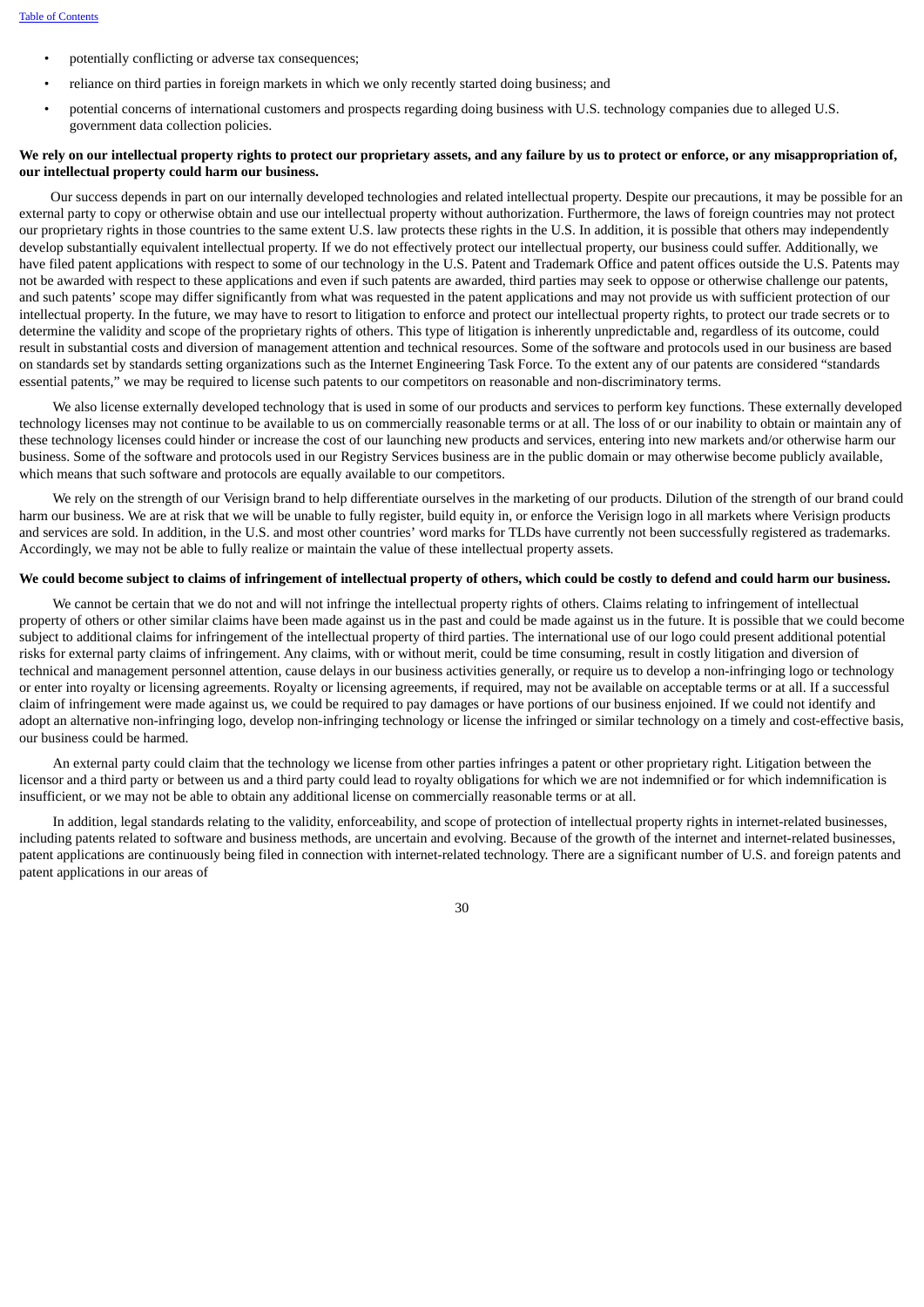interest, and we believe that there has been, and is likely to continue to be, significant litigation in the industry regarding patent and other intellectual property rights.

#### **We could become involved in claims, lawsuits or investigations that may result in adverse outcomes.**

In addition to possible intellectual property litigation and infringement claims, we are, and may in the future, become involved in other claims, lawsuits and investigations, including with respect to the root zone maintainer agreement now under negotiation with ICANN. Such proceedings may initially be viewed as immaterial but could prove to be material. Litigation is inherently unpredictable, and excessive verdicts do occur. Adverse outcomes in lawsuits and investigations could result in significant monetary damages, including indemnification payments, or injunctive relief that could adversely affect our ability to conduct our business and may have a material adverse effect on our financial condition, results of operations and cash flows. Given the inherent uncertainties in litigation, even when we are able to reasonably estimate the amount of possible loss or range of loss and therefore record an aggregate litigation accrual for probable and reasonably estimable loss contingencies, the accrual may change in the future due to new developments or changes in approach. In addition, such investigations, claims and lawsuits could involve significant expense and diversion of management's attention and resources from other matters.

# We continue to explore new strategic initiatives, the pursuit of any of which may pose significant risks and could have a material adverse effect on **our business, financial condition and results of operations.**

We are exploring a variety of possible strategic initiatives which may include, among other things, the investment in, and the pursuit of, new revenue streams, services or products, changes to our offerings, initiatives to leverage our patent portfolio, our Security Services business, back-end registry services and IDN gTLDs. In addition, we have evaluated and are pursuing and will continue to evaluate and pursue acquisitions of TLDs that are currently in operation and those that have not yet been awarded as long as they support our growth strategy.

Any such strategic initiative may involve a number of risks, including: the diversion of our management's attention from our existing business to develop the initiative, related operations and any requisite personnel; possible regulatory scrutiny or third-party claims; possible material adverse effects on our results of operations during and after the development process; our possible inability to achieve the intended objectives of the initiative; as well as damage to our reputation if we are unsuccessful in pursuing a strategic initiative. Such initiatives may result in a reduction of cash or increased costs. We may not be able to successfully or profitably develop, integrate, operate, maintain and manage any such initiative and the related operations or employees in a timely manner or at all. Furthermore, under our agreements with ICANN, we are subject to certain restrictions in the operation of *.com*, *.net, .name* and other TLDs, including required ICANN approval of new registry services for such TLDs. If any new initiative requires ICANN review or ICANN determines that such a review is required, we cannot predict whether this process will prevent us from implementing the initiative in a timely manner or at all. Any strategic initiative to leverage our patent portfolio will likely increase litigation risks from potential licensees and we may have to resort to litigation to enforce our intellectual property rights.

#### We depend on key employees to manage our business effectively, and we may face difficulty attracting and retaining qualified leaders.

We operate in a unique competitive and highly regulated environment and we depend on the knowledge, experience, and performance of our senior management team and other key employees in this regard and otherwise. We periodically experience changes in our management team. If we are unable to attract, integrate, retain and motivate these key individuals and additional highly skilled technical, sales and marketing, and other experienced employees, and implement succession plans for these personnel, our business may suffer. For example, our service products are highly technical and require individuals skilled and knowledgeable in unique platforms and software implementation.

#### Changes in, or interpretations of, tax rules and regulations or our tax positions may adversely affect our effective tax rates.

We are subject to income taxes in both the U.S. and numerous foreign jurisdictions. Significant judgment is required in determining our worldwide provision for income taxes. In the ordinary course of our business, there are many transactions and calculations where the ultimate tax determination is uncertain. We are subject to audit by various tax authorities. In accordance with U.S. GAAP, we recognize income tax benefits, net of required valuation allowances and accrual for uncertain tax positions. For example, we claimed a worthless stock deduction on our 2013 federal income tax return and recorded a net income tax benefit of \$380.1 million. Although we believe our tax estimates are reasonable, the final determination of tax audits and any related litigation could be materially different than that which is reflected in historical income tax provisions and accruals. Should additional taxes be assessed as a result of an audit or litigation, an adverse effect on our results of operations, financial condition and cash flows in the period or periods for which that determination is made could result.

A significant portion of our foreign earnings for the current fiscal year was earned in low tax jurisdictions. Our effective tax rate could fluctuate significantly on a quarterly basis and could be adversely affected to the extent earnings are lower than

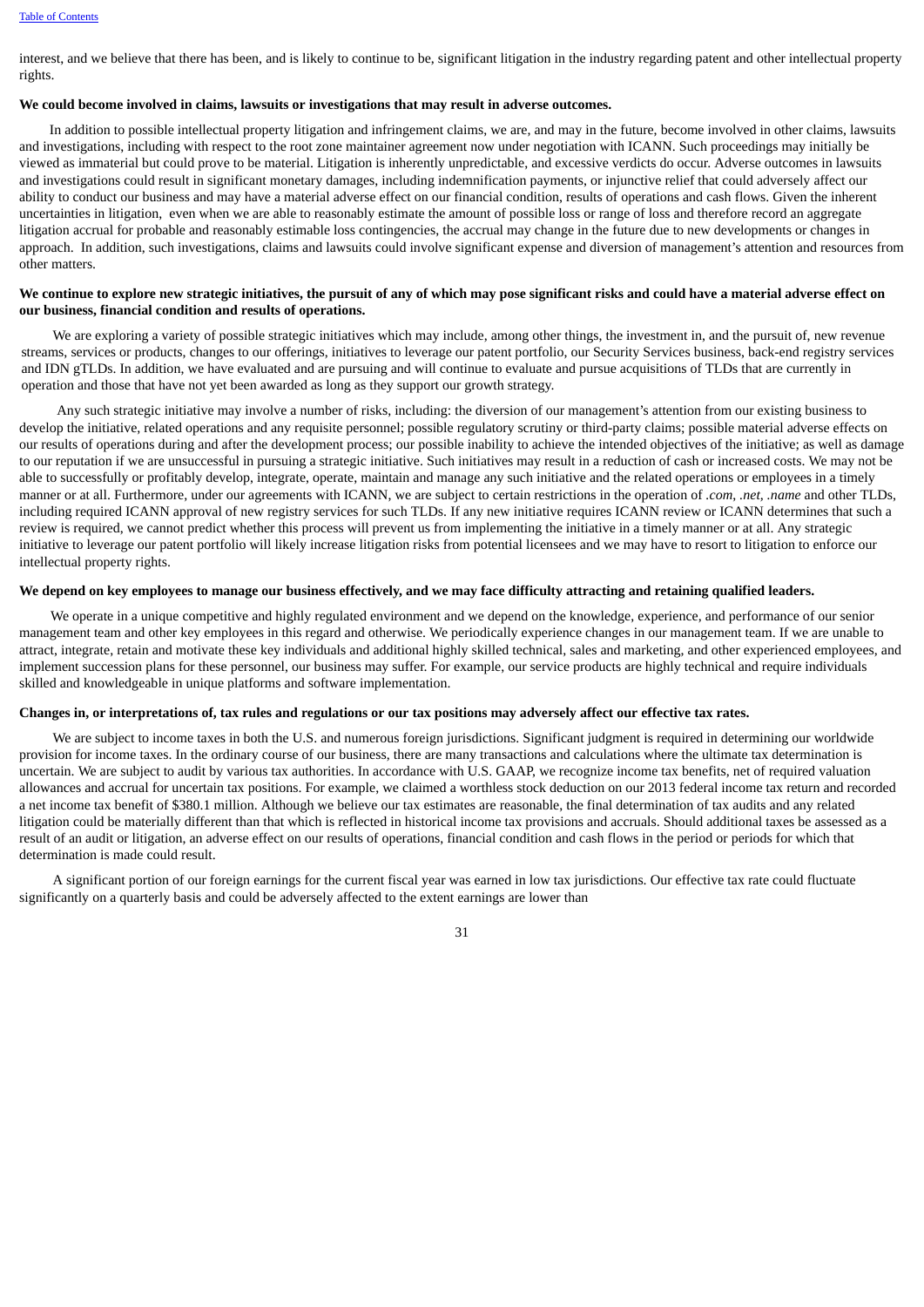anticipated in countries where we have lower statutory rates and higher than anticipated in countries where we have higher statutory rates.

Various legislative proposals that would reform U.S. corporate tax laws have been proposed by the Obama administration as well as members of Congress, including proposals that would significantly impact how U.S. multinational corporations are taxed on foreign earnings. We are unable to predict whether these or other proposals will be implemented. Although we cannot predict whether or in what form any proposed legislation may pass, if enacted, such legislation could have a material adverse impact on our tax expense or cash flow.

# Our foreign earnings, which are indefinitely reinvested offshore, constitute a majority of our cash, cash equivalents and marketable securities, and there is a high cost associated with a change in our indefinite reinvestment assertion or a repatriation of those funds to the U.S.

A majority of our cash, cash equivalents and marketable securities are held by our foreign subsidiaries. Our foreign earnings are indefinitely reinvested offshore and are not available to be used in the U.S. for working capital needs, debt obligations, acquisitions, share repurchases, dividends or other general corporate purposes. In the event that funds from our foreign operations are needed in the U.S. for any purpose, we would be required to accrue and pay additional U.S. taxes in order to repatriate those funds, which could be significant. Further, if we are unable to indefinitely reinvest our foreign earnings our effective tax rate would increase. These could adversely impact our business valuation and stock price.

## Our marketable securities portfolio could experience a decline in market value, which could materially and adversely affect our financial results.

As of September 30, 2016, we had \$1.8 billion in cash, cash equivalents, marketable securities and restricted cash, of which \$1.6 billion was invested in marketable securities. The marketable securities consist primarily of debt securities issued by the U.S. Treasury meeting the criteria of our investment policy, which is focused on the preservation of our capital through the investment in investment grade securities. We currently do not use derivative financial instruments to adjust our investment portfolio risk or income profile.

These investments, as well as any cash deposited in bank accounts, are subject to general credit, liquidity, market and interest rate risks, which may be exacerbated by unusual events, such as the U.S. debt ceiling crisis and the Eurozone crisis, which affected various sectors of the financial markets and led to global credit and liquidity issues. During the 2008 financial crisis, the volatility and disruption in the global credit market reached unprecedented levels. If the global credit market deteriorates again or other events negatively impact the market for U.S. Treasury securities, our investment portfolio may be impacted and we could determine that some of our investments have experienced an other-than-temporary decline in fair value, requiring an impairment charge which could adversely impact our results of operations and cash flows.

# **We are subject to the risks of owning real property.**

We own the land and building in Reston, Virginia, which constitutes our headquarters facility. Ownership of this property, as well as our data centers in Dulles, Virginia and New Castle, Delaware, may subject us to risks, including:

- adverse changes in the value of the properties, due to interest rate changes, changes in the commercial property markets, or other factors;
- ongoing maintenance expenses and costs of improvements;
- the possible need for structural improvements in order to comply with environmental, health and safety, zoning, seismic, disability law, or other requirements;
- the possibility of environmental contamination or notices of violation from federal or state environmental agencies; and
- possible disputes with neighboring owners, tenants, service providers or others.

#### We have anti-takeover protections that may discourage, delay or prevent a change in control that could benefit our stockholders.

Our amended and restated Certificate of Incorporation and Bylaws contain provisions that could make it more difficult for an outside party to acquire us without the consent of our Board of Directors ("Board"). These provisions include:

- our stockholders may take action only at a duly called meeting and not by written consent;
- special meetings of our stockholders may be called only by the chairman of the board of directors, the president, our Board, or the secretary (acting as a representative of the stockholders) whenever a stockholder or group of stockholders owning at least thirty-five percent (35%) in the aggregate of the capital stock issued, outstanding and entitled to vote, and who held that amount in a net long position continuously for at least one year, so request in writing;

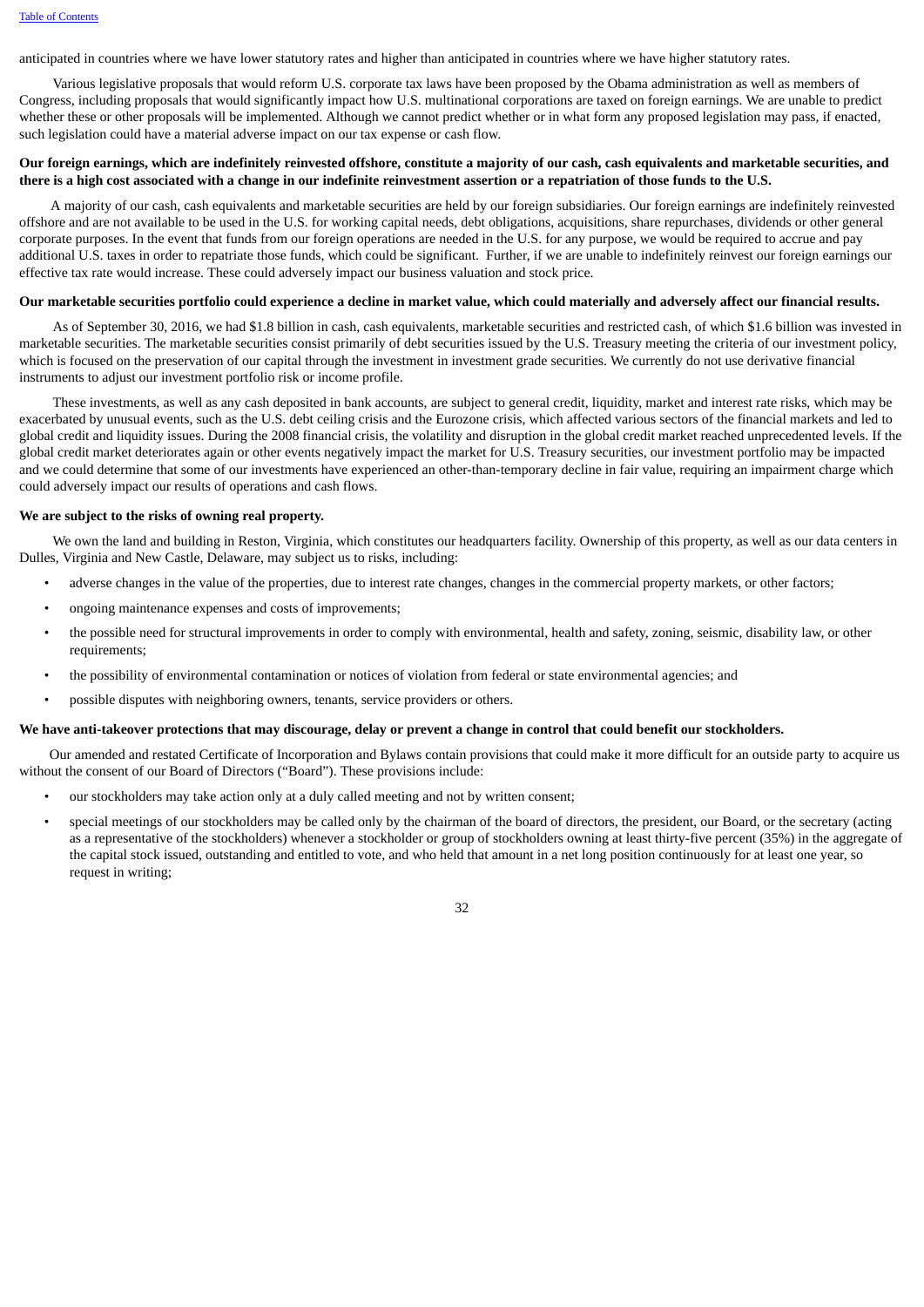- vacancies on our Board can be filled until the next annual meeting of stockholders by a majority of directors then in office; and
- our Board has the ability to designate the terms of and issue new series of preferred stock without stockholder approval.

In addition, Section 203 of the General Corporation Law of Delaware prohibits a publicly held Delaware corporation from engaging in a business combination with an interested stockholder, generally a person which together with its affiliates owns or within the last three years has owned 15% or more of our voting stock, for a period of three years after the date of the transaction in which the person became an interested stockholder, unless in the same transaction the interested stockholder acquired 85% ownership of our voting stock (excluding certain shares) or the business combination is approved in a prescribed manner. Section 203 therefore may impact the ability of an acquirer to complete an acquisition of us after a successful tender offer and accordingly could discourage, delay or prevent an acquirer from making an unsolicited offer without the approval of our Board.

#### **We have a considerable number of common shares subject to future issuance.**

As of September 30, 2016, we had one billion authorized common shares, of which 105.1 million shares were outstanding. In addition, of our authorized common shares, 12.6 million common shares were reserved for issuance pursuant to outstanding equity and employee stock purchase plans ("Equity Plans"), and 36.4 million shares were reserved for issuance upon conversion of our 3.25% Junior Subordinated Convertible Debentures due 2037 ("Subordinated Convertible Debentures"). As a result, we keep substantial amounts of our common stock available for issuance upon exercise or settlement of equity awards outstanding under our Equity Plans and/or the conversion of Subordinated Convertible Debentures into our common stock. Issuance of all or a large portion of such shares would be dilutive to existing security holders, could adversely affect the prevailing market price of our common stock and could impair our ability to raise additional capital through the sale of equity securities.

#### Our financial condition and results of operations could be adversely affected if we do not effectively manage our indebtedness.

We have a significant amount of outstanding debt, and we may incur additional indebtedness in the future. Our substantial indebtedness, including any future indebtedness, requires us to dedicate a significant portion of our cash flow from operations or to arrange alternative liquidity sources to make principal and interest payments, when due, or to repurchase or settle our debt, if triggered, by certain corporate events, certain events of default, or conversion. It could also limit our flexibility in planning for or reacting to changes in our business and our industry, or make required capital expenditures and investments in our business; make it difficult or more expensive to refinance our debt or obtain new debt; trigger an event of default; and increase our vulnerability to adverse changes in general economic and industry conditions. Some of our debt contains covenants which may limit our operating flexibility, including restrictions on share repurchases, dividends, prepayment or repurchase of debt, acquisitions, disposing of assets, if we do not continue to meet certain financial ratios. Any rating assigned to our debt securities could be lowered or withdrawn by a rating agency, which could make it more difficult or more expensive for us to obtain additional debt financing in the future. The settlement amount, contingent interest, and potential recapture of income tax deductions related to our Subordinated Convertible Debentures can be substantial, and can increase significantly based on changes in our stock price. The occurrence of any of the foregoing factors could have a material adverse effect on our business, cash flows, results of operations and financial condition.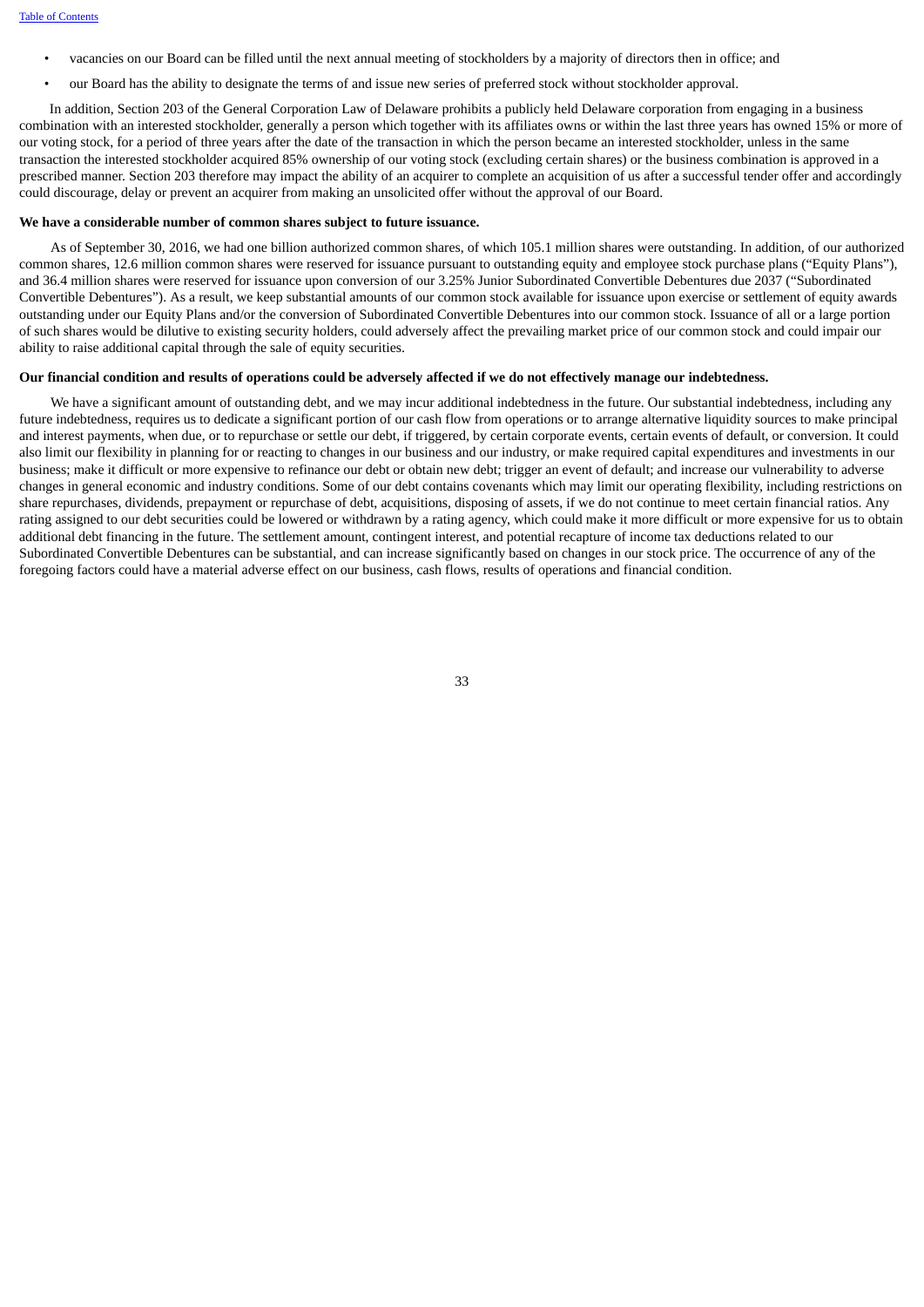# <span id="page-33-0"></span>**ITEM 2. UNREGISTERED SALES OF EQUITY SECURITIES AND USE OF PROCEEDS**

The following table presents the share repurchase activity during the three months ended September 30, 2016:

|                        | <b>Total Number</b><br>of Shares<br>Purchased | Average<br><b>Price Paid</b><br>per Share |                       | <b>Total Number</b><br>of Shares<br><b>Purchased as</b><br><b>Part of Publicly</b><br>Announced<br><b>Plans</b> or<br>Programs (1) |      |               |  | Approximate<br>Dollar Value of<br><b>Shares That May</b><br><b>Yet Be Purchased</b><br><b>Under the Plans or</b><br>Programs (1) |
|------------------------|-----------------------------------------------|-------------------------------------------|-----------------------|------------------------------------------------------------------------------------------------------------------------------------|------|---------------|--|----------------------------------------------------------------------------------------------------------------------------------|
|                        |                                               |                                           | (Shares in thousands) |                                                                                                                                    |      |               |  |                                                                                                                                  |
| July $1 - 31$ , 2016   | 558                                           | - \$                                      | 84.24                 | 558                                                                                                                                | - \$ | 718.9 million |  |                                                                                                                                  |
| August $1 - 31$ , 2016 | 801                                           | -S                                        | 79.82                 | 801                                                                                                                                | - \$ | 655.0 million |  |                                                                                                                                  |
| September 1 - 30, 2016 | 863                                           | <sup>\$</sup>                             | 76.57                 | 863                                                                                                                                | \$   | 588.9 million |  |                                                                                                                                  |
|                        | 2,222                                         |                                           |                       | 2,222                                                                                                                              |      |               |  |                                                                                                                                  |

(1) Effective February 11, 2016, our Board of Directors authorized the repurchase of approximately \$611.2 million of our common stock, in addition to the \$388.8 million of our common stock remaining available for repurchase under the previous share repurchase program, for a total repurchase authorization of up to \$1.0 billion of our common stock. The share repurchase program has no expiration date. Purchases made under the program could be effected through open market transactions, block purchases, accelerated share repurchase agreements or other negotiated transactions.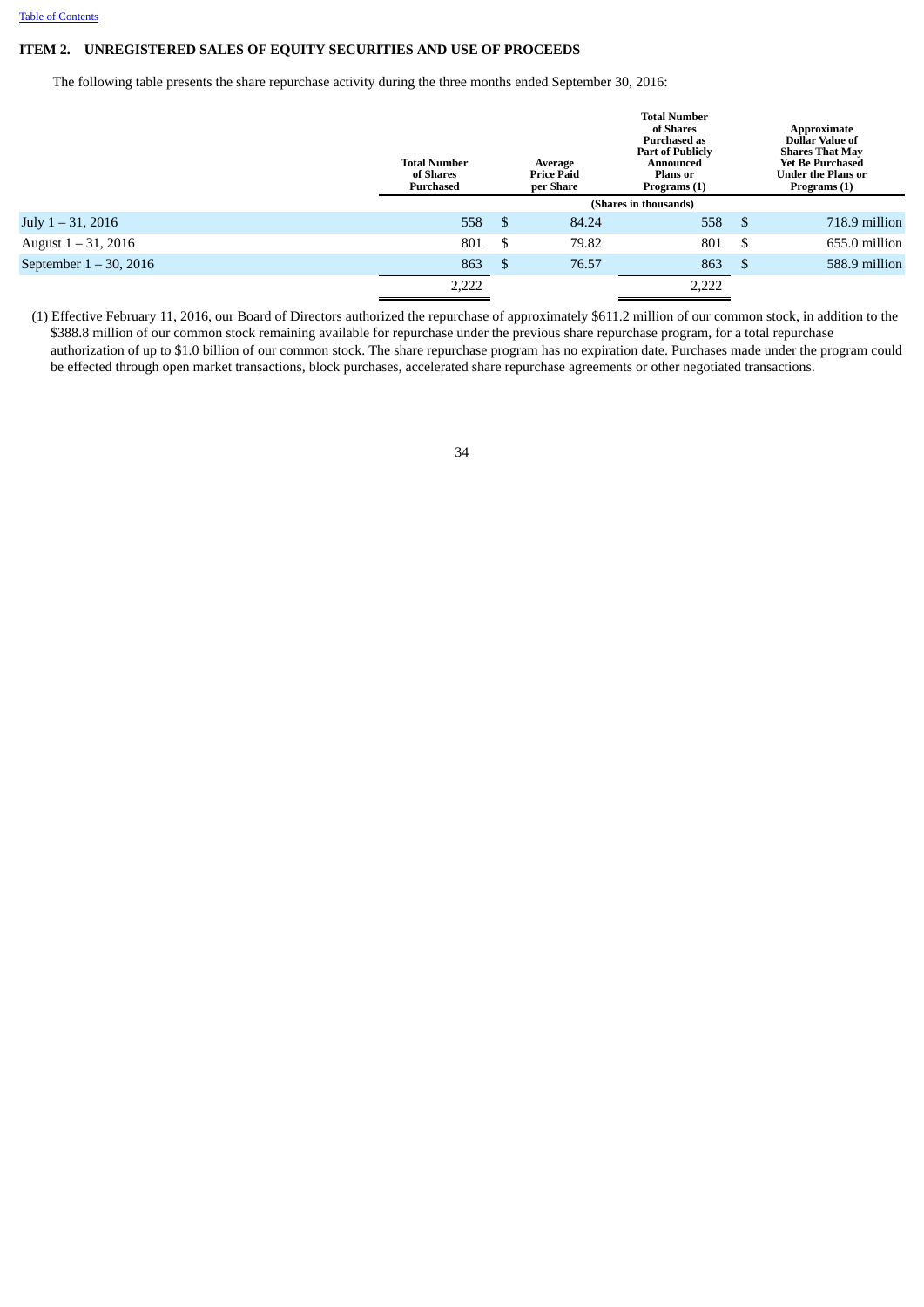# <span id="page-34-0"></span>**ITEM 6. EXHIBITS**

As required under Item 6—Exhibits, the exhibits filed as part of this report are provided in this separate section. The exhibits included in this section are as follows:

| <b>Exhibit</b><br>Number | <b>Exhibit Description</b>                                                                                                                                                    | <b>Incorporated by Reference</b> |          |        |                       |  |  |  |  |  |
|--------------------------|-------------------------------------------------------------------------------------------------------------------------------------------------------------------------------|----------------------------------|----------|--------|-----------------------|--|--|--|--|--|
|                          |                                                                                                                                                                               | Form                             | Date     | Number | <b>Filed Herewith</b> |  |  |  |  |  |
| 10.01                    | Amendment to the Registry Agreement between<br>VeriSign, Inc. and the Internet Corporation for Assigned<br>Names and Numbers, entered into on October 20, 2016                | $8-K$                            | 10/20/16 | 10.1   |                       |  |  |  |  |  |
| 10.02                    | Amendment Number Thirty-Three (33) to the<br>Cooperative Agreement between VeriSign, Inc. and<br>Department of Commerce, entered into on October 20,<br>2016                  | $8-K$                            | 10/20/16 | 10.2   |                       |  |  |  |  |  |
| 10.03                    | Amendment Number Thirty-Four (34) to the Cooperative 8-K<br>Agreement between VeriSign, Inc. and Department of<br>Commerce, entered into on October 20, 2016                  |                                  | 10/20/16 | 10.3   |                       |  |  |  |  |  |
| 31.01                    | Certification of Principal Executive Officer pursuant to<br>Exchange Act Rule 13a-14(a).                                                                                      |                                  |          |        | $\mathbf X$           |  |  |  |  |  |
| 31.02                    | Certification of Principal Financial Officer pursuant to<br>Exchange Act Rule 13a-14(a).                                                                                      |                                  |          |        | $\mathbf X$           |  |  |  |  |  |
| 32.01                    | Certification of Principal Executive Officer pursuant to<br>Exchange Act Rule 13a-14(b) and Section 1350 of<br>Chapter 63 of Title 18 of the U.S. Code<br>(18 U.S.C. 1350). * |                                  |          |        | X                     |  |  |  |  |  |
| 32.02                    | Certification of Principal Financial Officer pursuant to<br>Exchange Act Rule 13a-14(b) and Section 1350 of<br>Chapter 63 of Title 18 of the U.S. Code (18 U.S.C.<br>1350). * |                                  |          |        | $\mathbf X$           |  |  |  |  |  |
| 101.INS                  | <b>XBRL Instance Document</b>                                                                                                                                                 |                                  |          |        | X                     |  |  |  |  |  |
| 101.SCH                  | <b>XBRL Taxonomy Extension Schema</b>                                                                                                                                         |                                  |          |        | X                     |  |  |  |  |  |
| 101.CAL                  | XBRL Taxonomy Extension Calculation Linkbase                                                                                                                                  |                                  |          |        | X                     |  |  |  |  |  |
| 101.DEF                  | <b>XBRL Taxonomy Extension Definition Linkbase</b>                                                                                                                            |                                  |          |        | X                     |  |  |  |  |  |
| 101.LAB                  | XBRL Taxonomy Extension Label Linkbase                                                                                                                                        |                                  |          |        | X                     |  |  |  |  |  |
| 101.PRE                  | <b>XBRL Taxonomy Extension Presentation Linkbase</b>                                                                                                                          |                                  |          |        | X                     |  |  |  |  |  |

\* As contemplated by SEC Release No. 33-8212, these exhibits are furnished with this Quarterly Report on Form 10-Q and are not deemed filed with the SEC and are not incorporated by reference in any filing of VeriSign, Inc. under the Securities Act of 1933 or the Securities Exchange Act of 1934, whether made before or after the date hereof and irrespective of any general incorporation language in such filings.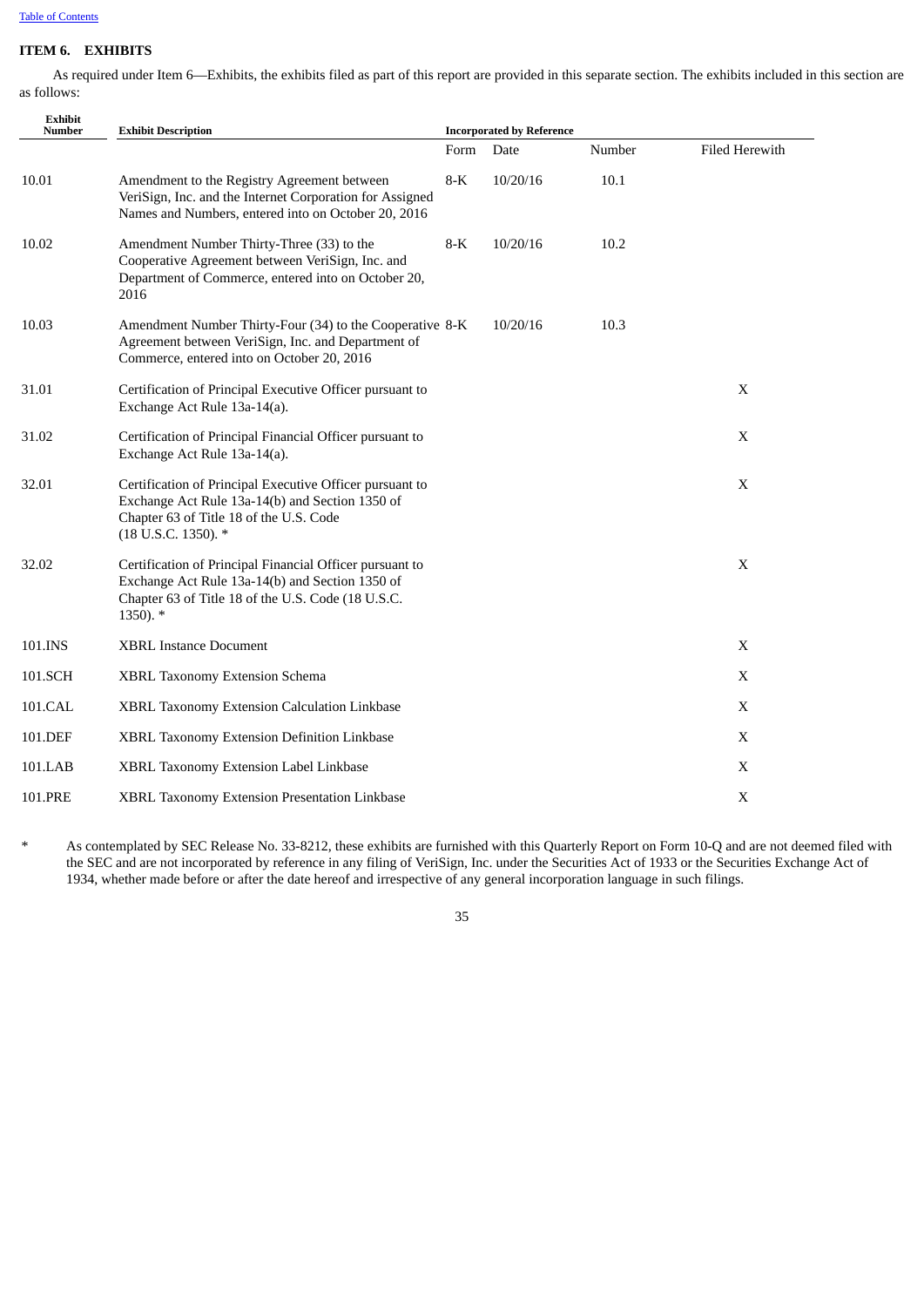# **SIGNATURES**

<span id="page-35-0"></span>Pursuant to the requirements of the Securities Exchange Act of 1934, the registrant has duly caused this report to be signed on its behalf by the undersigned thereunto duly authorized.

Date: October 27, 2016 **By:** *By: By: By: By: By:* **By: By: By: By: By: By: By: By: By: By: By: By: By: By: By: By: By: By: By: By: By: By: By: By: By: By: By: D. James Bidzos** *Chief Executive Officer* Date: October 27, 2016 **By:** *By: /S/ GEORGE E. KILGUSS, III* **George E. Kilguss, III** *Chief Financial Officer*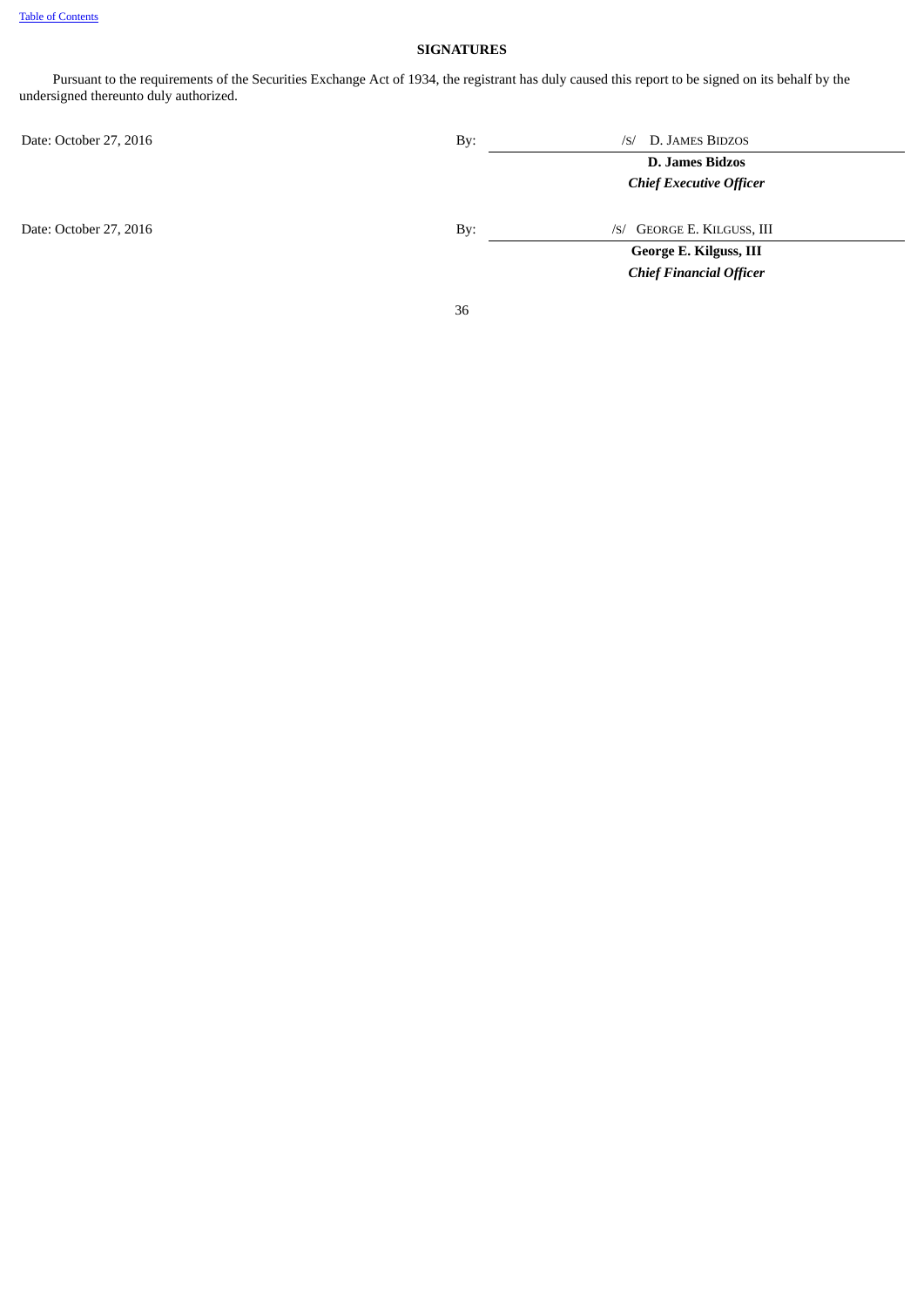# **CERTIFICATION OF PRINCIPAL EXECUTIVE OFFICER PURSUANT TO EXCHANGE ACT RULE 13a-14(a)/15d-14(a) AS ADOPTED PURSUANT TO SECTION 302 OF THE SARBANES-OXLEY ACT OF 2002**

I, D. James Bidzos, certify that:

1. I have reviewed this quarterly report on Form 10-Q of VeriSign, Inc.;

2. Based on my knowledge, this report does not contain any untrue statement of a material fact or omit to state a material fact necessary to make the statements made, in light of the circumstances under which such statements were made, not misleading with respect to the period covered by this report;

3. Based on my knowledge, the financial statements, and other financial information included in this report, fairly present in all material respects the financial condition, results of operations and cash flows of the registrant as of, and for, the periods presented in this report;

4. The registrant's other certifying officer(s) and I are responsible for establishing and maintaining disclosure controls and procedures (as defined in Exchange Act Rules 13a-15(e) and 15d-15(e)) and internal control over financial reporting (as defined in Exchange Act Rules 13a-15(f) and 15d-15(f)) for the registrant and have:

a) Designed such disclosure controls and procedures, or caused such disclosure controls and procedures to be designed under our supervision, to ensure that material information relating to the registrant, including its consolidated subsidiaries, is made known to us by others within those entities, particularly during the period in which this report is being prepared;

b) Designed such internal control over financial reporting, or caused such internal control over financial reporting to be designed under our supervision, to provide reasonable assurance regarding the reliability of financial reporting and the preparation of financial statements for external purposes in accordance with generally accepted accounting principles;

c) Evaluated the effectiveness of the registrant's disclosure controls and procedures and presented in this report our conclusions about the effectiveness of the disclosure controls and procedures, as of the end of the period covered by this report based on such evaluation; and

d) Disclosed in this report any change in the registrant's internal control over financial reporting that occurred during the registrant's most recent fiscal quarter (the registrant's fourth fiscal quarter in the case of an annual report) that has materially affected, or is reasonably likely to materially affect, the registrant's internal control over financial reporting; and

5. The registrant's other certifying officer(s) and I have disclosed, based on our most recent evaluation of internal control over financial reporting, to the registrant's auditors and the audit committee of the registrant's board of directors (or persons performing the equivalent functions):

a) All significant deficiencies and material weaknesses in the design or operation of internal control over financial reporting which are reasonably likely to adversely affect the registrant's ability to record, process, summarize and report financial information; and

b) Any fraud, whether or not material, that involves management or other employees who have a significant role in the registrant's internal control over financial reporting.

Date: October 27, 2016 **By:** *By: By: By: By: S/D. JAMES BIDZOS* 

**D. James Bidzos** *Chief Executive Officer*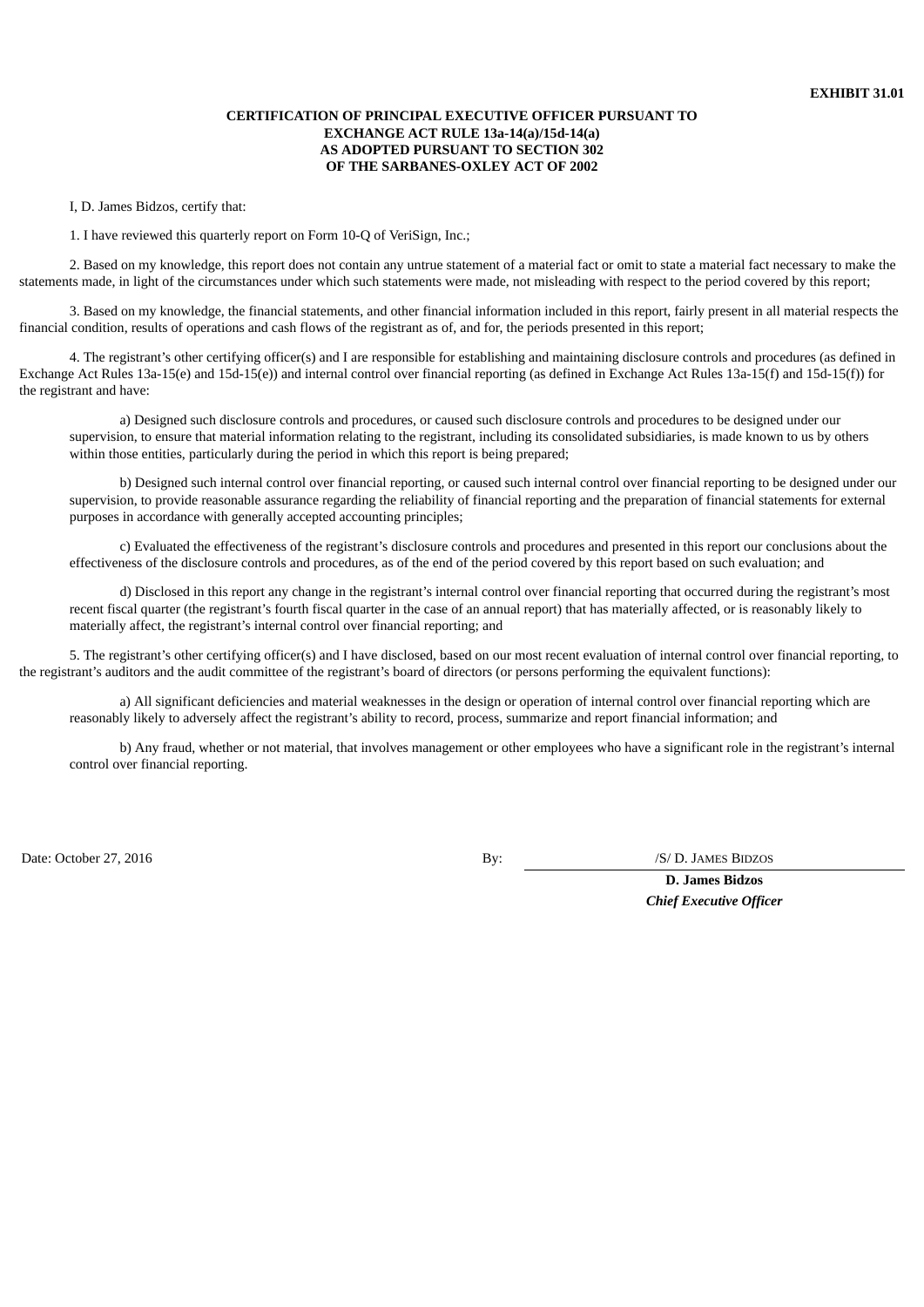# **CERTIFICATION OF PRINCIPAL FINANCIAL OFFICER PURSUANT TO EXCHANGE ACT RULE 13a-14(a)/15d-14(a) AS ADOPTED PURSUANT TO SECTION 302 OF THE SARBANES-OXLEY ACT OF 2002**

I, George E. Kilguss, III, certify that:

1. I have reviewed this quarterly report on Form 10-Q of VeriSign, Inc.;

2. Based on my knowledge, this report does not contain any untrue statement of a material fact or omit to state a material fact necessary to make the statements made, in light of the circumstances under which such statements were made, not misleading with respect to the period covered by this report;

3. Based on my knowledge, the financial statements, and other financial information included in this report, fairly present in all material respects the financial condition, results of operations and cash flows of the registrant as of, and for, the periods presented in this report;

4. The registrant's other certifying officer(s) and I are responsible for establishing and maintaining disclosure controls and procedures (as defined in Exchange Act Rules 13a-15(e) and 15d-15(e)) and internal control over financial reporting (as defined in Exchange Act Rules 13a-15(f) and 15d-15(f)) for the registrant and have:

a) Designed such disclosure controls and procedures, or caused such disclosure controls and procedures to be designed under our supervision, to ensure that material information relating to the registrant, including its consolidated subsidiaries, is made known to us by others within those entities, particularly during the period in which this report is being prepared;

b) Designed such internal control over financial reporting, or caused such internal control over financial reporting to be designed under our supervision, to provide reasonable assurance regarding the reliability of financial reporting and the preparation of financial statements for external purposes in accordance with generally accepted accounting principles;

c) Evaluated the effectiveness of the registrant's disclosure controls and procedures and presented in this report our conclusions about the effectiveness of the disclosure controls and procedures, as of the end of the period covered by this report based on such evaluation; and

d) Disclosed in this report any change in the registrant's internal control over financial reporting that occurred during the registrant's most recent fiscal quarter (the registrant's fourth fiscal quarter in the case of an annual report) that has materially affected, or is reasonably likely to materially affect, the registrant's internal control over financial reporting; and

5. The registrant's other certifying officer(s) and I have disclosed, based on our most recent evaluation of internal control over financial reporting, to the registrant's auditors and the audit committee of the registrant's board of directors (or persons performing the equivalent functions):

a) All significant deficiencies and material weaknesses in the design or operation of internal control over financial reporting which are reasonably likely to adversely affect the registrant's ability to record, process, summarize and report financial information; and

b) Any fraud, whether or not material, that involves management or other employees who have a significant role in the registrant's internal control over financial reporting.

Date: October 27, 2016 **By:** *By: By: By: S/ GEORGE E. KILGUSS, III* 

**George E. Kilguss, III** *Chief Financial Officer*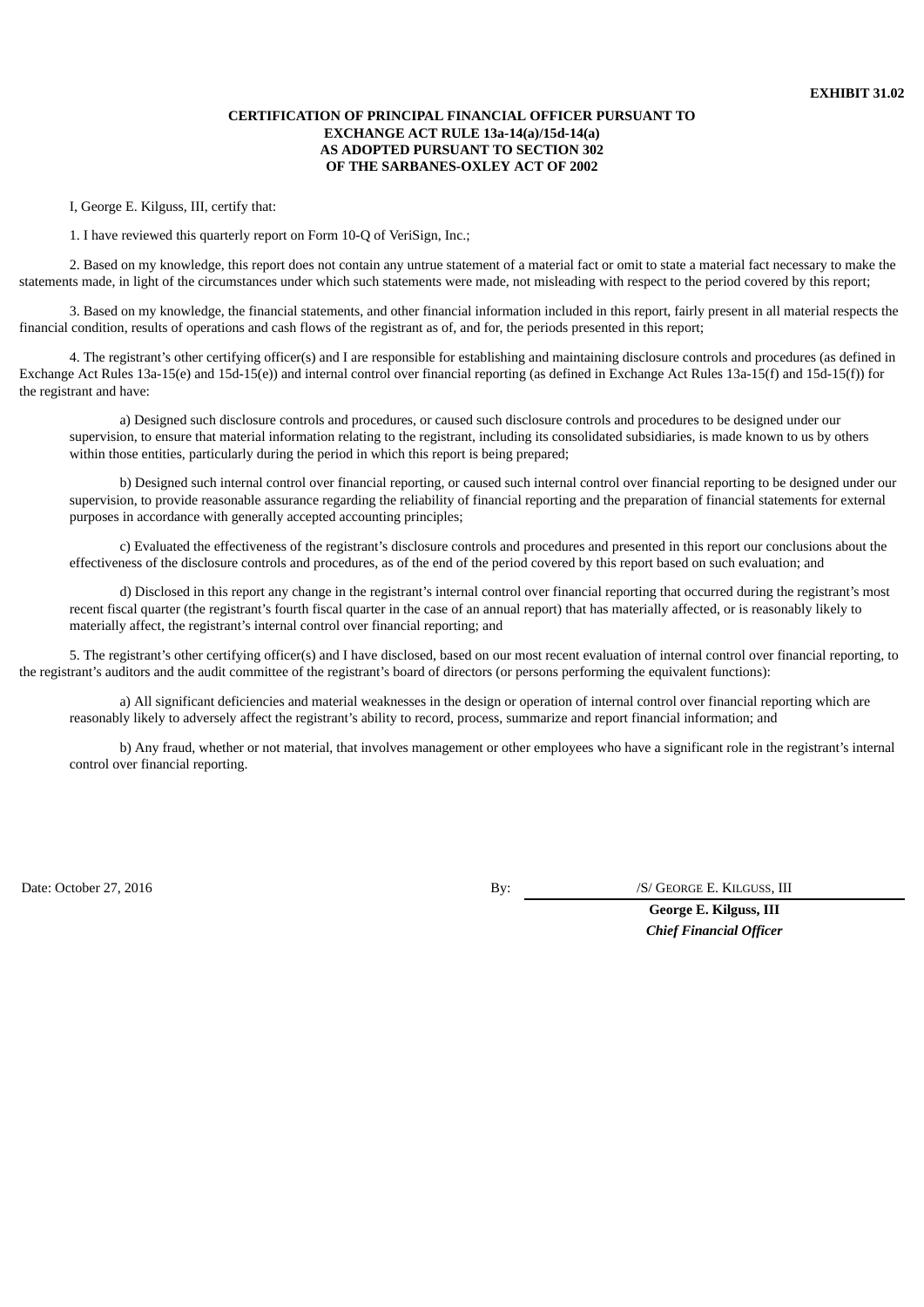# **CERTIFICATION OF PRINCIPAL EXECUTIVE OFFICER PURSUANT TO 18 U.S.C. SECTION 1350 AS ADOPTED PURSUANT TO SECTION 906 OF THE SARBANES-OXLEY ACT OF 2002**

I, D. James Bidzos, Chief Executive Officer of VeriSign, Inc. (the "Company"), do hereby certify, pursuant to 18 U.S.C. Section 1350, as adopted pursuant to Section 906 of the Sarbanes-Oxley Act of 2002, that, to my knowledge:

1. the Quarterly Report on Form 10-Q of the Company for the fiscal quarter ended September 30, 2016, as filed with the Securities and Exchange Commission (the "Report"), fully complies with the requirements of Section 13(a) or 15(d) of the Securities Exchange Act of 1934; and

2. the information contained in the Report fairly presents, in all material respects, the financial condition and results of operations of the Company.

Date: October 27, 2016 /S/ D. JAMES BIDZOS

**D. James Bidzos** *Chief Executive Officer*